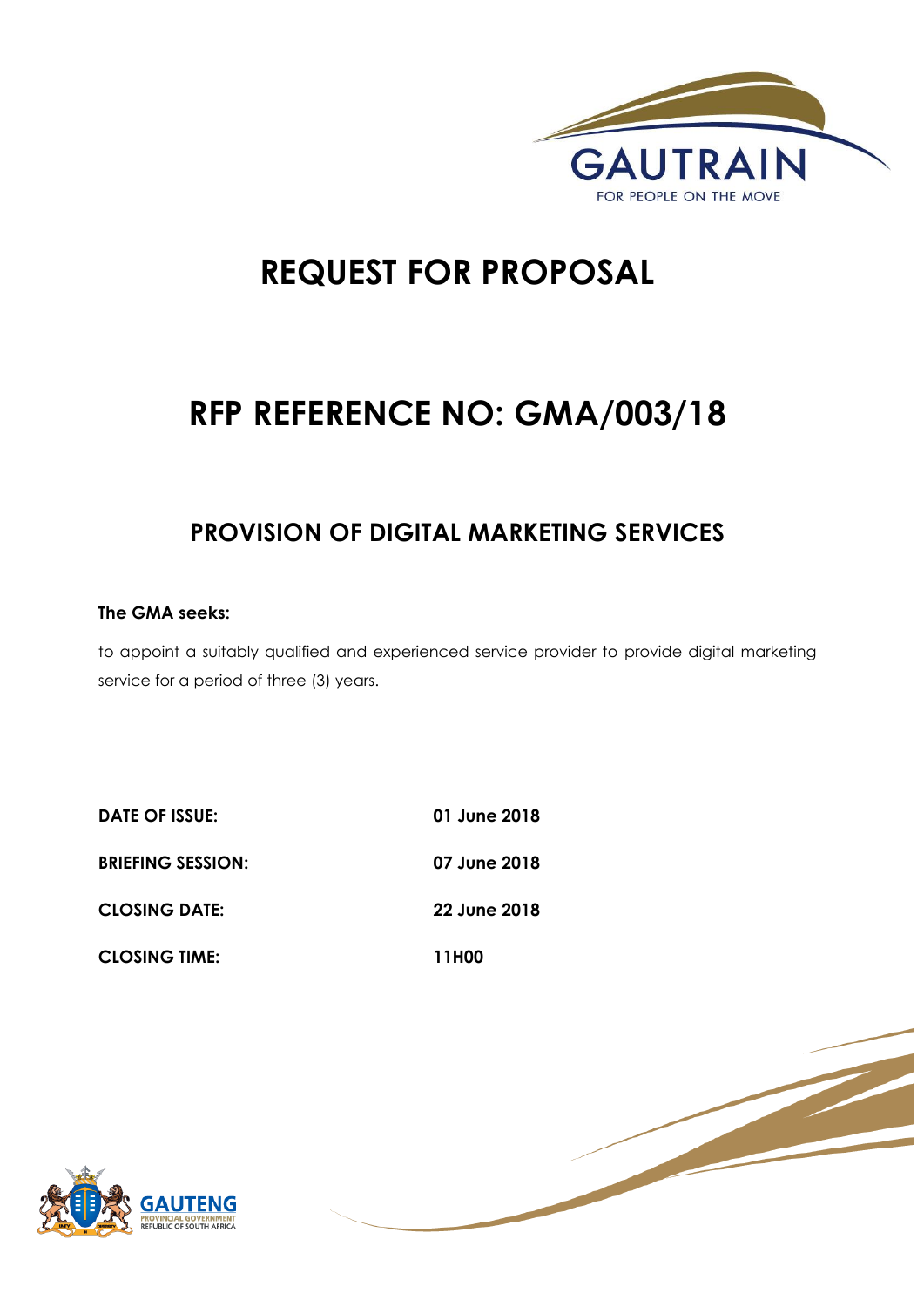### **CONTENTS**

### **GAUTRAIN MANAGEMENT AGENCY – REQUEST FOR PROPOSAL**

|                                                    | Page |
|----------------------------------------------------|------|
|                                                    | 6    |
|                                                    | 7    |
| RFP PART A                                         |      |
|                                                    | 8    |
|                                                    | 9    |
|                                                    | 9    |
|                                                    | 10   |
| Rules governing this RFP and the Tendering Process |      |
|                                                    | 11   |
| <b>REQUEST FOR PROPOSAL</b>                        |      |
|                                                    | 11   |
|                                                    | 12   |
|                                                    | 12   |
|                                                    | 13   |
|                                                    | 13   |
| Communication during the tender process            |      |
| Requests for clarification and further information | 13   |
|                                                    | 14   |
|                                                    | 14   |
|                                                    | 15   |
|                                                    |      |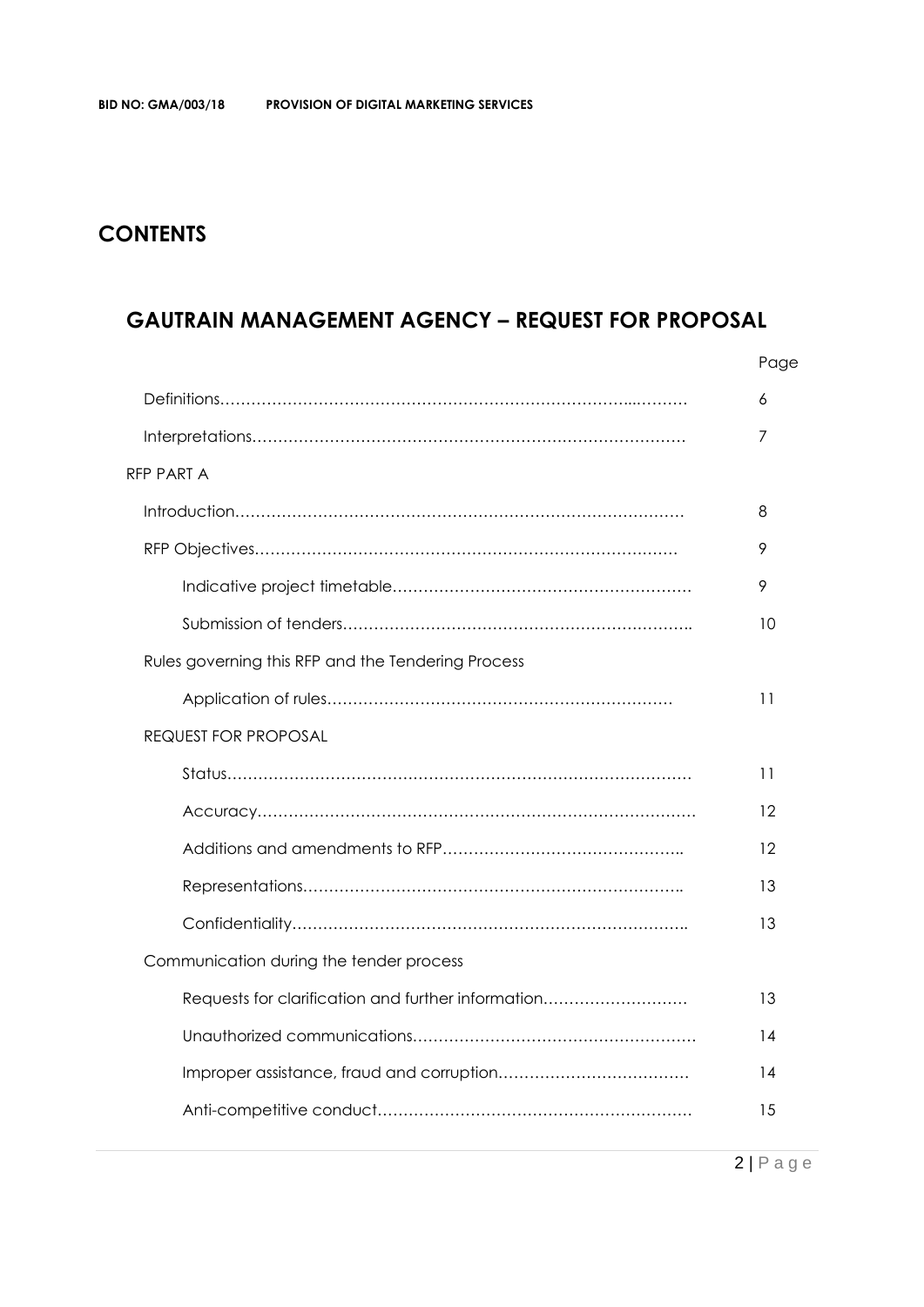#### **BID NO: GMA/003/18 PROVISION OF DIGITAL MARKETING SERVICES**

|                                                      | 15 |
|------------------------------------------------------|----|
|                                                      | 16 |
|                                                      | 17 |
| Tender documents                                     |    |
|                                                      | 17 |
|                                                      | 18 |
|                                                      | 18 |
|                                                      | 18 |
|                                                      | 19 |
| Disclosure of tender contents and tender information | 19 |
|                                                      | 19 |
|                                                      | 20 |
|                                                      | 20 |
| <b>Tender Response</b>                               |    |
|                                                      | 21 |
|                                                      | 22 |
|                                                      | 22 |
|                                                      | 22 |
| <b>Contract Disclosure Requirements</b>              |    |
|                                                      | 23 |
|                                                      | 23 |
|                                                      | 24 |
| Evaluation of tenders                                |    |
|                                                      | 24 |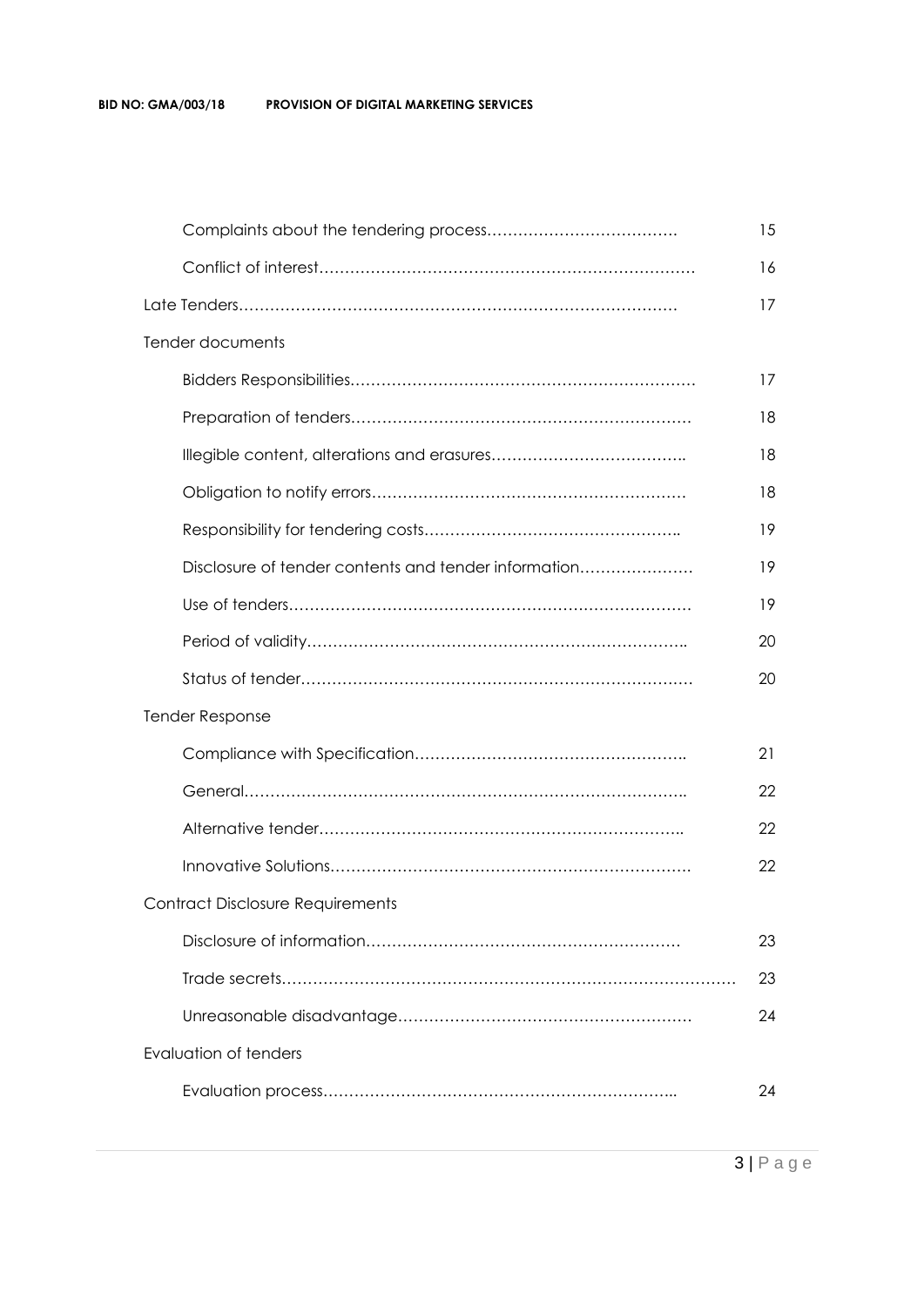|                    |                                               | 25 |
|--------------------|-----------------------------------------------|----|
|                    |                                               | 26 |
|                    |                                               | 26 |
|                    |                                               | 26 |
|                    |                                               | 27 |
|                    |                                               | 28 |
|                    |                                               | 28 |
| Successful Tenders |                                               |    |
|                    |                                               | 29 |
|                    |                                               | 29 |
|                    |                                               | 29 |
|                    |                                               | 30 |
|                    |                                               | 30 |
|                    |                                               | 30 |
|                    |                                               | 31 |
|                    |                                               | 32 |
|                    |                                               | 33 |
|                    | RFP PART C - BIDDERS DECLARATION AND RESPONSE | 45 |
| <b>CSD</b>         |                                               | 48 |
| SBD1               |                                               | 49 |
| SBD <sub>2</sub>   | Tax Clearance Certificate Requirements        | 50 |
| SBD 3.1            |                                               | 52 |
| SBD 3.2            |                                               | 53 |
| SBD 4              |                                               | 55 |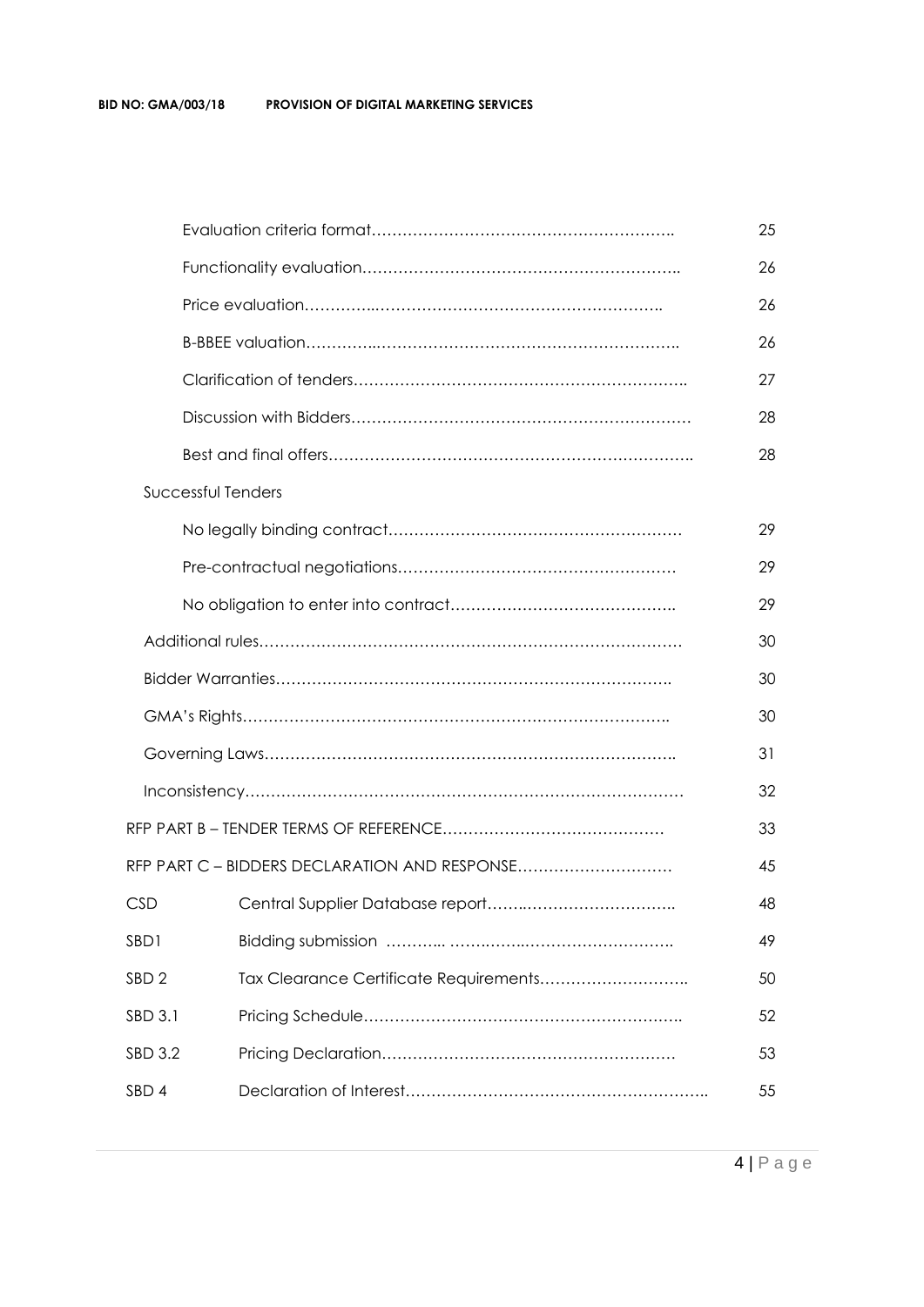| SBD 6.1                        |                          | 60  |
|--------------------------------|--------------------------|-----|
| SBD <sub>8</sub>               |                          | 67  |
| SBD 9                          |                          | 70. |
| <b>SHE</b>                     |                          | 74  |
| <b>SUPPLIER</b><br><b>CODE</b> | Supplier Code of Conduct | 76  |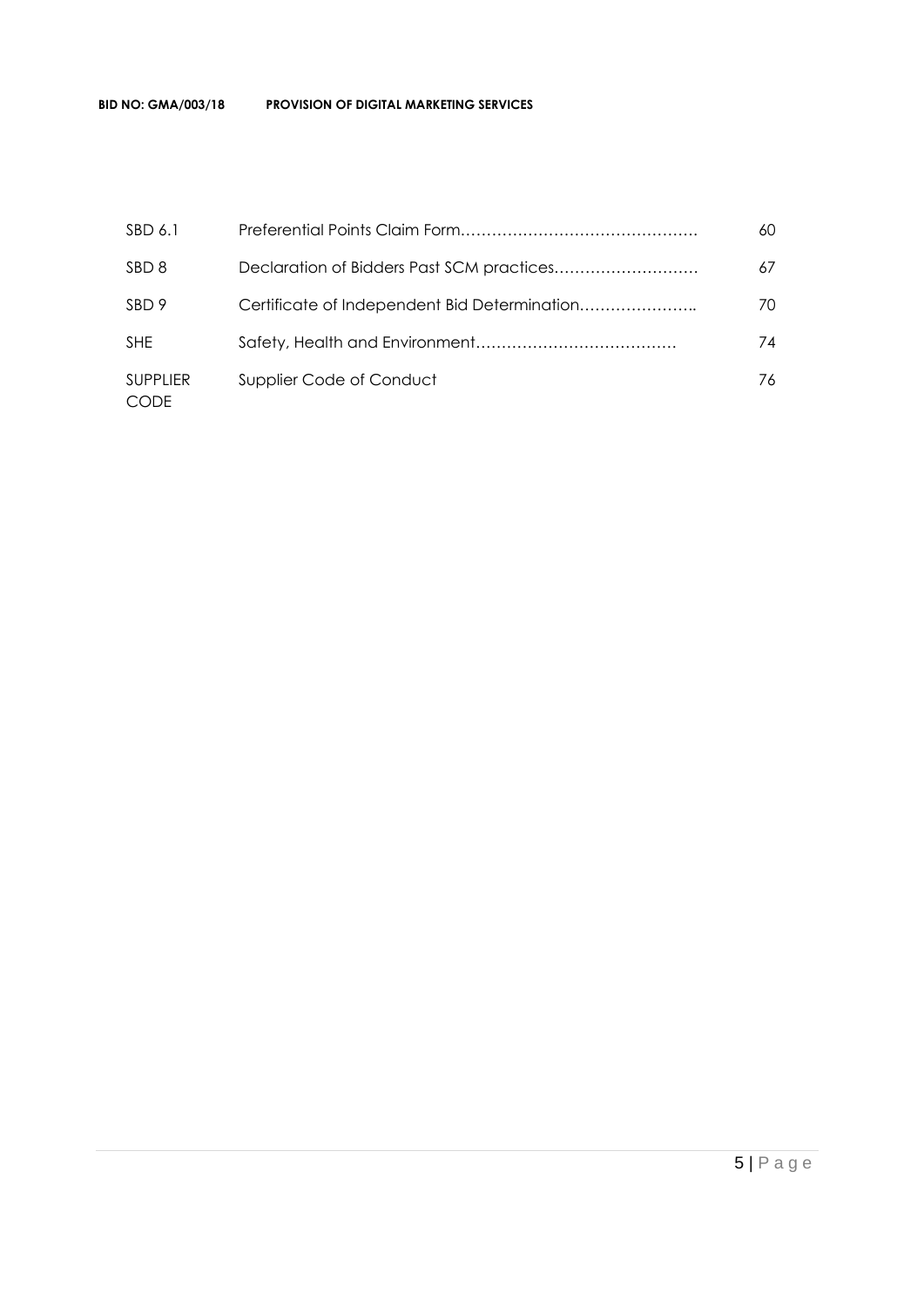#### **DEFINITIONS**

In this Request for Proposal, unless a contrary intention is apparent:

**Business Day** means a day which is not a Saturday, Sunday or public holiday.

**Bid** means a written offer in a prescribed or stipulated form lodged by a Bidder in response to an invitation in this Request for Proposal, containing an offer to provide goods, works or services in accordance with the Specification as provided in RFP Part B.

**Closing Time** means the time, specified as such under the clause "Indicative Timetable" of this RFP Part A, by which Tenders must be received.

**Evaluation Criteria** means the criteria set out under the clause "Evaluation Criteria Format" of this RFP Part A.

**GMA** means the Gautrain Management Agency; a PFMA Schedule 3(C) listed Provincial Public Entity, established in terms of the GMA Act No. 5 of 2006.

**Intellectual Property Rights** includes copyright and neighbouring rights, and all proprietary rights in relation to inventions (including patents) registered and unregistered trademarks (including service marks), registered designs, confidential information (including trade secrets and know how) and circuit layouts, and all other proprietary rights resulting from intellectual activity in the industrial, scientific, literary or artistic fields.

**Member** means an employee of the GMA.

**Proposed Contract** means the agreement including any other terms and conditions contained in or referred to in this RFP that may be executed between the GMA and the successful Bidder.

**Request for Proposal** or **RFP** means this document (comprising each of the parts identified under RFP Part A, Part B, Part C and Part D) including all annexure and any other documents so designated by the GMA.

**Services** means the services required by the GMA, as specified in this RFP Part B.

**Specification** means any specification or description of the GMA's requirements contained in this RFP Part B.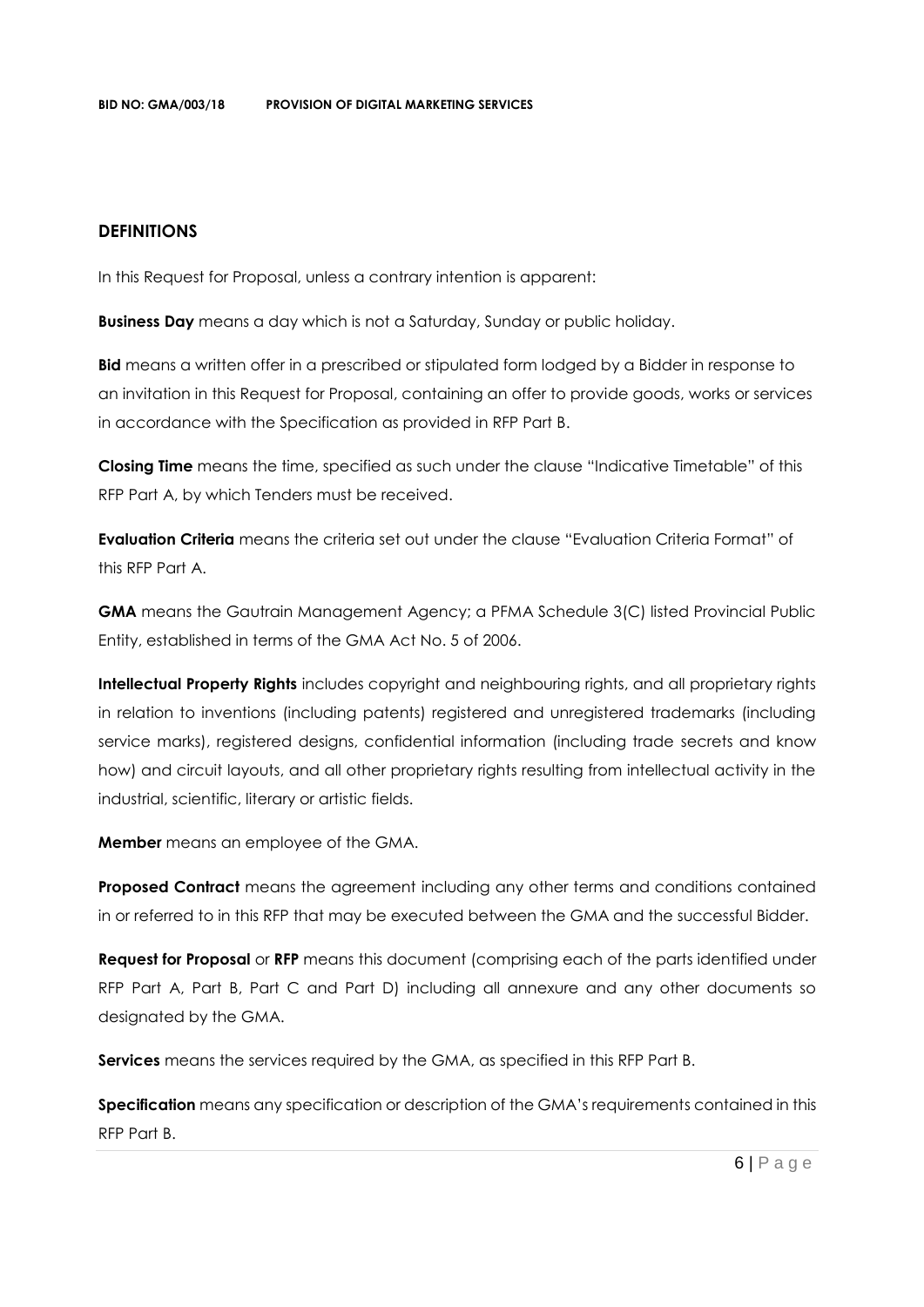**State** means the Republic of South Africa.

**Statement of Compliance** means the statement forming part of a Tender indicating the Bidders compliance with the Specification.

**Bidder** means a person or organisation that submits a Bid.

**Tendering Process** means the process commenced by the issuing of this Request for Proposal and concluding upon formal announcement by the GMA of the selection of a successful Bidder(s) or upon the earlier termination of the process.

**Website** means the website administered by GMA located at [www.gautrain.co.za/](http://www.gautrain.co.za/)gma

#### **INTERPRETATIONS**

In this RFP, unless expressly provided otherwise:

A reference to:

- (a) "includes" or "including" means includes or including without limitation; and
- (b) "R" or "Rands" is a reference to the lawful currency of the Republic of South Africa.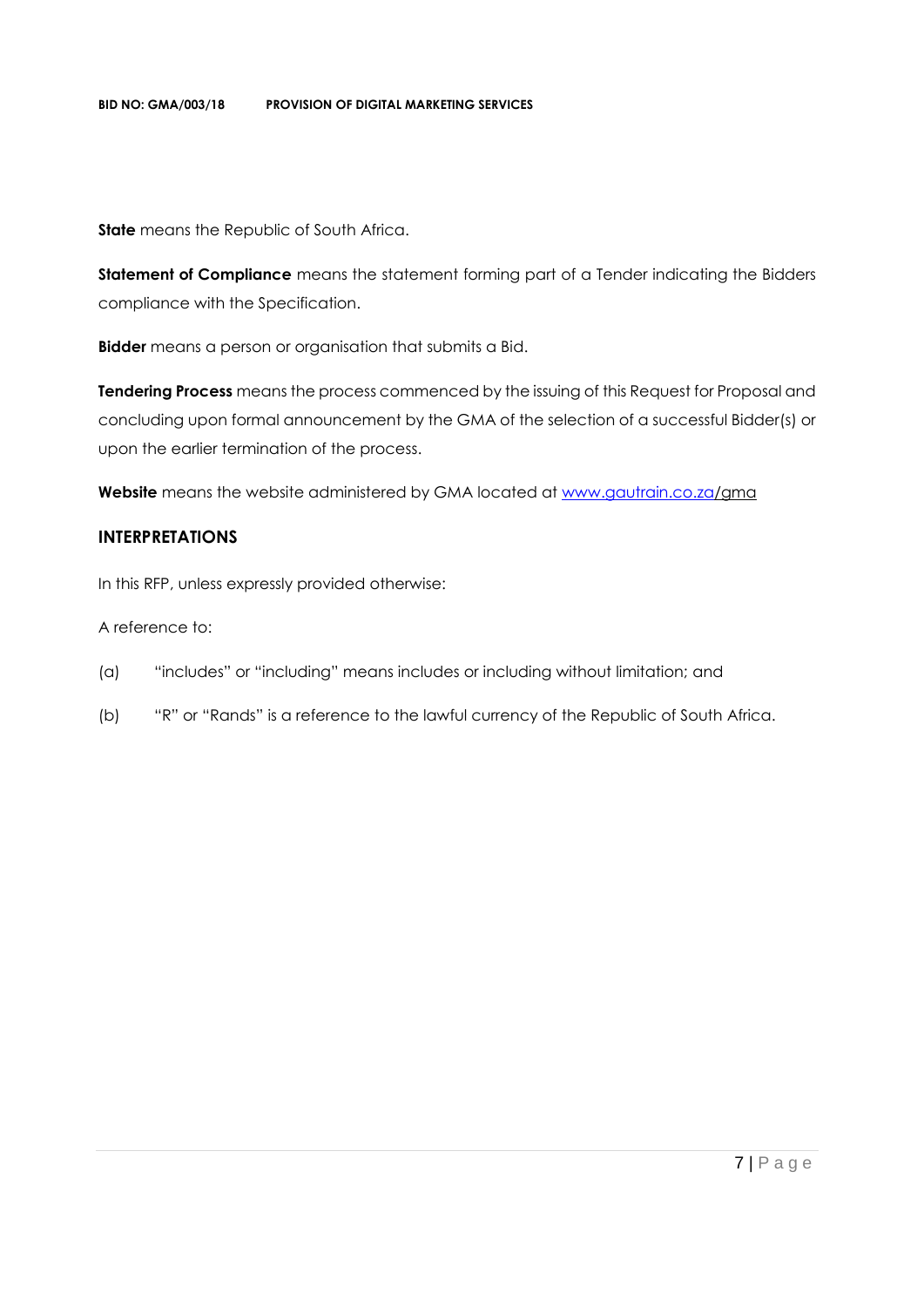## **RFP - PART A**

#### **INTRODUCTION**

- 1. The Gautrain Management Agency (GMA) is a PFMA Schedule 3(C) listed provincial public entity which has been established in terms of the GMA Act No. 5 of 2006. The GMA is substantially funded from the Provincial Revenue Fund in order to carry out the following strategic objectives:
	- Assist the Gauteng Provincial Government (GPG) in implementing Gautrain and achieving the Project's objectives.
	- Act on behalf of GPG in managing the relationship between Province and the Concessionaire in terms of the Concession Agreement and ensure that the interests of Province are protected.
	- Enhance the integration of Gautrain with other transport services and Public Transport Plans.
	- Promote and maximise the Socio-Economic Development and B-BBEE objectives of the GPG in relation to Gautrain.
	- Liaise with and promote co-operation between government structures in all three spheres of Government in relation to Gautrain.
	- Liaise with persons having an interest in the project.
	- Manage assets relating to Gautrain and promote their preservation and maintenance.
	- Manage the finances of the Gautrain Project and the financial securities provided by the Concessionaire.
	- Monitor the policy and legislative environment of the Gautrain Project
- 2. The Bombela Concession Company (RF) (Pty) Ltd (BCC or the Concessionaire) entered into a Concession Agreement with the Gauteng Province (Province) for the design, partial finance, construction, operation, and maintenance of the Gautrain Rapid Rail Link until 27 March 2026. The Operations Commencement Date (OCD) 1 started on 08 June 2010 for the section between Sandton station and ORTIA station. Extended Phase (EP) 1 services commenced on 02 August 2011 between Hatfield and Rosebank stations. The Operations Commencement Date 2 services commenced on 07 June 2012 between Rosebank and Park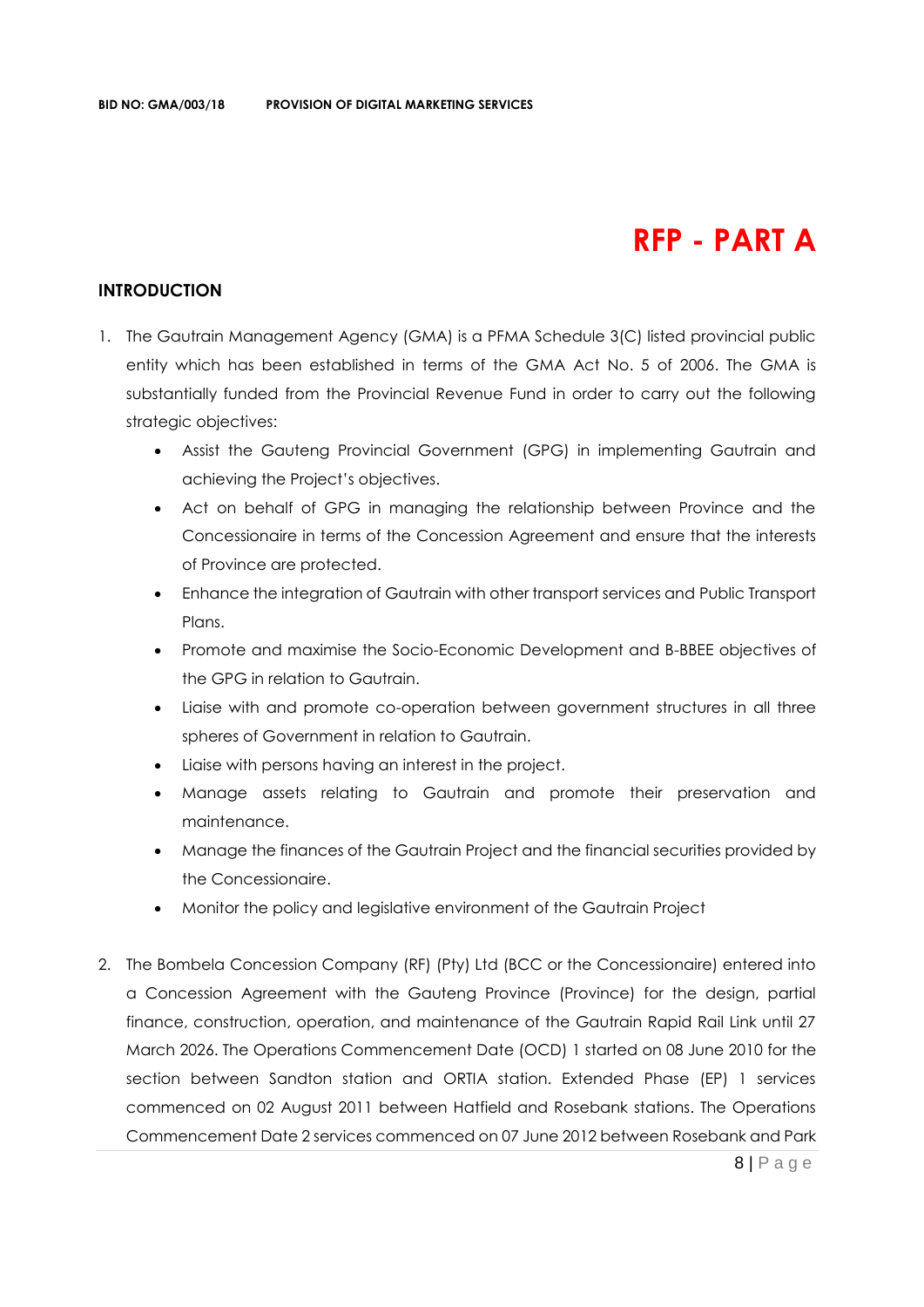stations, in so doing providing a complete service between Park and Hatfield stations. At the end of the concession period, the Concessionaire shall transfer the Gautrain System to the GMA.

- 3. The GMA is inviting responses to this Request for Proposal (reference number GMA/003/18) in order to appoint a suitably qualified and experienced service provider to provide digital marketing services to the GMA as specified in this RFP PART B – Specification.
- 4. The appointment of a successful service provider is subject to conclusion of a service level agreement between the GMA and the service provider.

#### **RFP OBJECTIVES**

5. The objective of the tender is to find suitably qualified and experienced service provider to provide digital marketing services to the GMA for the duration of three years.

#### **INDICATIVE PROJECT TIMETABLE**

| <b>ACTIVITY</b>                                       | <b>DATE</b>           |  |
|-------------------------------------------------------|-----------------------|--|
| Issue of RFP                                          | 01 June 2018          |  |
| <b>Briefing Session</b>                               | 07 June 2018 at 10H30 |  |
| <b>Closing Date and Time</b>                          | 22 June 2018 at 11H00 |  |
| Intended completion of evaluation<br>of tenders       | 31 July 2018          |  |
| Intended formal notification of<br>successful Bidders | 01 August 2018        |  |
| Effective date of contract                            | 01 September 2018     |  |

*\*This timetable is provided as an indication of the timing of the tender process. It is indicative only and subject to change by the GMA. Bidders are to provide proposals that will allow achievement of the intended commencement date.*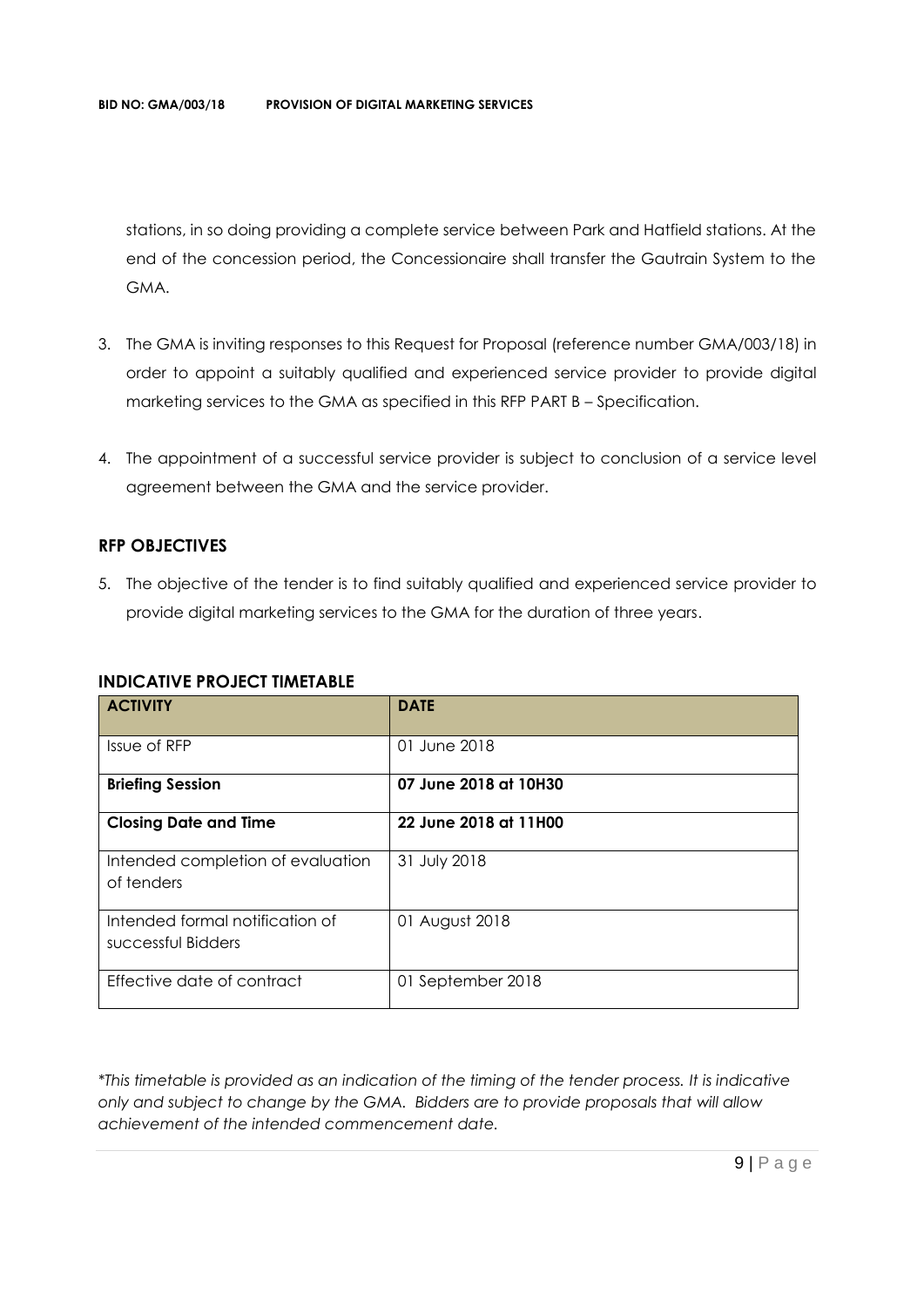#### **SUBMISSION OF TENDERS**

#### **Hardcopy Submission (Compulsory)**

| Proposal Submission                                      | Bid documents must be secured together preferably<br>bound or contained in a lever arch file     |
|----------------------------------------------------------|--------------------------------------------------------------------------------------------------|
| Physical Address of Tender Box                           | 44 Grand Central Boulevard, Grand Central Midrand<br>(Off R101 Old Johannesburg Road)            |
| Hours of access to Tender Box                            | Between 07:00 and 17:00 (Weekdays only)                                                          |
| Information to be marked on<br>package containing Tender | Gautrain Management Agency<br>Attention: Supply Chain Management Unit<br>RFP Ref. No. GMA/003/18 |
|                                                          | Name of Bidder                                                                                   |

- 6. Bidders are to provide one (1) original and three (3) hard copies of the Bidders Response (Bid).
- 7. Bidders must also include an electronic copy of the Bidders Response for each proposal in PDF or Microsoft Office 2007 format in the hardcopy submission. All responses must be submitted in a sealed envelope in accordance with the conditions of Tendering and on the official forms included in this document.
- 8. All documents must be virus checked by the Bidder before lodgement. In this case of inconsistency between the electronic and hardcopy submissions, the hardcopy submission will prevail.
- 9. All enquiries related to this RFP must be sent to **[tenderenquiries@Gautrain.co.za](mailto:tenderenquiries@Gautrain.co.za)**.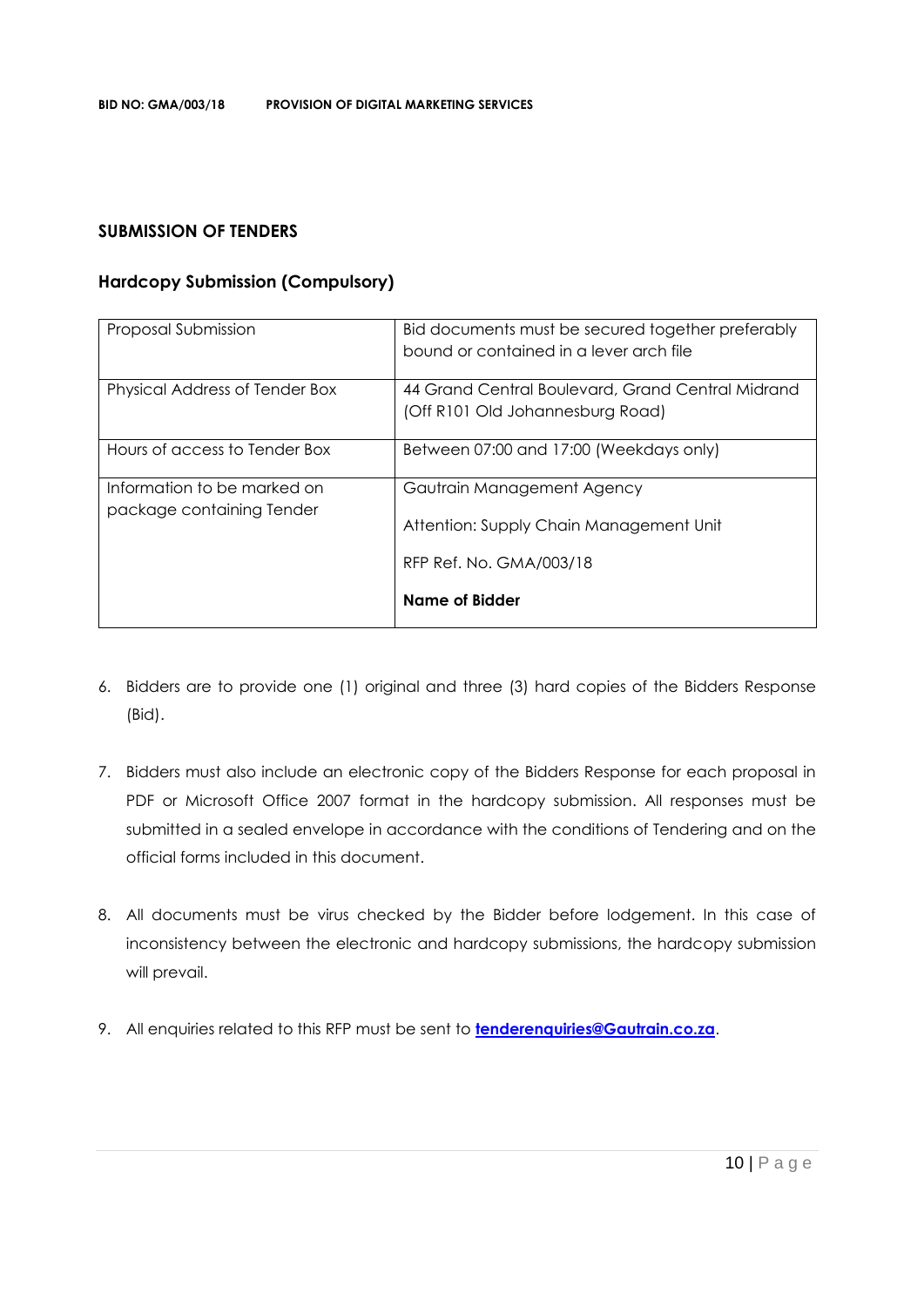#### **RULES GOVERNING THIS RFP AND THE TENDERING PROCESS**

#### **APPLICATION OF RULES**

- 10. Participation in the tender process is subject to compliance with the rules contained in this RFP Part A.
- 11. All persons (whether or not a Participant in this tender process) having obtained or received this RFP may only use it, and the information contained therein, in compliance with the rules contained in this RFP Part A.
- 12. All Bidders are deemed to accept the rules contained in this RFP Part A.
- 13. The rules contained in this RFP Part A apply to:
	- a. The RFP and any other information given, received or made available in connection with this RFP, and any revisions or annexure;
	- b. the Tendering Process; and
	- c. any communications (including any briefings, presentations, meetings and negotiations) relating to the RFP or the Tendering Process.

#### **REQUEST FOR PROPOSAL**

#### **STATUS OF REQUEST FOR PROPOSAL**

14. This RFP is an invitation for service provider/s to submit a proposal(s) for the provision of the services as set out in the Specification contained in this RFP Part B. Accordingly, this RFP must not be construed, interpreted, or relied upon, whether expressly or implied, as an offer capable of acceptance by any person(s), or as creating any form of contractual, promissory or other rights.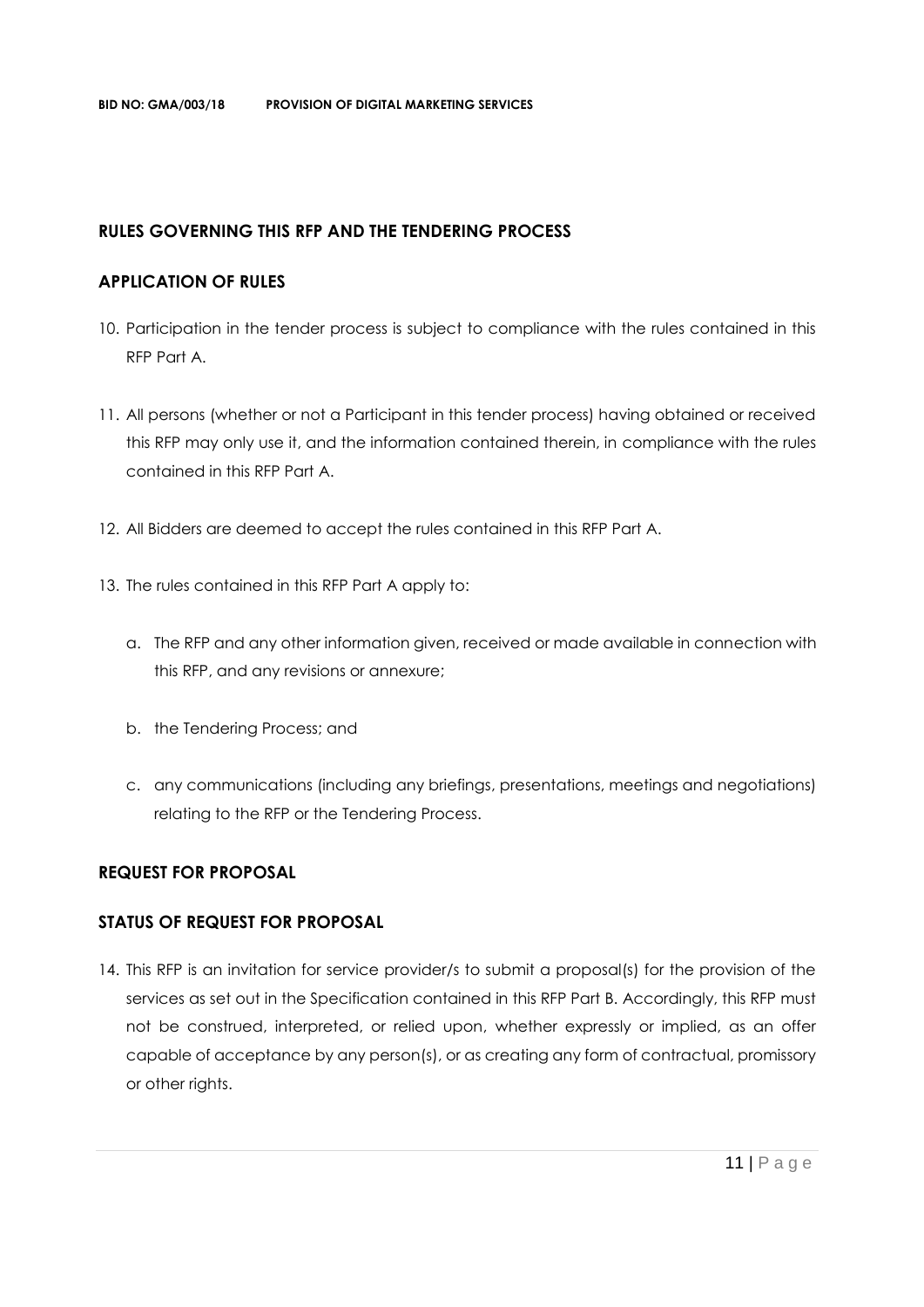15. No binding contract or other understanding for the supply of the Services will exist between the GMA and any Bidder unless and until the Agency has executed a formal written contract with the successful Bidder.

#### **ACCURACY OF REQUEST FOR PROPOSAL**

- 16. Whilst all due care has been taken in connection with the preparation of this RFP, the GMA makes no representations or warranties that the content in this RFP or any information communicated to or provided to Bidders during the Tendering Process is, or will be, accurate, current or complete. The GMA, and its officers, employees and advisors will not be liable with respect to any information communicated which is not accurate, current or complete.
- 17. If a Bidder finds or reasonably believes it has found any discrepancy, ambiguity, error or inconsistency in this RFP or any other information provided by the GMA (other than minor clerical matters), the Bidder must promptly notify the Agency in writing (by e-mail to the address **[tenderenquiries@Gautrain.co.za](mailto:tenderenquiries@gautrainpo.co.za)**) of such discrepancy, ambiguity, error or inconsistency in order to afford the GMA an opportunity to consider what corrective action is necessary (if any).
- 18. Any actual discrepancy, ambiguity, error or inconsistency in this RFP or any other information provided by the GMA will, if possible, be corrected and provided to all Bidders without attribution to the Bidder who provided the written notice.

#### **ADDITIONS AND AMENDMENTS TO THE RFP**

- 19. The GMA reserves the right to change any information in, or to issue any addendum to this RFP before the Closing Time. The GMA and its officers, employees and advisors will not be liable in connection with either the exercise of, or failure to exercise this right.
- 20. If the GMA exercises its right to change information in terms of clause 22, it may seek amended Tenders from all Bidders.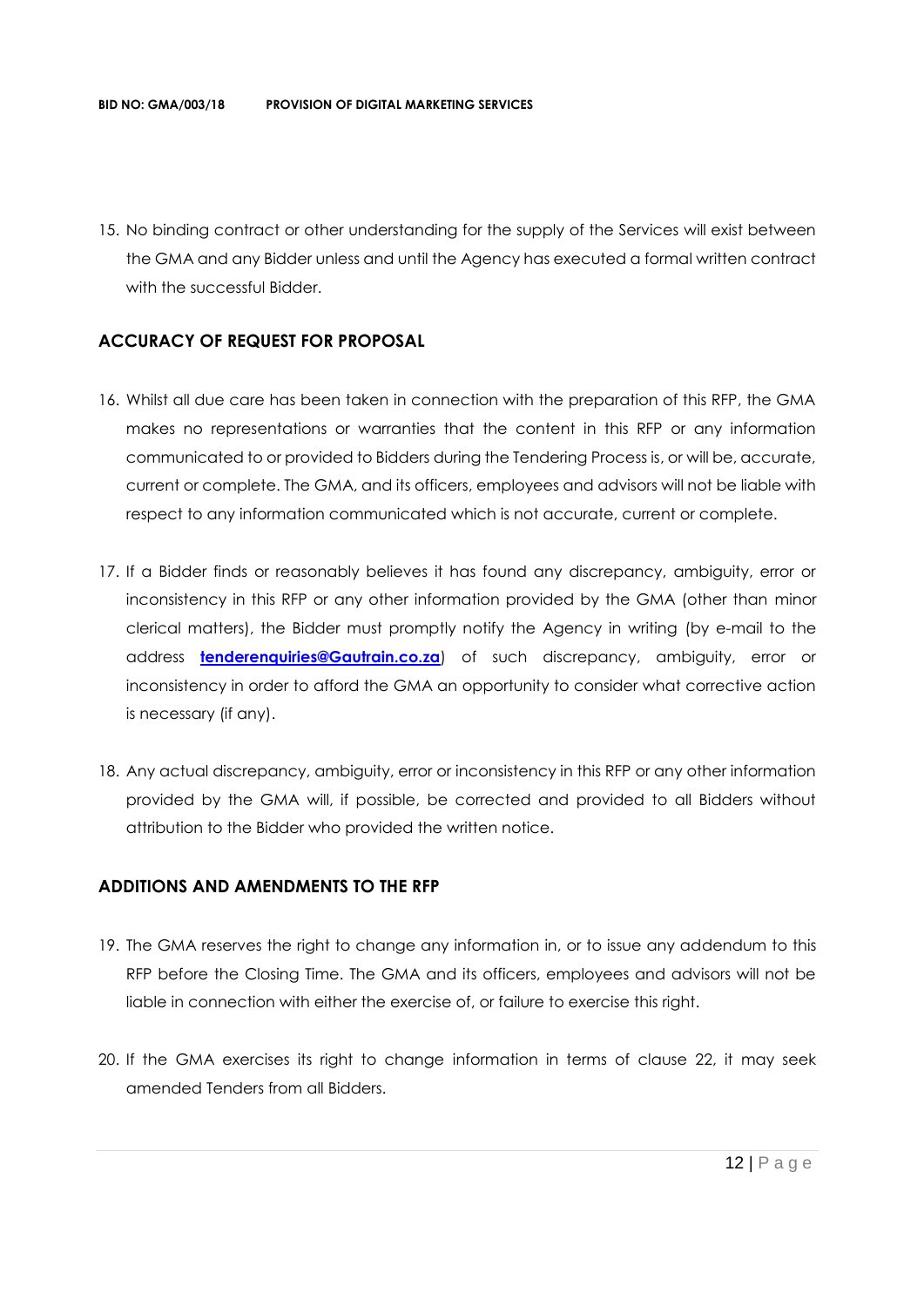#### **REPRESENTATIONS**

21. No representations made by or on behalf of the GMA in relation to this RFP will be binding on the GMA unless that representation is expressly incorporated into the contract ultimately entered into between the GMA and the successful Bidder.

#### **CONFIDENTIALITY**

22. All persons (including all Bidders) obtaining or receiving this RFP and any other information in connection with this RFP or the Tendering Process must keep the contents of the RFP and other such information confidential, and not disclose or use the information except as required for the purpose of developing a proposal in response to this RFP.

#### **COMMUNICATIONS DURING THE TENDERING PROCESS**

#### **REQUESTS FOR CLARIFICATION OR FURTHER INFORMATION**

- 23. All communication and attempts to solicit information of any kind relative to this tender should be in writing and channelled to the Supply Chain Management Unit via email to: **[tenderenquiries@Gautrain.co.za](mailto:tenderenquiries@gautrainpo.co.za)**.
- 24. Any communication by a Bidder to the GMA will be effective upon receipt by the SCM Unit (provided such communication is in the required format).
- 25. The GMA has restricted the period during which it will accept questions or requests for further information or clarification and reserves the right not to respond to any enquiry or request, irrespective of when such enquiry or request is received.
- 26. Except where the GMA is of the opinion that issues raised apply only to an individual Bidder, questions submitted and answers provided will be made available to all Bidders by e-mail, as well as on the GMA's website without identifying the person or organisation which submitted the question.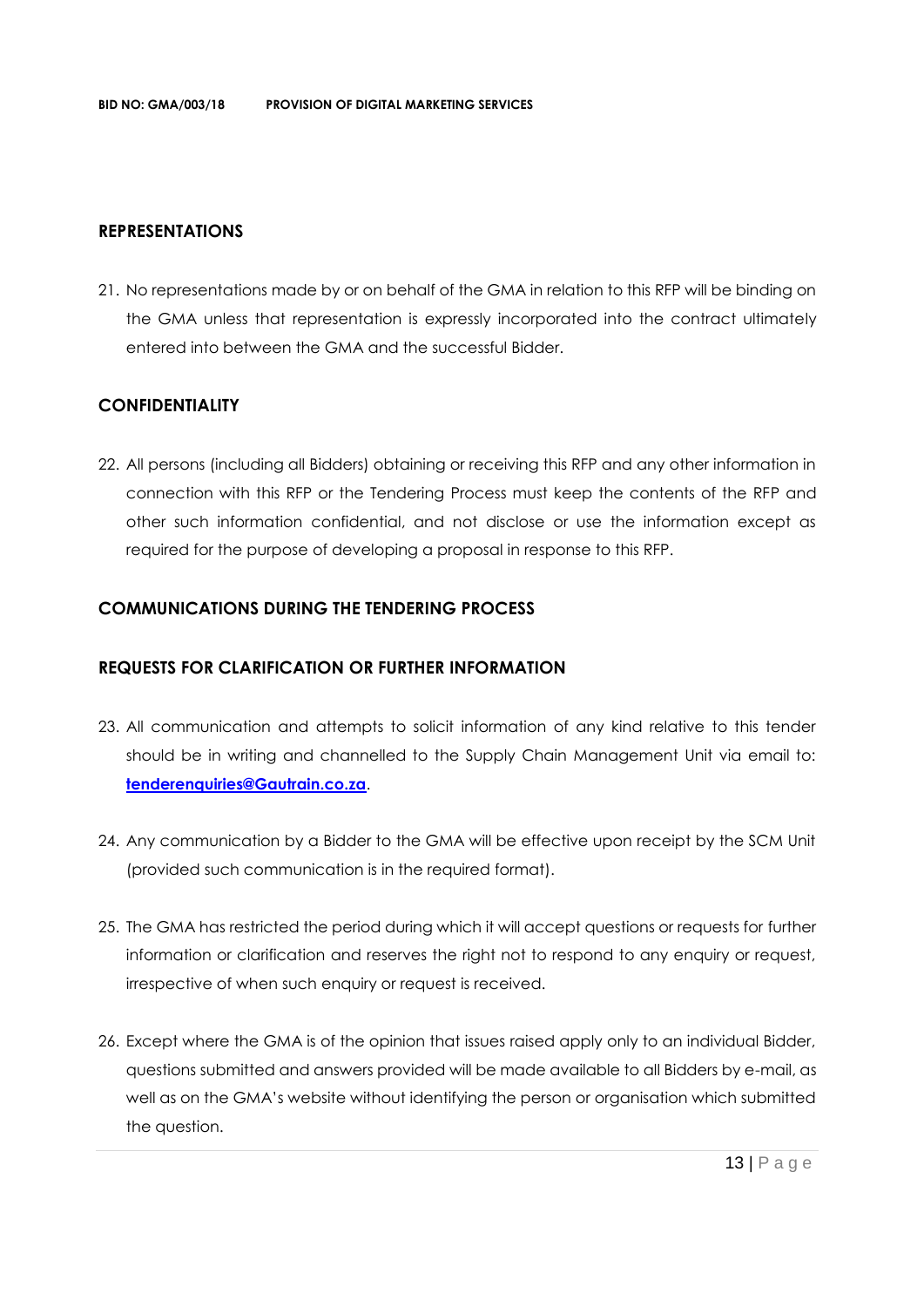- 27. In all other instances, the GMA may directly provide any written notification or response to a Bidder by email to the address of the Bidder (as notified by the Bidder to the SCM Unit).
- 28. A Bidder may, by notifying the SCM Unit in writing, withdraw a question submitted in accordance with clause 30, in circumstances where the Bidder does not wish the GMA to publish its response to the question to all Bidders.

#### **UNAUTHORISED COMMUNICATIONS**

- 29. Bidders may not contact (including promotional or advertising activities) any GMA staff or Advisors of GMA except through the channel in clause 21 above on any matter pertaining to the bid from the time when the bid is advertised to the time the bid is awarded. Communicating with any GMA staff or Advisors of GMA except through the channel in clause 21 above will be perceived as an effort by a bidder to influence bid evaluation, bid comparisons or bid award decisions in any manner, and will result in rejection of the bid concerned. Nothing in this clause is intended to prevent communications with staff of, or advisors of the GMA to the extent that such communications do not relate to this RFP or the Tendering Process.
- 30. Bidders must not otherwise engage in any activities that may be perceived as, or that may have the effect of, influencing the outcomes of the Tendering Process in any way.

#### **IMPROPER ASSISTANCE, FRAUD AND CORRUPTION**

- 31. Bidders may not seek or obtain the assistance of employees, contractors or advisors of the GMA in the preparation of their tender responses, except where contractors or advisors are participating in the tender in which case the Bidder must disclose such participation in its tender by declaring their possible interest or conflict in the relevant SBD 4 form.
- 32. The GMA may in its absolute discretion, immediately disqualify a Bidder that it believes has sought or obtained such improper assistance.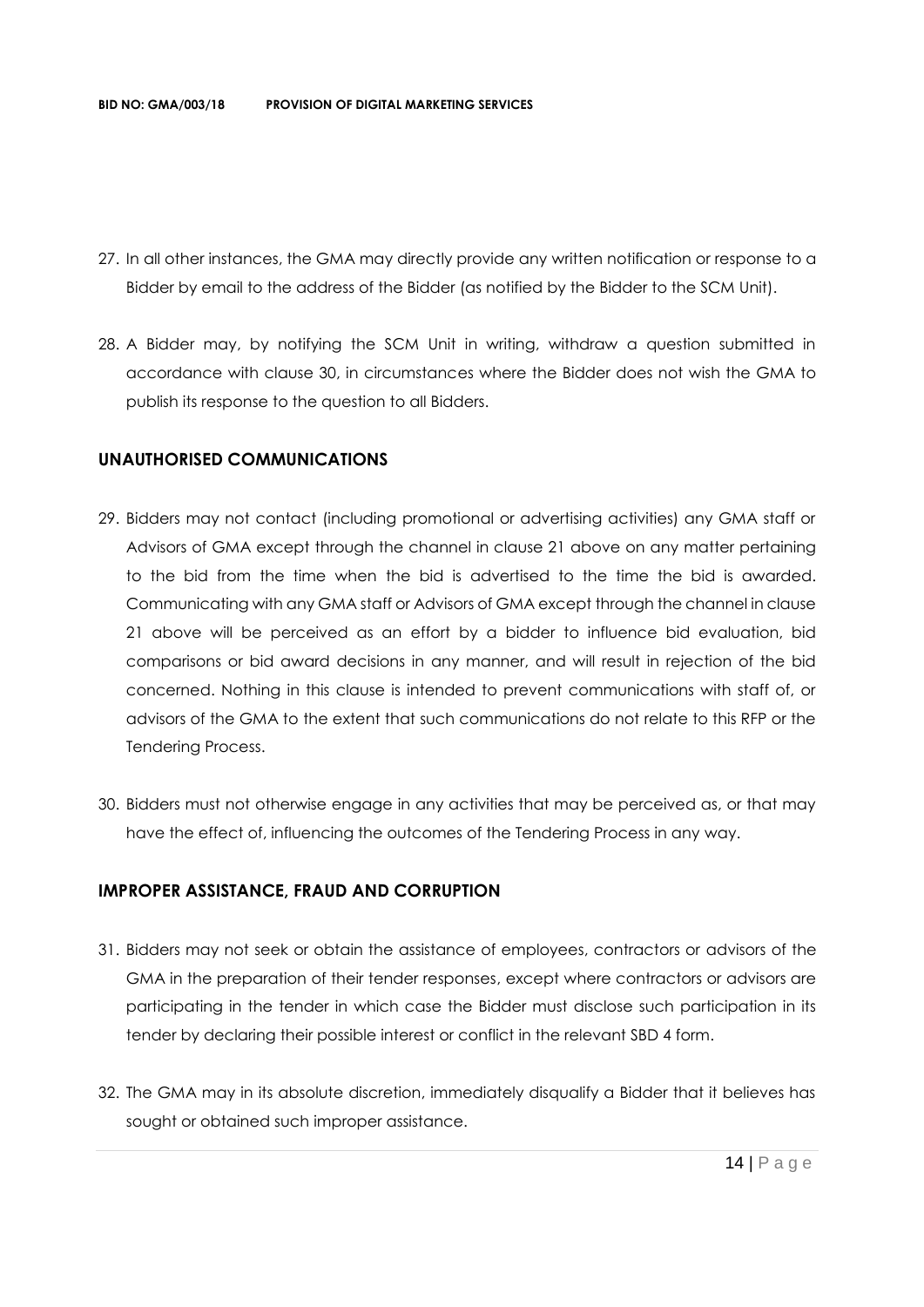- 33. Bidders are to be familiar with the implications of contravening the Prevention and Combating of Corrupt Activities Act, No. 12 of 2004 and any other relevant legislation.
- 34. Bidders are encouraged to stop crime at the GMA in its tracks and report it anonymously to the following number: 0800 6 FRAUD/0800 637 283.

#### **ANTI-COMPETITIVE CONDUCT**

- 35. Bidders and their respective officers, employees, agents and advisors must not engage in any collusion, anti-competitive conduct or any other similar conduct in respect of this Tendering Process with any other Bidder or any other person(s) in relation to:
	- a. The preparation or lodgement of their Tender
	- b. the evaluation and clarification of their Tender; and
	- c. the conduct of negotiations with the GMA.
- 36. For the purposes of clause 38, collusion, anti-competitive conduct or any other similar conduct may include disclosure, exchange and clarification of information whether or not such information is confidential to the GMA or any other Bidder or any other person or organisation.
- 37. In addition to any other remedies available to it under law or contract, the GMA may, in its absolute discretion, immediately disqualify a Bidder that it believes has engaged in any collusive, anti-competitive conduct or any other similar conduct during the entire Tendering **Process**

#### **COMPLAINTS ABOUT THE TENDERING PROCESS**

38. Any complaint about the RFP or the Tendering Process must be submitted to the SCM Unit in writing, (preferably by email), immediately upon the cause of the complaint arising or becoming known to the Bidder.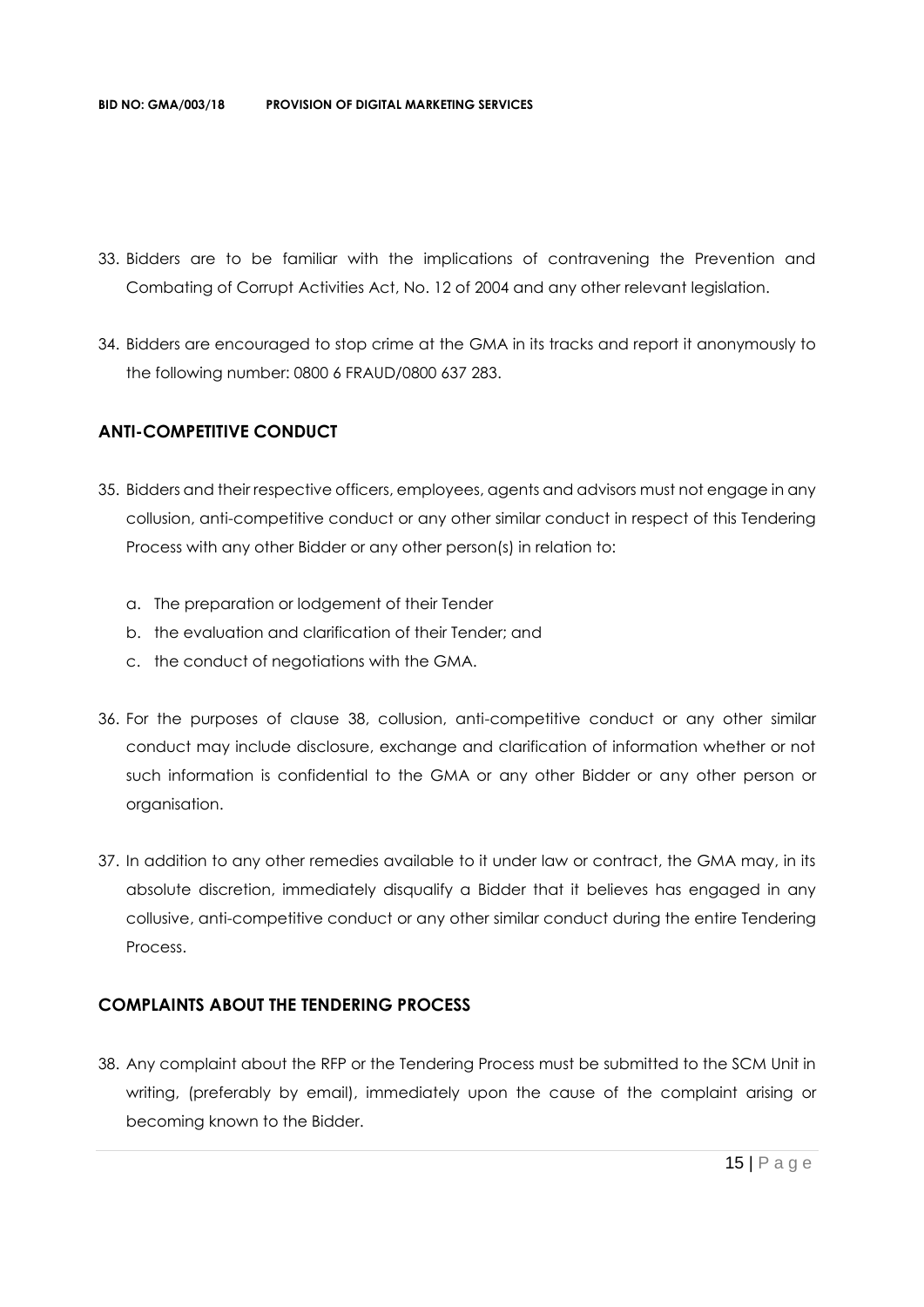- 39. The written complaint must set out:
	- a. The basis for the complaint, specifying the issues involved;
	- b. how the subject of the complaint affect the organisation or person making the complaint;
	- c. any relevant background information; and
	- d. the outcome desired by the person or organisation making the complaint.
- 40. If the matter relates to the conduct of an official, employee or advisor of the GMA, the complaint should be addressed in writing marked for the attention of the Chief Executive Officer of the GMA, and delivered to the physical address of the GMA, as notified.

#### **CONFLICT OF INTEREST**

- 41. A Bidder must not, and must ensure that its officers, employees, agents and advisors do not place themselves in a position that may give rise to actual, potential or perceived conflict of interest between the interests of the GMA and/or the Gauteng Provincial Government and the Bidders interests during the Tender Process.
- 42. The Bidders Response in this RFP Part C requires the Bidder to provide details of any interests, relationships or clients which may or do give rise to a conflict of interest in relation to the supply of the services under any contract that may result from this RFP.
- 43. If the Bidder submits its Tender and a subsequent conflict of interest arises, or is likely to arise, which was not disclosed in the Tender, the Bidder must notify the GMA immediately in writing of that conflict.
- 44. The GMA may immediately disqualify a Bidder from the Tendering Process if the Bidder fails to notify the GMA of the conflict as required.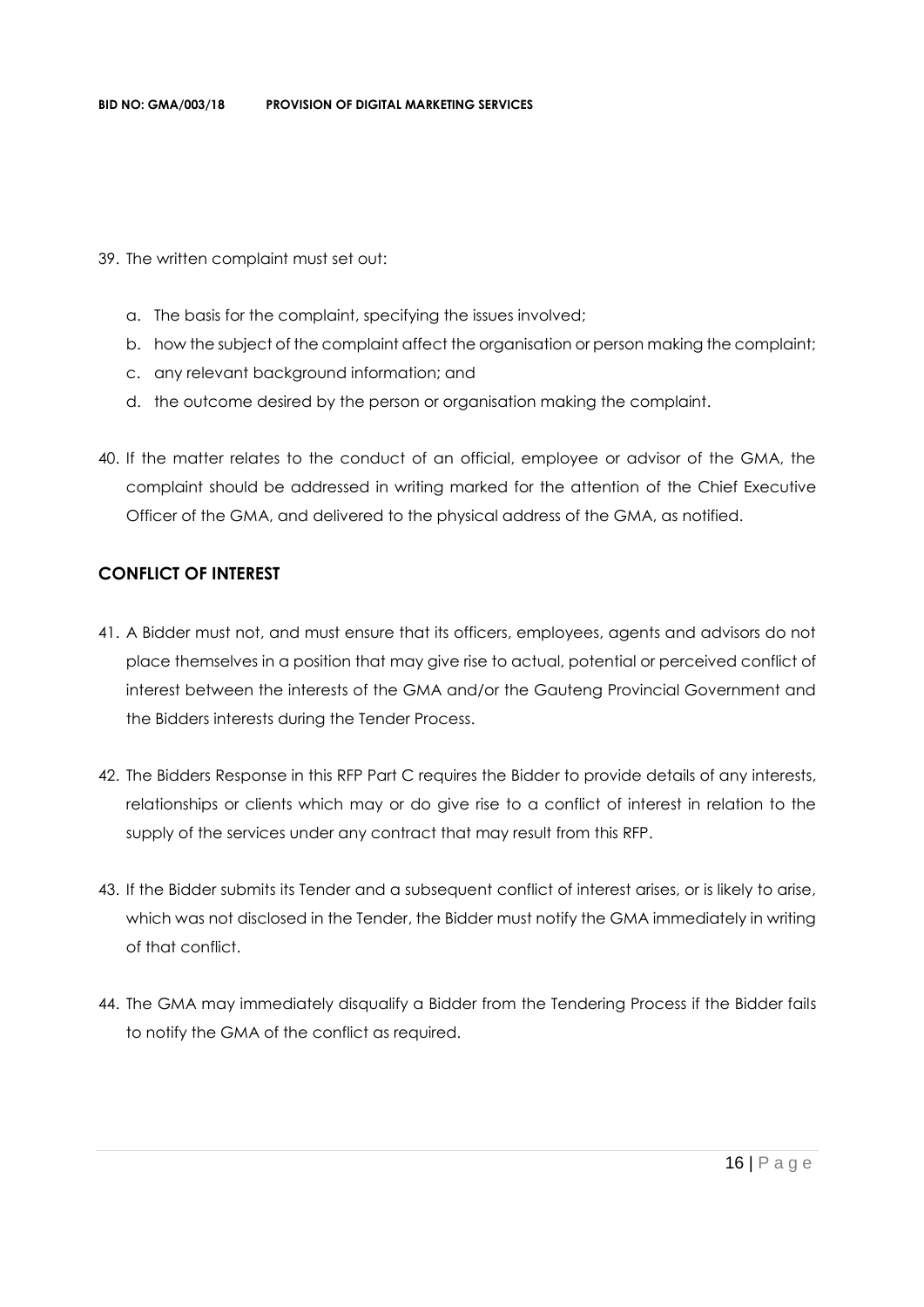#### **LATE TENDERS**

- 45. Tenders must be lodged by the Closing Date and Time. Where a tender document is not in the tender box at the time of the bid closing, such a bid document will be regarded as a late bid. Late bids will not be accepted or considered.
- 46. Tenders lodged after the Closing Time or lodged at a location or in a manner that is contrary to that specified in this RFP will be disqualified from the Tendering Process and will be ineligible for consideration.
- 47. The determination of the GMA as to the actual time that a Tender is lodged is final. Subject to clause 49, all Tenders lodged in the Tender Box after the Closing Time will be recorded by the GMA and will only be opened for the purposes of identifying a business name and address of the Bidder. The GMA will inform a Bidder whose Tender was lodged after the Closing Time of its ineligibility for consideration. The general operating practice is for the late tender to be returned within 5 (Five) working days of receipt or within 5 (Five) working days after determination not to accept a late tender.

#### **TENDER DOCUMENTS**

#### **BIDDERS RESPONSIBILITIES**

- 51. Bidders are responsible for:
	- a. Examining this RFP and any documents referenced or attached to this RFP and any other information made or to be made available by the GMA to Bidders in connection with this RFP;
	- b. fully informing themselves in relation to all matters arising from this RFP, including all matters regarding the GMA's requirements for the provision of the Services;
	- c. ensuring that their Tenders are accurate and complete;
	- d. making their own enquiries and assessing all risks regarding this RFP, and fully considering and incorporating the impact of any known and unknown risks into their Tender;
	- e. ensuring that they comply with all applicable laws in regards to the Tendering Process particularly as specified by National Treasury Regulations, Guidelines, Instruction Notes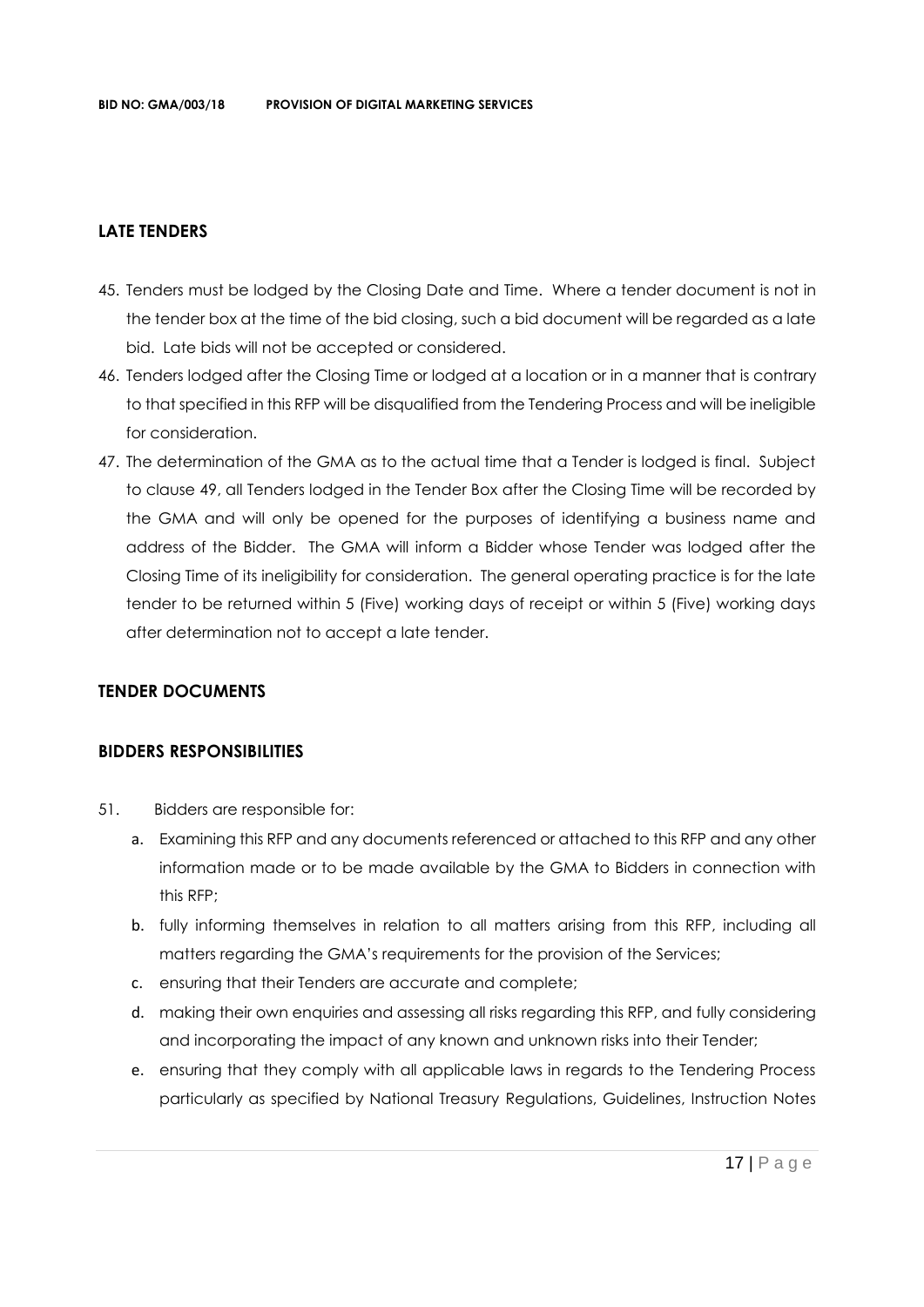and Practice Notes and other relevant legislation as published from time to time in the Government Gazette;

- f. submitting an Original Valid Tax Clearance Certificate and all other returnable documents as listed on the Checklist; and
- g. Failure to provide the required information could result in disqualification of the bidder.

#### **PREPARATION OF TENDERS**

- 52. Bidders must ensure that:
	- a. Their Tender is submitted in the required format as stipulated in this RFP Part A; and
	- b. all the required information fields in RFP Part C are completed in full and contain the information requested by the GMA.

*Note to Bidders: The GMA may in its absolute discretion reject a Tender that does not include the information requested.*

53. Unnecessarily elaborate responses or other presentations beyond that which is sufficient to present a complete and effective tender proposal are not desired or required. Elaborate and expensive visual and other presentation aids are not necessary.

#### **ILLEGIBLE CONTENT, ALTERATION AND ERASURES**

- 54. Incomplete Tenders may be disqualified or evaluated solely on information contained in the Tender.
- 55. The GMA may disregard any content in a Tender that is illegible and will be under no obligation whatsoever to seek clarification from the Bidder.
- 56. The GMA is entitled to amend any bid conditions, validity period, specifications, or extend the closing date of bids before the closing date. All bidders, to whom the bid documents have been issued, will be advised in writing of such amendments in good time.

#### **OBLIGATION TO NOTIFY ERRORS**

57. Amended bids may be sent, together with the original bid, in an envelope marked "Amendment to bid" and should be placed in the bid box before the closing date and time. An amendment bids without original bid document will not be considered.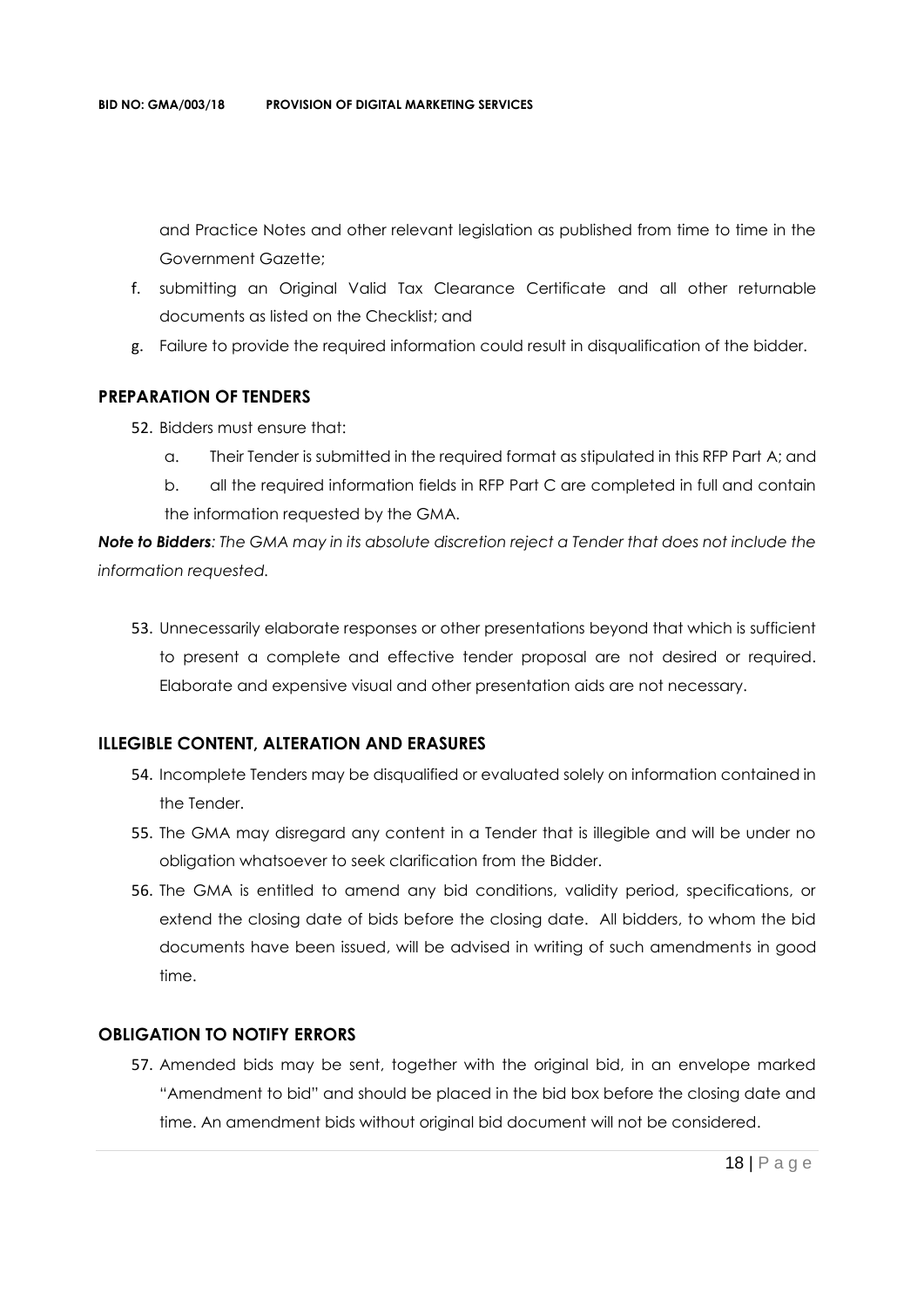#### **RESPONSIBILITY FOR TENDERING COSTS**

- 58. The Bidders participation or involvement in any stage of the Tendering Process is at the Bidders sole risk, cost and expense. The GMA will not be held responsible for, or pay for, any expense or loss that may be incurred by Bidders in relation to the preparation or lodgement of their Tender.
- 59. The GMA is not liable to the Bidder for any costs on the basis of any contractual, or promissory or restitutionary grounds whatsoever as a consequence of any matter relating to the Bidders participation in the Tendering Process, including without limitation, instances where:
- a. The Bidder is not engaged to perform under any contract; or
- b. the GMA exercises any right under this RFP or at law.

#### **DISCLOSURE OF TENDER CONTENTS AND TENDER INFORMATION**

- 60. All Tenders received by the GMA will be treated as confidential. The GMA will not disclose any Tender contents and Tender information, except:
- a. As required by law;
- b. for the purpose of investigations by other government authorities having relevant jurisdiction;
- c. to external consultants and advisors of the GMA engaged to assist with the Tendering Process; or
- d. for the general information of Bidders required to be disclosed as per National Treasury Regulations, Guidelines, Instruction Notes or Practice Notes.

#### **USE OF TENDERS**

- 61. Upon submission in accordance with the requirements of submission of Tenders, all Tenders submitted become the property of the GMA. Bidders will retain all ownership rights in any intellectual property contained in the Tender.
- 62. Each Bidder, by submission of their Tender, is deemed to have licensed the GMA to reproduce the whole, or any portion, of their Tender for the purposes of enabling the GMA to evaluate the Tender.
- 63. Further, in submitting a Tender, the Bidder accepts that the GMA shall, in accordance with the requirements of Treasury Regulation No. 16A.6.3(d) and the National Treasury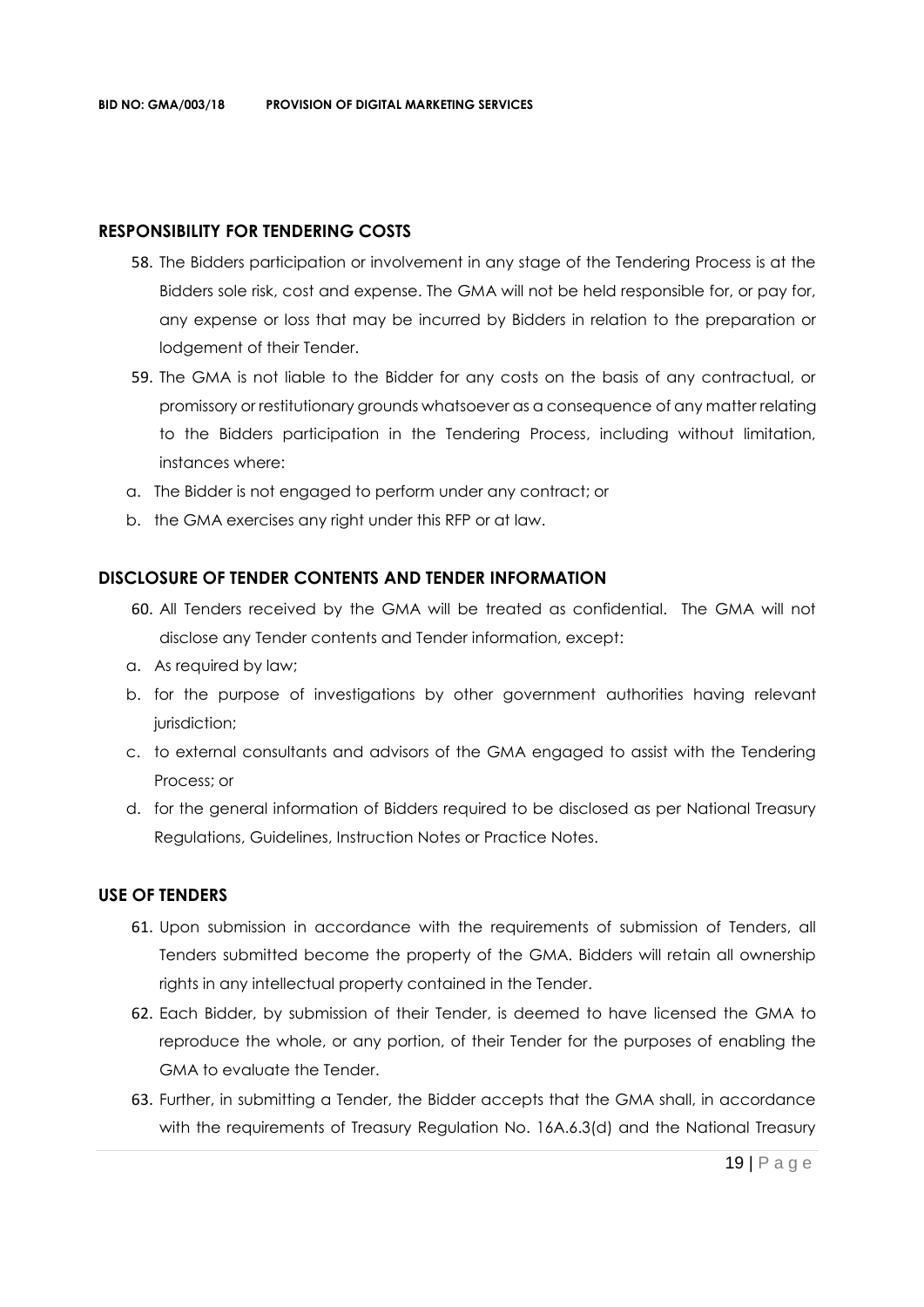Instruction Note on *Enhancing Compliance Monitoring and Improving Transparency and Accountability in Supply Chain Management,* publish (on the internet or otherwise):

a. The names of all Bidders that submitted bids in relation to this RFP within 10 (Ten) working days after the closing date of this RFP, if the bid is above the threshold value of R500 000; and

b. on award of the bid, the name of the successful Bidder, the contract price, B-BBEE level of contribution status, the contract number and description of the contract awarded.

#### **PERIOD OF VALIDITY**

64. All Tenders received must remain valid and open for acceptance for a minimum of 90 (Ninety) days from the Closing Time. This period may be extended by written mutual agreement between the GMA and the Bidder.

#### **STATUS OF TENDER**

- 65. Each Tender constitutes an irrevocable offer by the Bidder to the GMA to provide the Services required and otherwise to satisfy the requirements of the Specification as set out in this RFP Part B.
- 66. A Tender must not be conditional on:
	- a. The Board approval of the Bidder or any related governing body of the Bidder being obtained;
	- b. the Bidder conducting due diligence or any other form of enquiry or investigation;
	- c. the Bidder (or any other party) obtaining any regulatory approval or consent;
	- d. the Bidder obtaining the consent or approval of any third party; or
	- e. the Bidder stating that it wishes to discuss or negotiate any commercial terms of the contract.
- 67. The GMA may, in its absolute discretion, disregard any tender that is, or is stated to be, subject to any one or more of the conditions detailed above (or any other relevant conditions).
- 68. The GMA reserves the right to accept a Tender in part or in whole or to negotiate with a Bidder in accordance with the clause 88 (Unreasonable disadvantage) of this RFP Part A.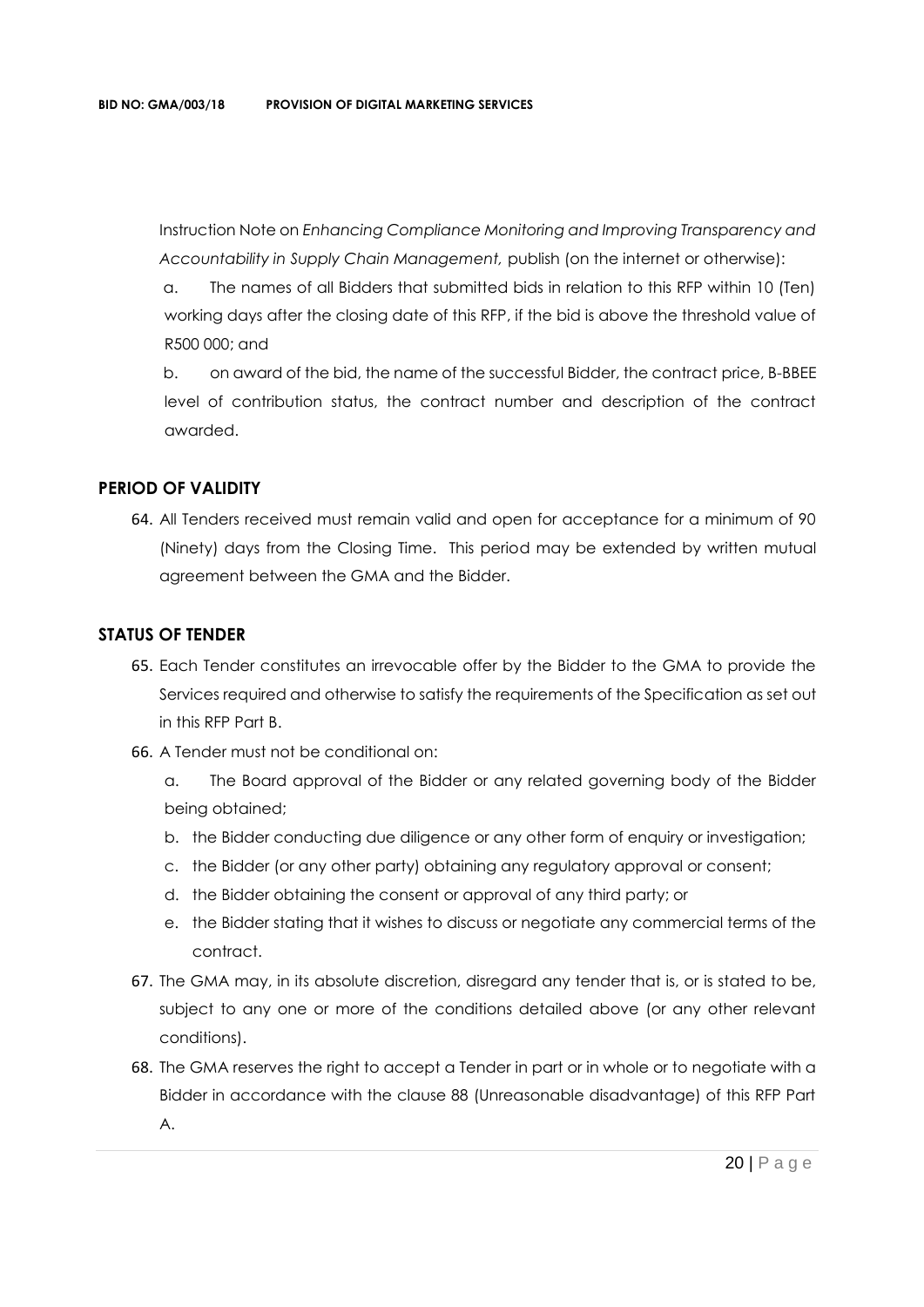#### **TENDER RESPONSE**

#### **COMPLIANCE WITH SPECIFICATION**

- 69. Under Part C of this RFP, a Bidder must submit a tabulated statement showing its level of compliance to the Specification contained in this RFP Part B.
- 70. In particular, Bidders must state if they will not comply with the Specification, or will only comply with the Specification subject to conditions. Full details of the non-compliance (including the nature and extent of the non-compliance and any reasons for such noncompliance) must be stated in the space provided in the tabulated statement.
- 71. No response is required in respect of a particular section of the Specification where Bidders will comply with the Specification. Only sections that Bidders have not complied with, or will only comply with subject to conditions, should be noted in the tabulated statement.
- 72. The GMA is prepared to contemplate minor variations or departures from the Specification proposed by Bidders.
- 73. However, Bidders should note that significant or substantive variations or departures from the Specifications will not be viewed favourably unless the Bidder is able to clearly demonstrate to the satisfaction of the GMA the necessity for such variations or departures.

*Note to Bidders: The GMA will assume that a Bidders Response complies in all relevant respects with the Specification unless the Bidder states otherwise. Failure to notify the GMA of any noncompliance may result in a Bidders Response being disregarded.*

74. For the purposes of clauses 70,71 and 72:

- **Yes/Complies** means that in all respects the Bidders Response meets or otherwise satisfies all specified outputs, characteristics or performance standards.
- **Will comply subject to conditions** means that the specified outputs, characteristics or performance standards can only be met by the Bidder subject to certain conditions.
- **No/Will not comply** means that the specified outputs, characteristics or performance standards is not met by the Bidders Response.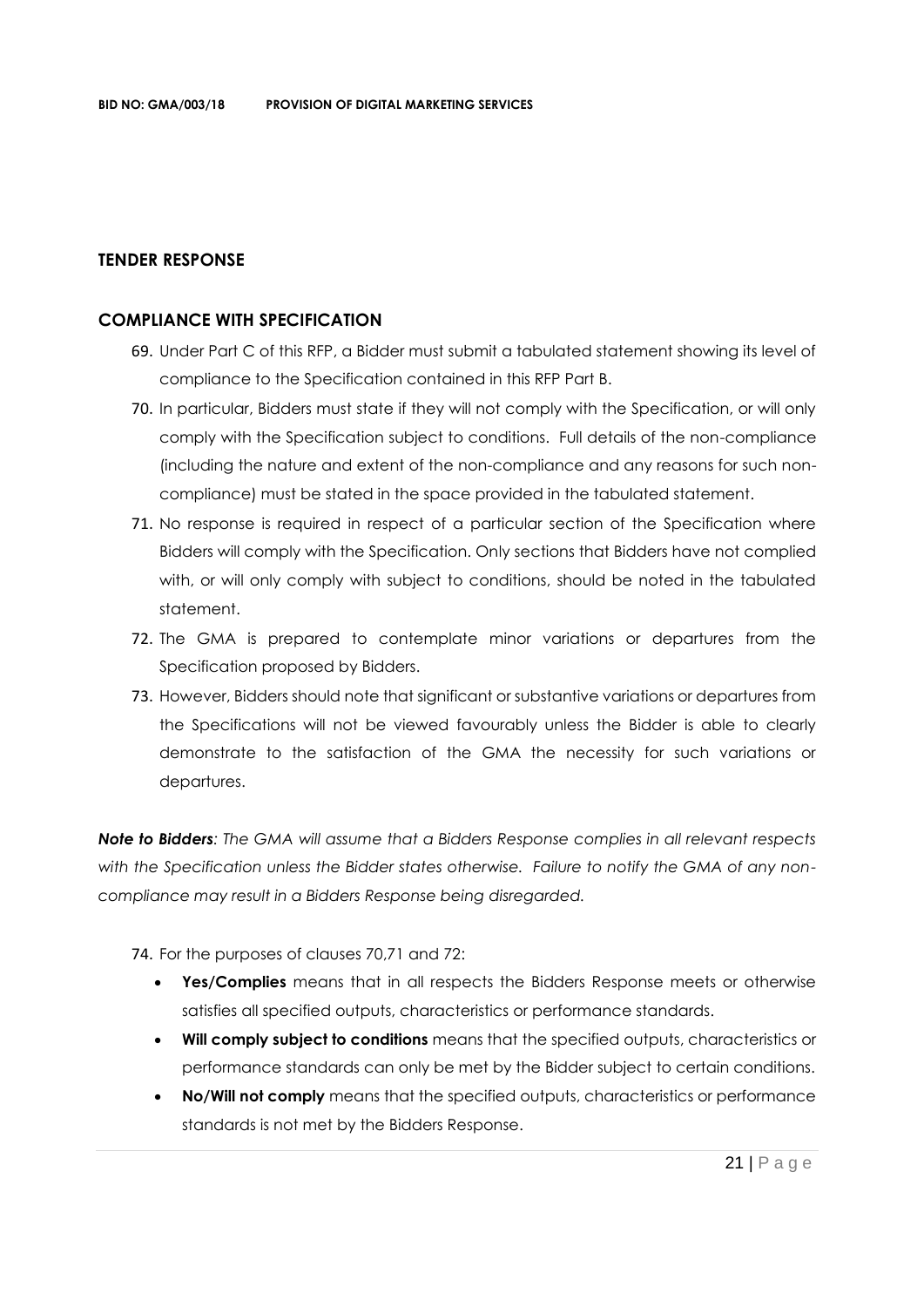#### **GENERAL**

- 75. Indefinite responses such as "noted", "to be discussed" or "to be negotiated" are not acceptable.
- 76. Where the Bidder is unwilling to accept a specified condition, the non-acceptance must be clearly and expressly stated. Prominence must be given to the statement detailing the non-acceptance. It is not sufficient that the statement appears only as part of an attachment to the Tender, or be included in a general statement of the Bidders usual operating conditions.
- 77. An incomplete Tender may be disqualified or assessed solely on the information completed or received with the Tender.

#### **ALTERNATIVE TENDER**

- 78. A Bidder may submit an alternative proposal. An alternative proposal will only be accepted if:
- a. The Bidder also provides a conforming Bidders Response; and
- b. The alternative proposal is clearly identified as an "Alternative Tender".
- 79. An Alternative Tender may:
- a. Not comply with the Specifications for the relevant Services due to inherent design or capability in the operation of the Services; or
- b. Provide the Services in a manner different to that specified in this RFP Part B.

#### **INNOVATIVE SOLUTIONS**

- 80. Bidders are encouraged to offer options or solutions which may, in an innovative way, contribute to the GMA's ability to carry out its operations in a more cost-effective manner.
- 81. These options or solutions may be related to:
- a. The outputs, functional, performance and technical aspects of the requirement; or
- b. Opportunities for more advantageous commercial arrangements.
- 82. Any such options or solutions will be considered by the GMA on a "commercial in confidence" basis if so requested by the Bidder.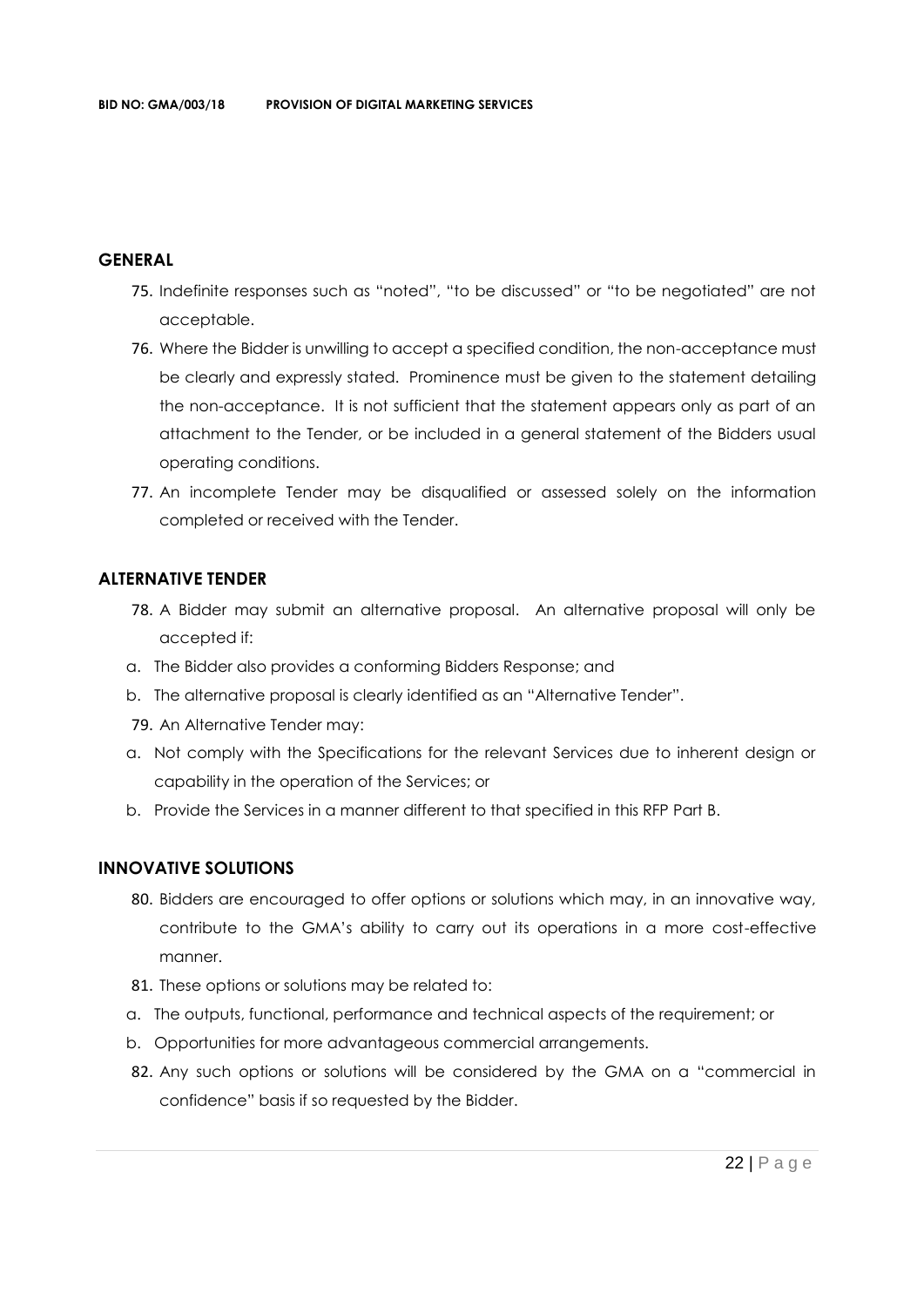- 83. Where a Bidder submits an offer which meets the requirements of this RFP in an alternative and practical manner, the Tender must also include any supplementary material (including such pricing and costing details as may be necessary to enable the GMA to fully assess the financial impact of the alternative proposal), which demonstrates in detail that such an alternative will fully achieve and/or exceed all the specified requirements, together with references as to why the additional features may be advantageous.
- 84. The GMA reserves the right to consider such offers on their merits or not to consider them at all.

#### **CONTRACT DISCLOSURE REQUIREMENTS**

#### **DISCLOSURE OF INFORMATION**

- 85. The Conditions of Tendering include a provision for the disclosure of contract information (refer to this RFP Part A dealing with "Use of Tenders").
- 86. If a Bidder wishes to withhold the disclosure of specific contract information, the Bidder must clearly outline how the release of this information will expose trade secrets, business strategy or unique methodologies that may expose the business unreasonably to disadvantage.

#### **TRADE SECRETS**

- 87. In considering whether specific information should be categorised as a trade secret, Bidders' should assess:
- a. The extent to which it is known outside of the Bidders business;
- b. the extent to which it is known by the persons engaged in the Bidders business;
- c. any measures taken to guard its secrecy;
- d. its value to the Bidders business and to any competitors;
- e. the amount of money and effort invested in developing the information; and
- f. the ease or difficulty with which others may acquire or develop this information.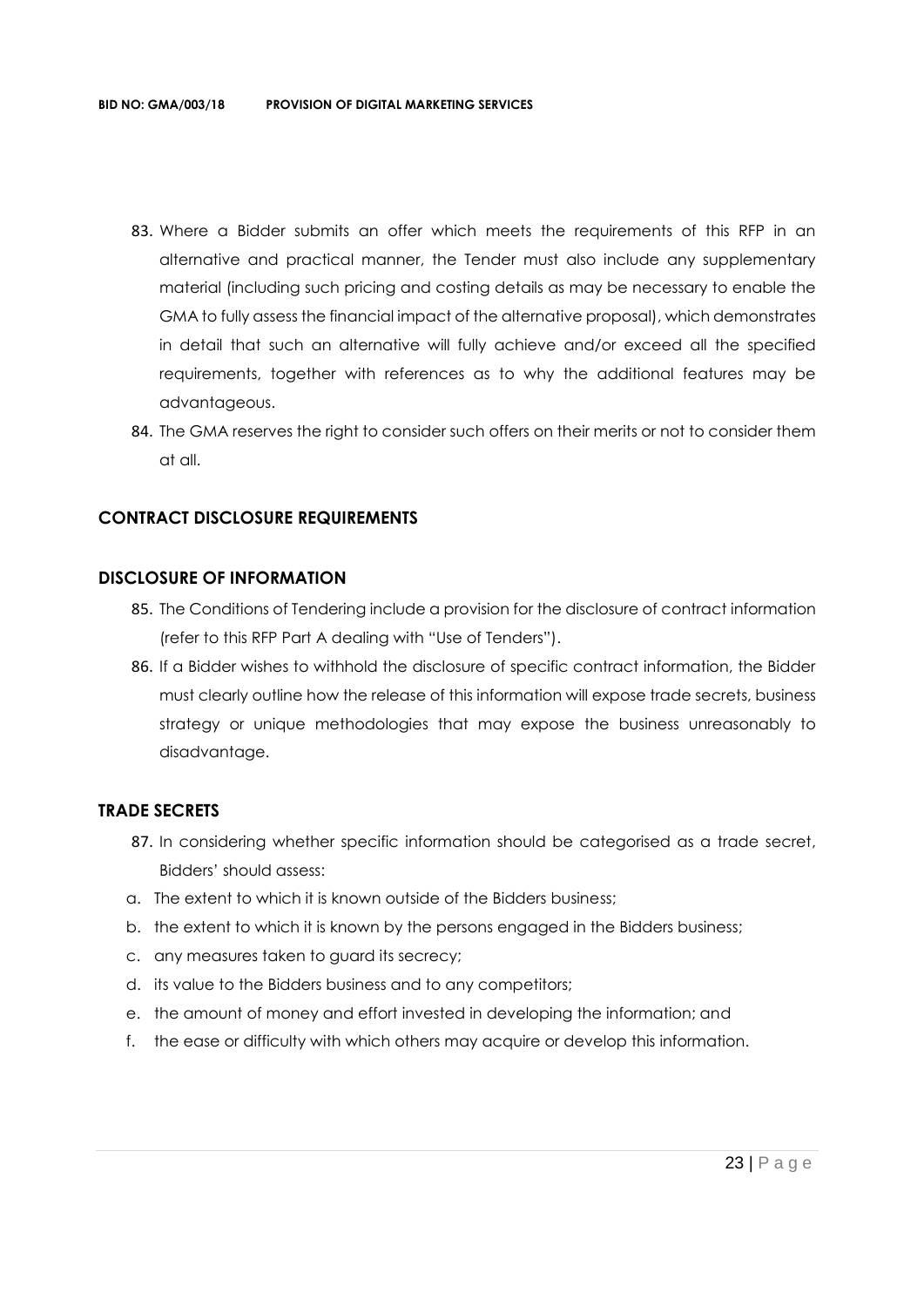#### **UNREASONABLE DISADVANTAGE**

- 88. In determining whether disclosure of specific information will expose a Bidders business unreasonably to disadvantage, the following should be considered:
- a. Whether the information is generally available to competitors; and
- b. Whether it could be disclosed without causing substantial harm to the competitive position of the business.

The GMA will consider these applications in the Tender evaluation and negotiations (if any) with Bidders.

#### **EVALUATION OF TENDERS**

#### **EVALUATION PROCESS**

- 89. Following the Closing Time, the GMA intends to evaluate the Tenders received.
- 90. Tenders will be evaluated against the Evaluation Criteria specified under the section "Evaluation Criteria Format".
- 91. Without limiting the GMA's rights in the RFP, the GMA may at any time during the Tendering Process choose to:
- a. Shortlist one or more Bidders; and
- b. accept one or more of the Tenders.
- 92. Unless the Evaluation Criteria explicitly require, the GMA may, but is not in any way bound to, shortlist, to select as successful, or to accept the Tender offering the lowest price.
- 93. Should the GMA choose to include a short listing stage in its evaluation process, the GMA is not, at any time, required to notify Bidders or any other person or organisation interested in submitting a Tender.
- 94. A Bidders Response will not be deemed to be unsuccessful until such time as the Bidder is formally notified of that fact by the GMA. The commencement of negotiations by the GMA with one or more other Bidders is not to be taken as an indication that any particular Bidders Response has not been successful.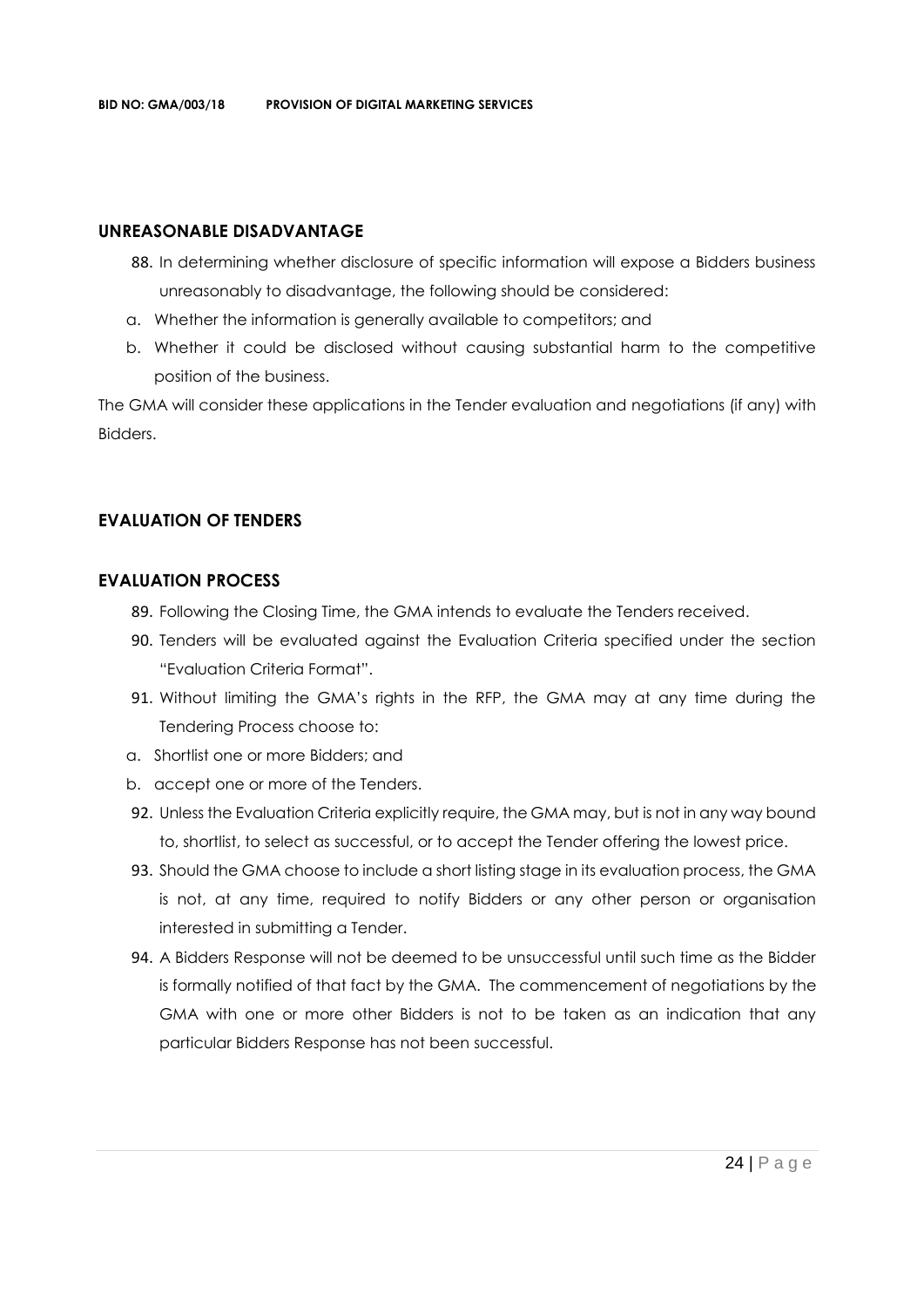#### **EVALUATION CRITERIA FORMAT**

- 95. The evaluation criteria is weighted to reflect the importance of project requirements noted in the Specifications:
- 96. In evaluating Bidders Responses, the GMA will have regard to:
- a. Specific evaluation criteria identified in the list below;
- b. the overall value for money proposition presented in the Bidders Response; and
- c. particular weighting assigned to any or all of the evaluation criteria specified below.
- 97. For the purposes of this RFP clause 98, 'value for money' is a measurement of financial and non-financial factors, including:
- a. Quality levels; and
- b. performance standards.
- 98. Value for money will be assessed on a 'whole of life' basis (including the transitioning-in, the contract term and the transitioning-out phases of the relationship between the GMA and a Bidder), with a view to long-term sustainability of the value for money proposition and with a focus on ensuring that value for money outcomes are promoted and protected following the conclusion of any contract that may result from this RFP.
- 99. Administrative compliance will be determined in accordance with the conditions listed in this RFP.
- 100. The evaluation criteria will be in line with the PPPFA, 2000 (Act No. 5 of 2000) and Preferential Procurement Regulations 2017.
- 101. Evaluation will be based on a point system and three-stage evaluation process. As a pre-requisite, a bid must comply with the requirements of the bid solicitation and meet the pre-qualification requirements before being evaluated further to next stage. The minimum threshold of the functionality evaluation criteria must also be met in order for the bid to be declared responsive and qualify to the next evaluation stage.
- 102. The value of this bid is estimated to be below R 50,000,000 and therefore the 80/20 preference point system shall apply. The following is the weighting awarded for each element, and the threshold score.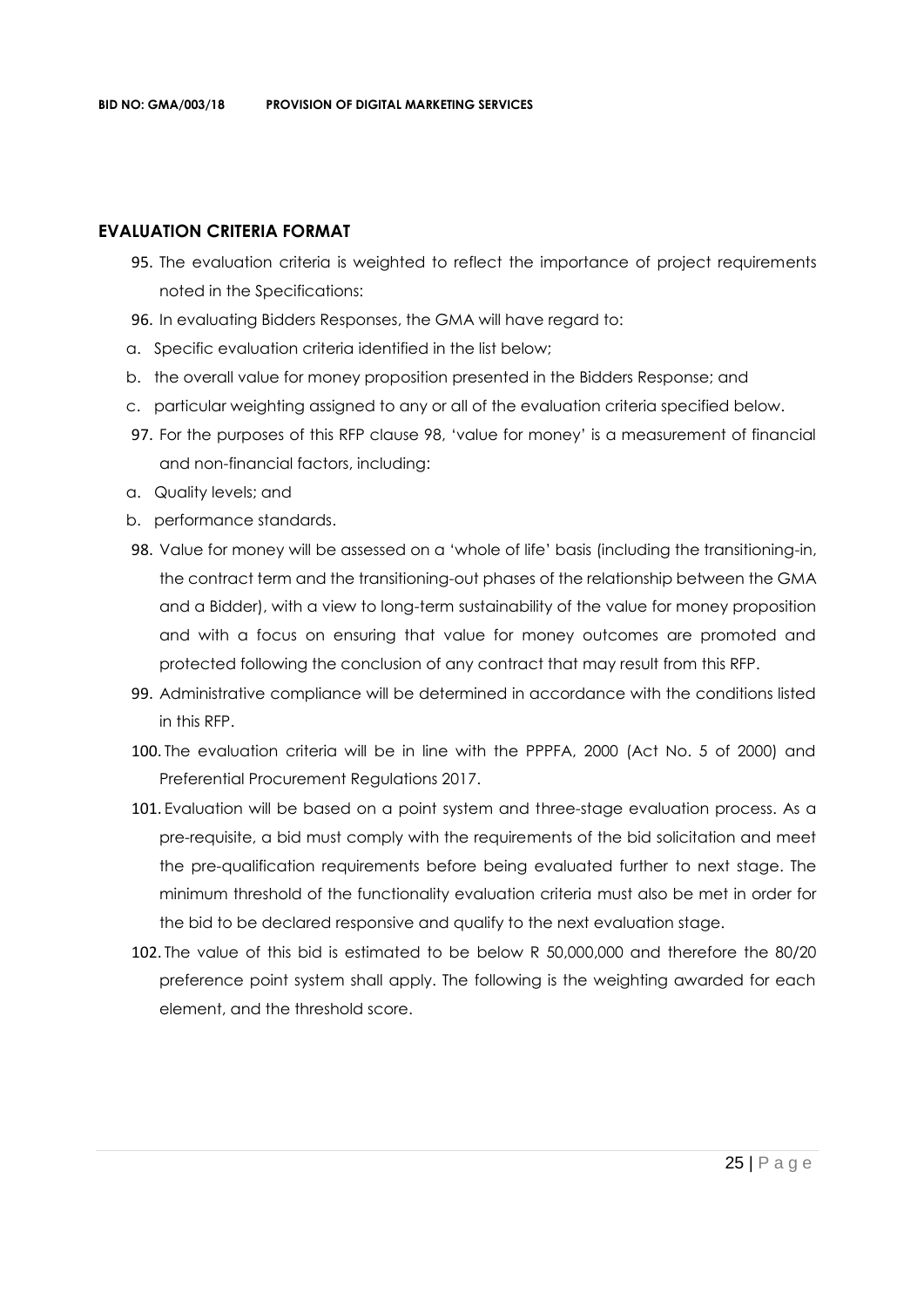| <b>Evaluation element</b> | Weighting | <b>Threshold score</b> |
|---------------------------|-----------|------------------------|
| <b>Technical proposal</b> | 100       | 70 Points              |
| <b>B-BBEE</b> proposal    | 20        | N/A                    |
| Price proposal            | 80        | N/A                    |
| Total                     | 100       |                        |

#### **FUNCTIONALITY EVALUATION**

- 103. The evaluation criteria for measuring functionality, and the weighting attached to each criterion is detailed in **Part B of the RFP document, Paragraph 5 of Terms of Reference**. Failure to provide adequate information for evaluation of the criteria listed below will at least result in minimal subjective consideration and may result in loss of points.
- 104. A minimum threshold for functionality is based on meeting the suppliers' reseller or partner status. Bids that do not meet this threshold in each section will automatically be disqualified from further evaluation.
- 105. Thereafter, only the qualifying bids will be evaluated in terms of the 80/20 preference point system, where a maximum of 80 points are allocated for price and a maximum of 20 points are allocated in respect of the level of B-BBEE contribution of the bidder.

#### **PRICE EVALUATION**

106. Price points will be calculated on the total price proposed solution as per terms of reference.

#### **B-BBEE EVALUATION**

- 107. Twenty (20) points are allocated. B-BBEE rating certificates and affidavits signed under oath are applicable and points allocated in terms of the BBBEE Codes of Good Practice guideline as indicated in the following table.
- 108. Bidders must submit valid BBBEE Certificates and affidavits signed under oath which will be verified.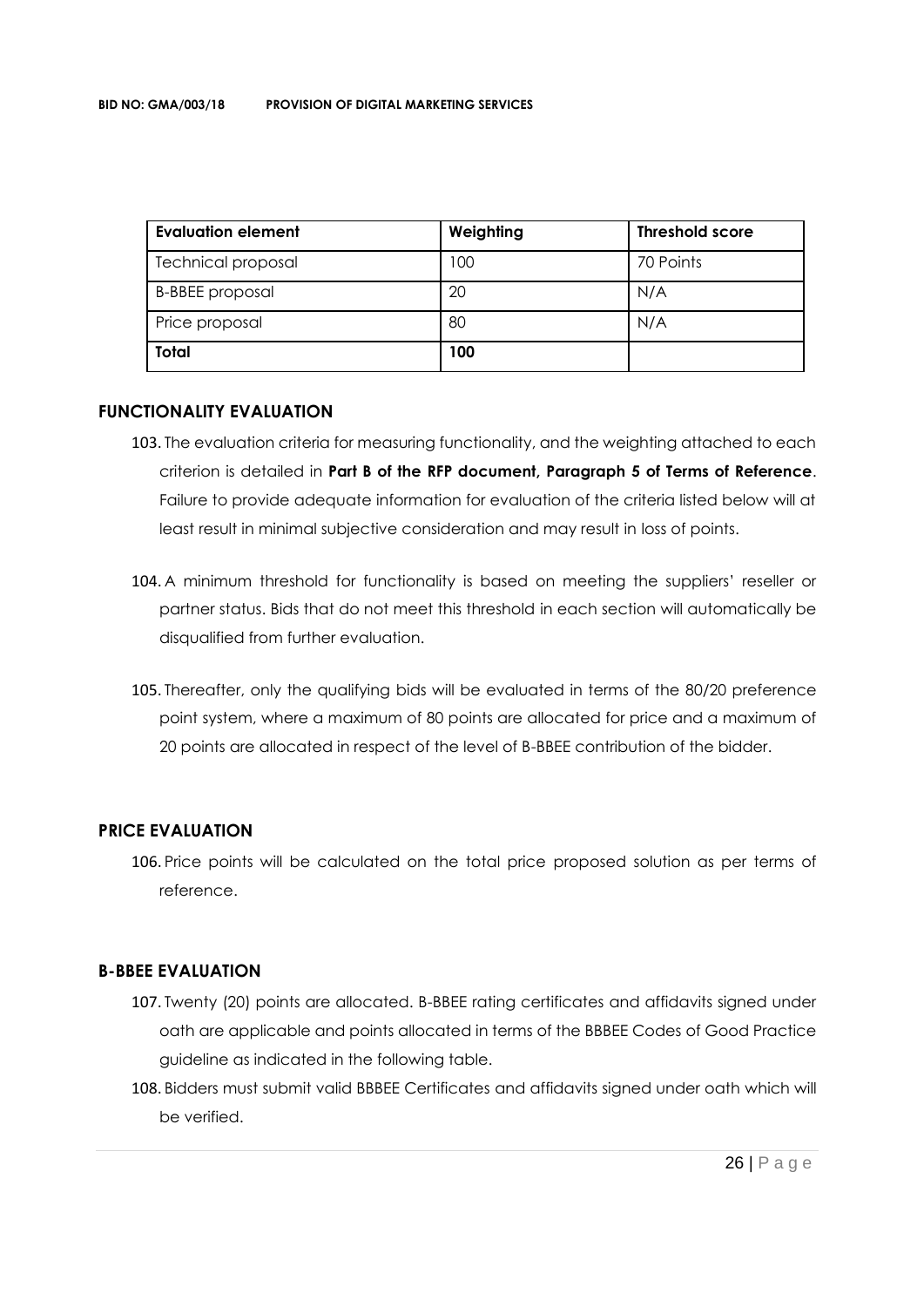| <b>B-BBEE Status Level of Contributor</b> | <b>Number of points</b> |
|-------------------------------------------|-------------------------|
| 1                                         | 20                      |
| $\overline{2}$                            | 18                      |
| $\mathfrak{Z}$                            | 14                      |
| $\overline{\mathcal{A}}$                  | 12                      |
| 5                                         | 8                       |
| 6                                         | 6                       |
| $\overline{7}$                            | $\overline{4}$          |
| 8                                         | $\overline{2}$          |
| Non-compliant contributor                 | 0                       |

#### **POINTS AWARDED FOR B-BBEE STATUS LEVEL OF CONTRIBUTION**

109. The preference points claimed by each bidder for attaining the B-BBEE Status Level of Contributor will be allocated to each qualifying bid when determining the total bid score under the preference points system. The points scored by a bidder in respect of the level of B-BBEE contribution contemplated in the table above will be added to the points scored for price.

#### **CLARIFICATION OF TENDERS**

110. The GMA may seek clarification from and enter into discussions with any or all of the Bidders in relation to their Tender. The GMA may use such information in interpreting the Tender and evaluating the cost and risk in accepting the Tender. Failure to supply clarification to the satisfaction of the GMA may render the Tender liable to disqualification.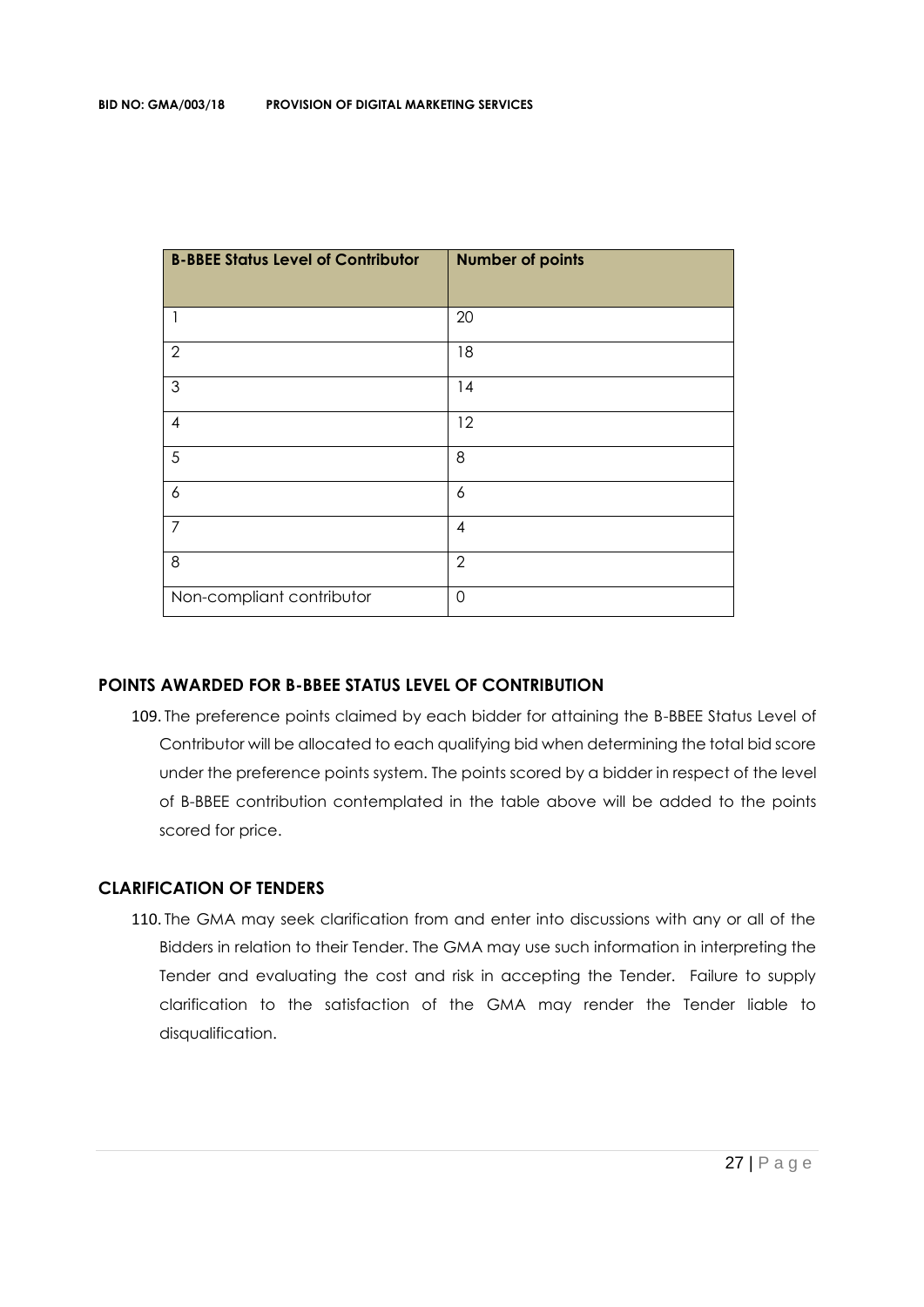111. The GMA is under no obligation to seek clarification of anything in a Tender and reserves the right to disregard any clarification that the GMA considers to be unsolicited or otherwise impermissible in accordance with the rules set out in this RFP.

#### **DISCUSSION WITH BIDDERS**

- 112. The GMA may elect to engage in detailed discussions with any one or more Bidders, with a view to maximising the benefits of this RFP as measured against the evaluation criteria and in fully understanding a Bidders offer.
- 113. In its absolute discretion, the GMA may invite some or all Bidders to give a presentation to the GMA in relation to their submissions, that may include a demonstration of software, programs or unique methodologies proposed, if applicable.
- 114. The GMA is under no obligation to undertake discussions with, or to invite any presentations from Bidders.
- 115. In addition to presentations and discussions, the GMA may request some or all Bidders to:
- a. Conduct a site visit, if applicable;
- b. provide references or additional information; and/or
- c. make themselves available for panel interviews.

#### **BEST AND FINAL OFFERS**

- 116. Bidders or where the Tendering Process involves a short listing process, shortlisted Bidders may be invited by the GMA to submit a best and final offer in relation to all or certain aspects of their respective Tenders.
- 117. The GMA is under no obligation to give Bidders the opportunity to submit a best and final offer. If the GMA chooses to give Bidders the opportunity to submit a best and final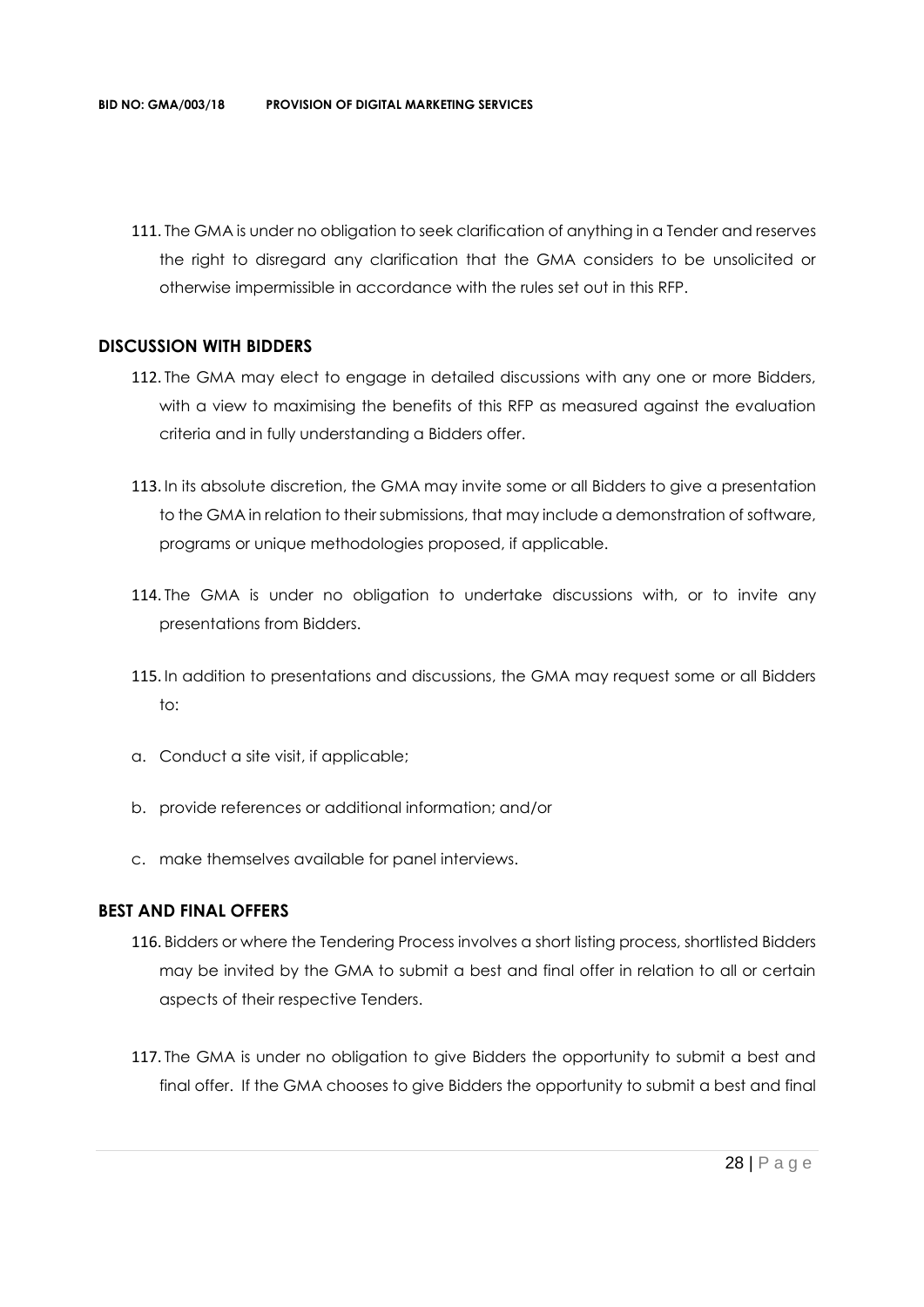offer, it is under no obligation to give notification before the Closing Time that such opportunity will be given.

118. Notwithstanding the possibility that the GMA may give Bidders the opportunity to submit a best and final offer, Bidders should be aware that the GMA will, in conducting its evaluation of Tenders, rely on all information (including all representations) contained in such Tenders. Bidders are therefore encouraged to submit their best and final offers in the first instance.

#### **SUCCESSFUL TENDERS**

#### **NO LEGALLY BINDING CONTRACT**

119. Selection as a successful Bidder does not give rise to a contract (express or implied) between the successful Bidder and the GMA for the supply of the Services. No legal relationship will exist between the GMA and a successful Bidder for the supply of the Services until such time as a binding contract is executed by them.

#### **PRE-CONTRACTUAL NEGOTIATIONS**

- 120. The GMA may, in its absolute discretion, decide not to enter into pre-contractual negotiations with a successful Bidder.
- 121. A Bidder is bound by its Tender and all other documents forming part of the Bidders Response and, if selected as a successful Bidder, must enter into a contract on the basis of the Tender without negotiation.

#### **NO OBLIGATION TO ENTER INTO CONTRACT**

122. The GMA is under no obligation to appoint a successful Bidder or Bidders (as the case may be), or to enter into a contract with a successful Bidder or any other person, if it is unable to identify a Tender that complies in all relevant respects with the requirements of the GMA, or if due to changed circumstances, there is no longer a need for the Services requested, or if funds are no longer available to cover the total envisaged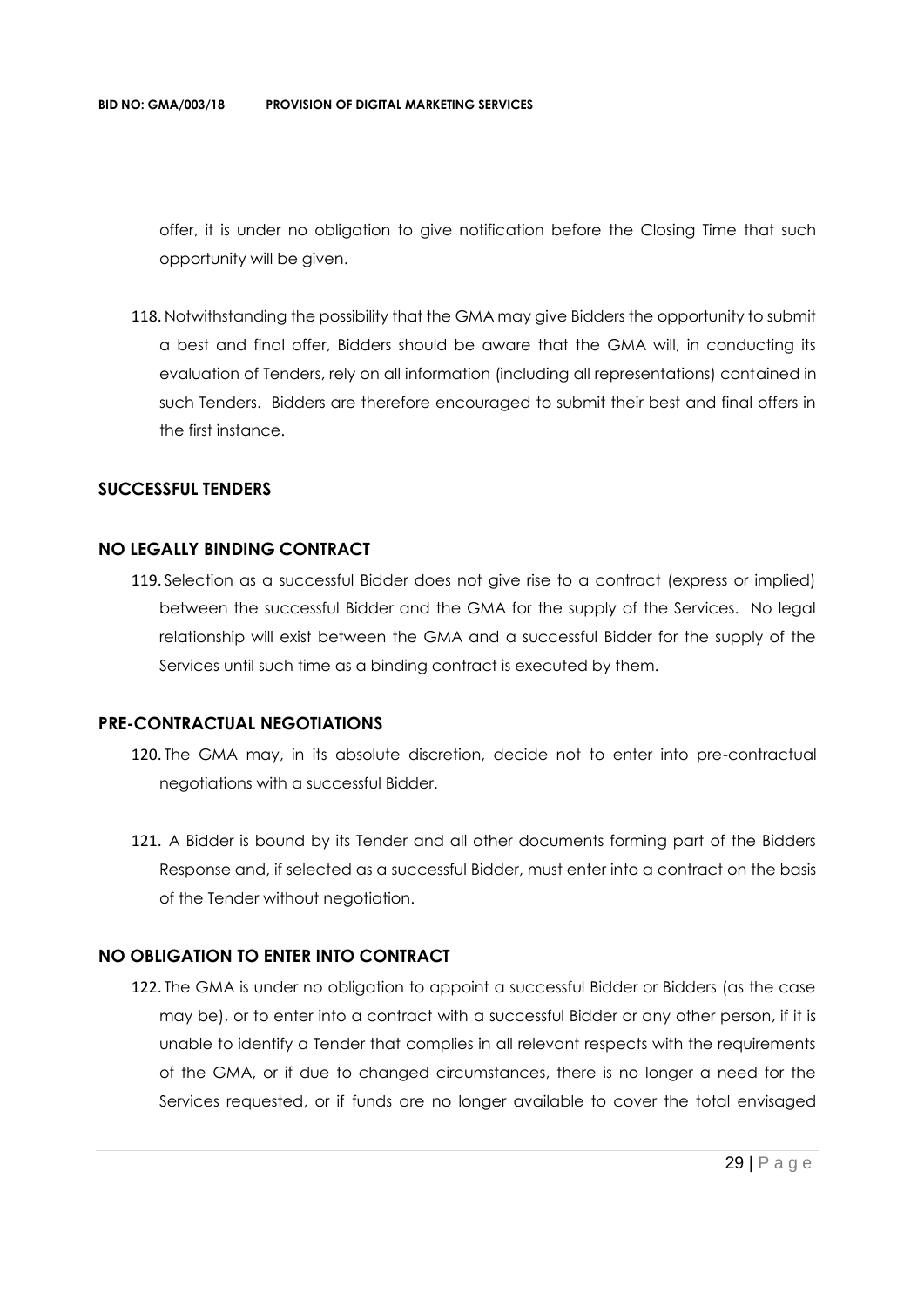expenditure. For the avoidance of any doubt, in these circumstances the GMA will be free to proceed via any alternative process.

123. The GMA may conduct a debriefing session for all Bidders (successful and unsuccessful). Attendance at such debriefing session is optional.

#### **ADDITIONAL RULES**

- 124. It is a condition of the tendering process that Bidders will be required to complete all the forms annexed to this RFP Part C.
- 125. A Bidder who does not submit all the information as required by the GMA will be disqualified from the Tendering Process.

#### **BIDDER WARRANTIES**

126. By submitting a Tender, a Bidder warrants that:

- a. In lodging its Tender it did not rely on any express or implied statement, warranty or representation, whether oral, written, or otherwise made by or on behalf of the GMA, its officers, employees, or advisers other than any statement, warranty or representation expressly contained in the RFP;
- b. it did not use the improper assistance of GMA employees or information unlawfully obtained from the GMA in compiling its Tender;
- c. it is responsible for all costs and expenses related to the preparation and lodgement of its Tender, any subsequent negotiation, and any future process connected with or relating to the Tendering Process;
- d. it otherwise accepts and will comply with the rules set out in this RFP; and
- e. it will provide additional information in a timely manner as requested by the GMA to clarify any matters contained in the Tender.

#### **GMA'S RIGHTS**

127. Notwithstanding anything else in this RFP, and without limiting its rights at law or otherwise, the GMA reserves the right, in its absolute discretion at any time, to: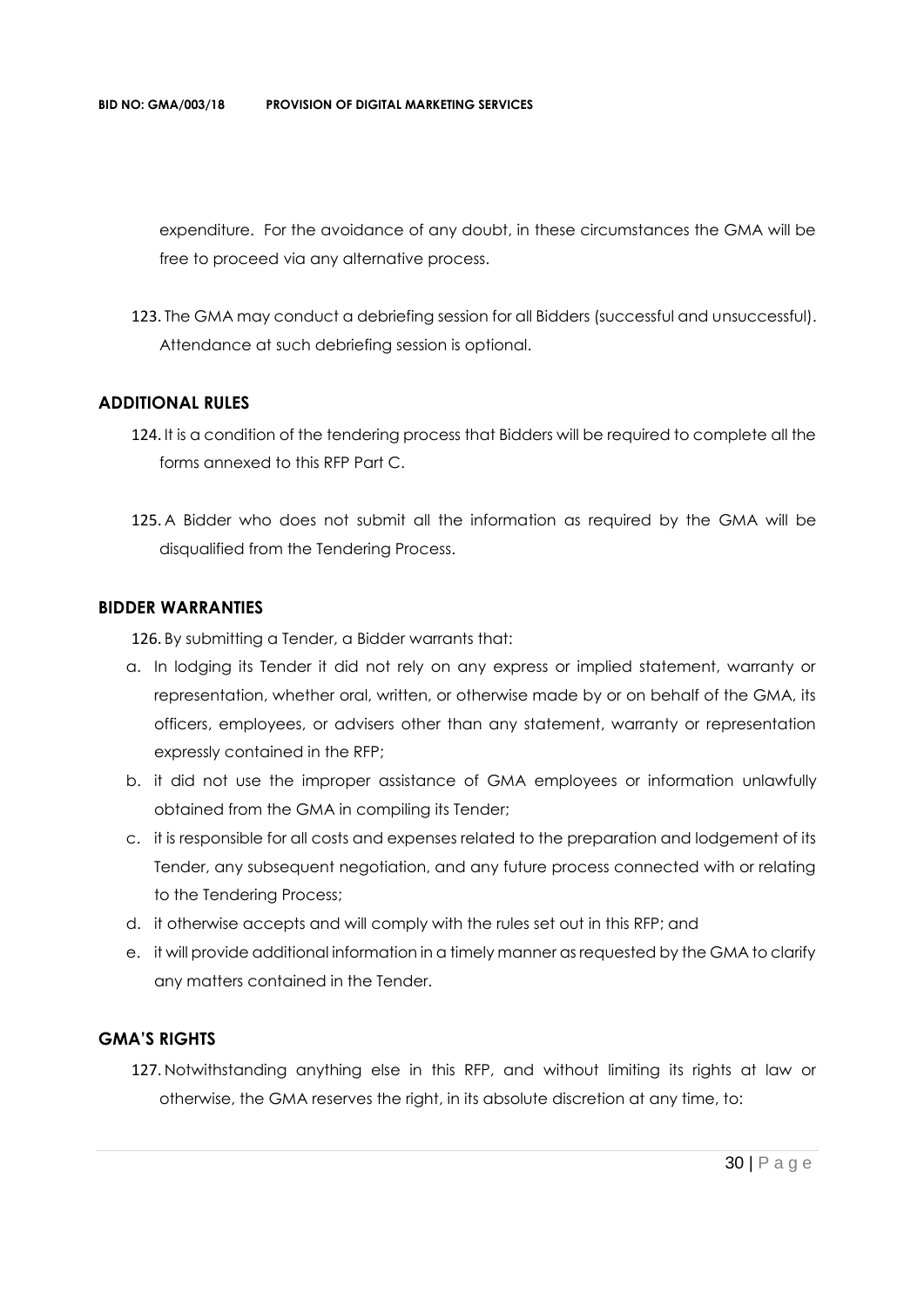- a. Cease to proceed with, or suspend the Tendering Process prior to the execution of a formal written contract:
- b. alter the structure and/or the timing of this RFP or the Tendering Process;
- c. vary or extend any time or date specified in this RFP for all or any Bidder or other persons;
- d. terminate the participation of any Bidder or any other person in the Tendering Process;
- e. require additional information or clarification from any Bidder or any other person or provide additional information or clarification;
- f. call for new Tenders;
- g. reject any Tender received after the Closing Time;
- h. reject any Tender that does not comply with the requirements of this RFP; or
- i. consider and accept or reject any alternative tender.

#### **GOVERNING LAWS**

- 128. This RFP and the Tendering Process is governed by the laws applying in the Republic of South Africa.
- 129. Each Bidder must comply with all relevant laws in preparing and lodging its Tender and in taking part in the Tendering Process.
- 130. All tenders must be completed using the English language and all costing must be in South African Rands.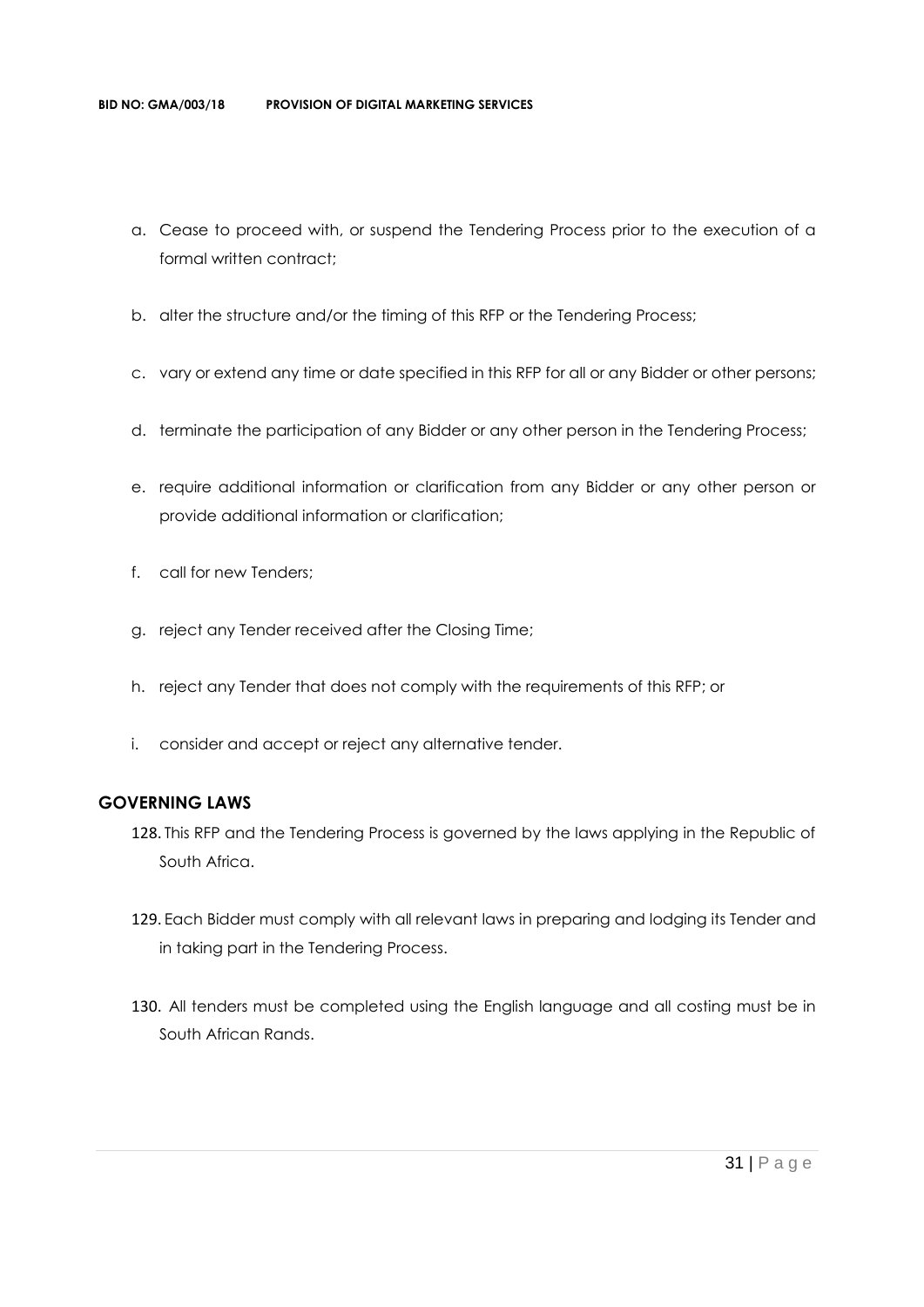#### **INCONSISTENCY**

- 131. If there is any inconsistency between any parts of this RFP, a descending order of precedence must be accorded to:
- a. the conditions of tendering in Part A and Part B of this RFP, and any annexure or attachments;
- b. the Bidders response in Part C of this RFP;
- c. any other part of this RFP, so that the provision in the higher ranked document, to the extent of the inconsistency, prevails.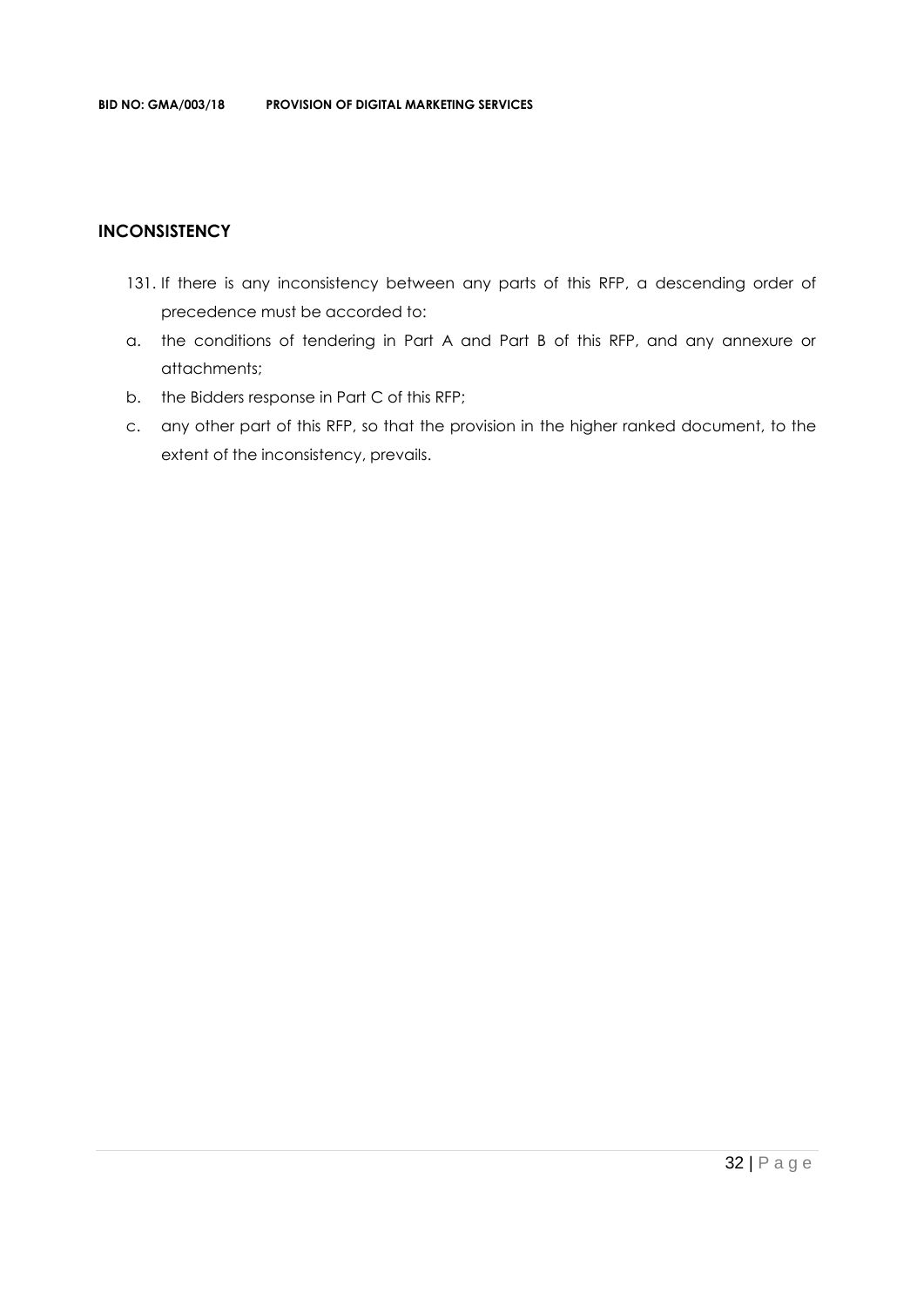## **RFP – PART B**

#### **TERMS OF REFERENCE**

#### **1. PURPOSE**

The purpose of these Terms of Reference (ToR) is to appoint a digital marketing agency to be contracted by the Gautrain Management Agency (GMA) to provide specialist support to the GMA in designing, creating and implementing a digital marketing and communications strategy for the Gautrain System to increase awareness of the various service offerings, targeting audiences in the digital space with the aim of increasing overall ridership on the System.

#### **2. BACKGROUND INFORMATION OF THE GAUTRAIN SYSTEM**

#### **2.1. Introduction**

Gautrain uses Facebook and twitter as the "primary" social media sites / platforms. The social media sites are currently used to inform commuters of the operational matters. GMA and The Bombela Concession Company (BCC) share the management of various platforms as outlined below:

- [Facebook](https://www.facebook.com/Gautrain) (Facebook.com/Gautrain) maintained by BCC, GMA has rights to monitor and post on this channel. Communicates on operational topics. GMA also has an event page / tab created on the Facebook page that hosts campaign and lifestyle content.
- Iwitter (@theGautrain): maintained by BCC. GMA has rights to monitor and post on these channels. Communicates on operational topics [Twitter \(@GautrainLinks\):](https://twitter.com/GautrainLinks) GMA managed, communicates on lifestyle topics around Gautrain
- [Instagram \(@GautrainLinks\):](https://www.instagram.com/gautrainlinks/?hl=en) GMA managed, communicates on lifestyle topics around Gautrain and GMA managed Gautrain events
- LinkedIn (linkedin.com/company/gautrain): GMA managed, currently only used as job portal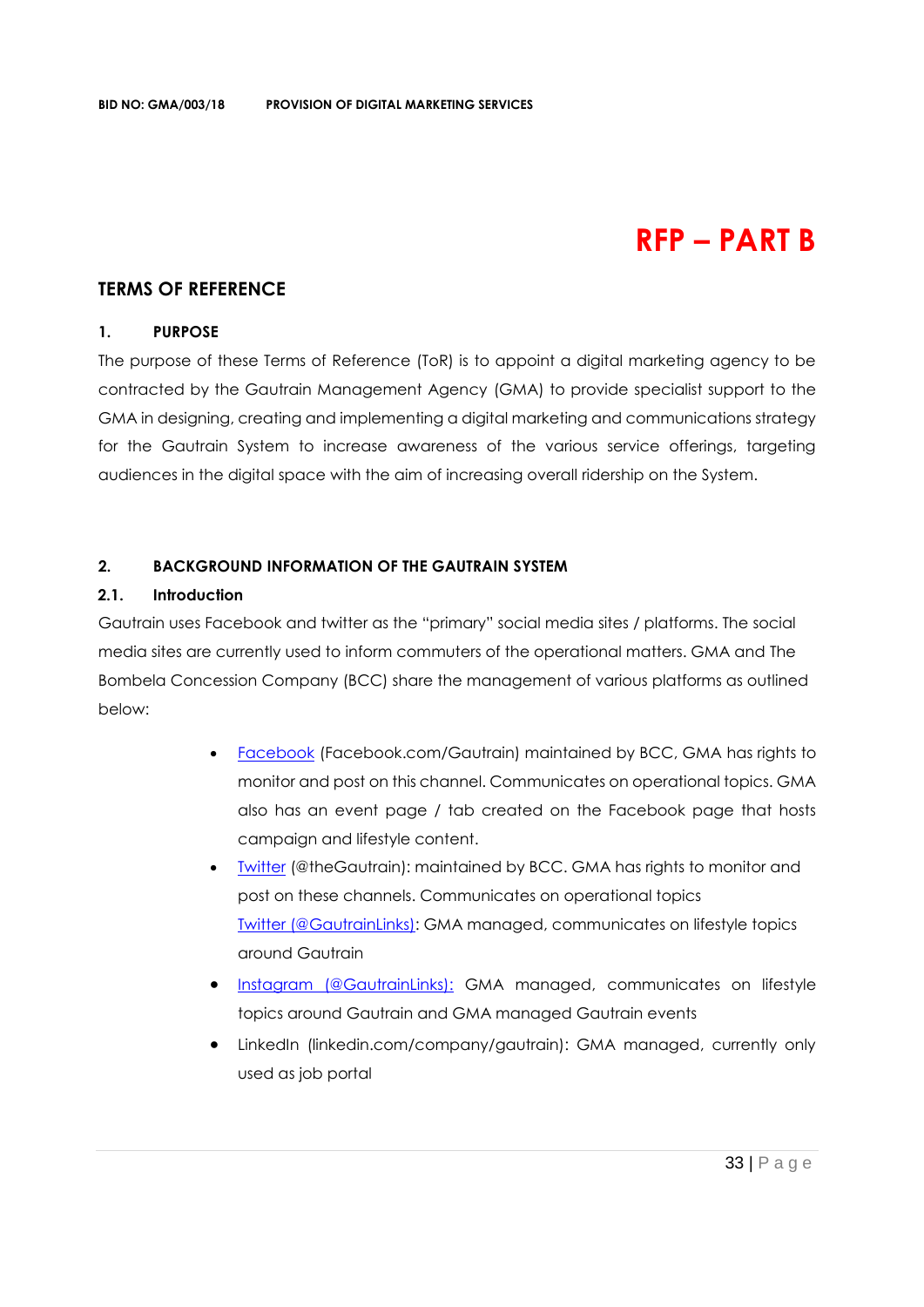• Moreover, the GMA is open to use any additional social media platforms that may be developed within the contract timeframe that can contribute to ridership increase.

#### **2.2. The Gautrain System**

#### **2.2.1.General Description**

- a) The Gautrain System is made up of 82 route kms, 10 stations, 2 corridors including a North–South line connecting Hatfield to Park station and an East-West line linking Sandton Station to O.R.Tambo International Airport. There are 24 4-car trains that run on the system. In addition there is a bus feeder system with various routes linking to stations, as well as a midi-bus shuttle service to various business parks and estates. See figure 1 for an overview of the train stations.
- b) Please also visit our GMA website to understand our mandate and learn more about the GMA:<http://gma.gautrain.co.za/about>



**Figure 1: Diagrammatic layout of the Gautrain Stations**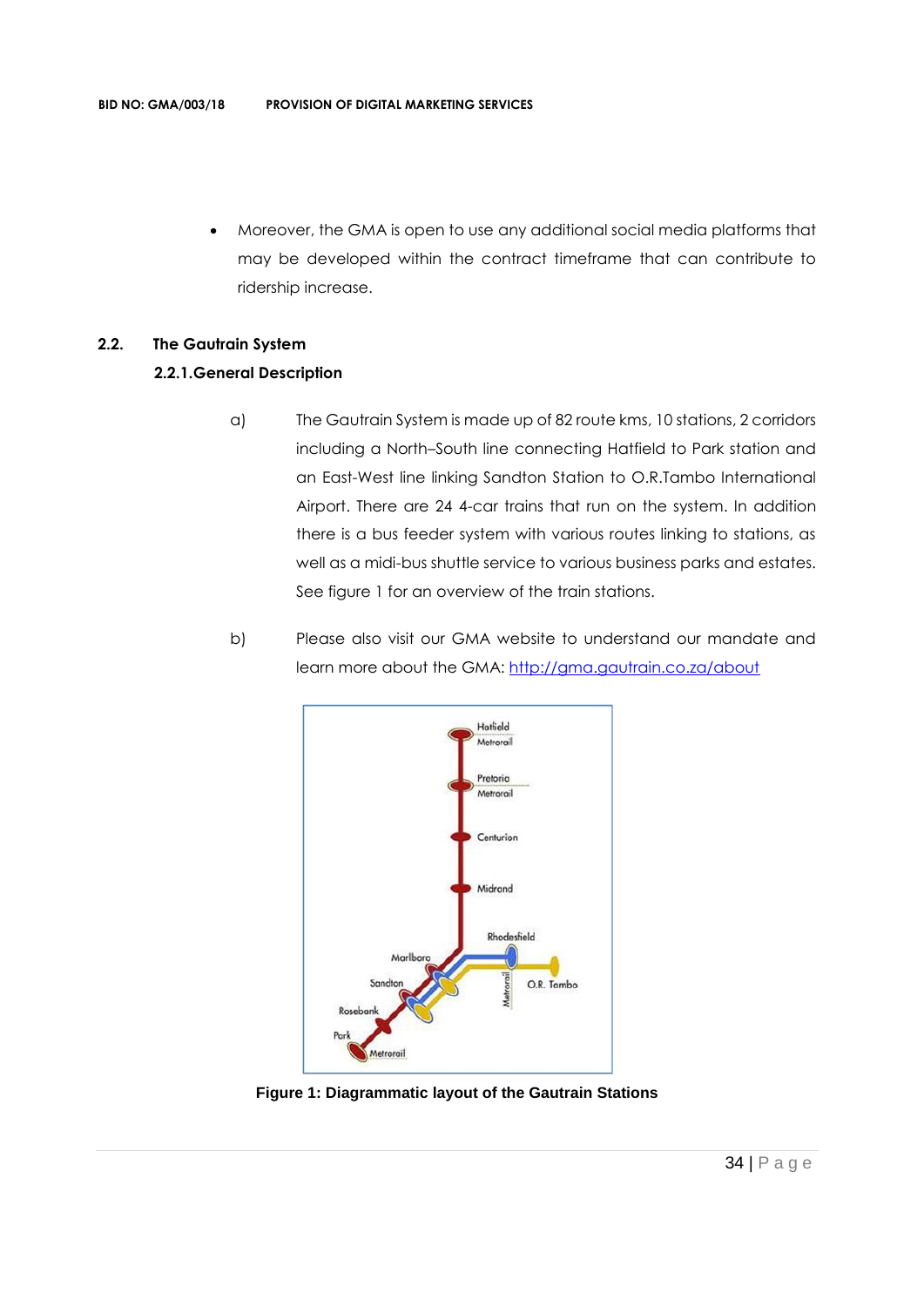#### **2.2.2.Marketing and Communications**

- a) The GMA's Marketing and Communication unit is responsible for the retention and increase of passenger numbers on the entire Gautrain system; brand, reputation and stakeholder management; the GMA social investment program, as well as the overall management of the Gautrain project and possible future projects.
- b) The BCC was contracted by the GMA to undertake the day to day operations of the system. This includes the communications related to operations (ie: train times, promotions, passenger information, strike action, delays, etc.)
- c) Gautrain is seen as an iconic brand, however communications to date have been very clinical and operations based. The GMA Marketing and Communication unit are implementing a strategy to position Gautrain as a lifestyle choice, communicating with passengers and potential passengers in a more personal manner.

#### **3. THE SCOPE OF WORK**

The objective of the digital strategy will be market and campaign targeted, to public transport users and non-users who are active in the digital space. It is important to ensure that the Gautrain reputation is managed on all communication platforms especially the trending digital market.

Gautrain is active on several social media platforms including Facebook, Twitter, LinkedIn, Instagram, etc. Their following over the platforms, has been consistently growing but it is believed that reach, engagement and impact can be expanded through targeted digital marketing.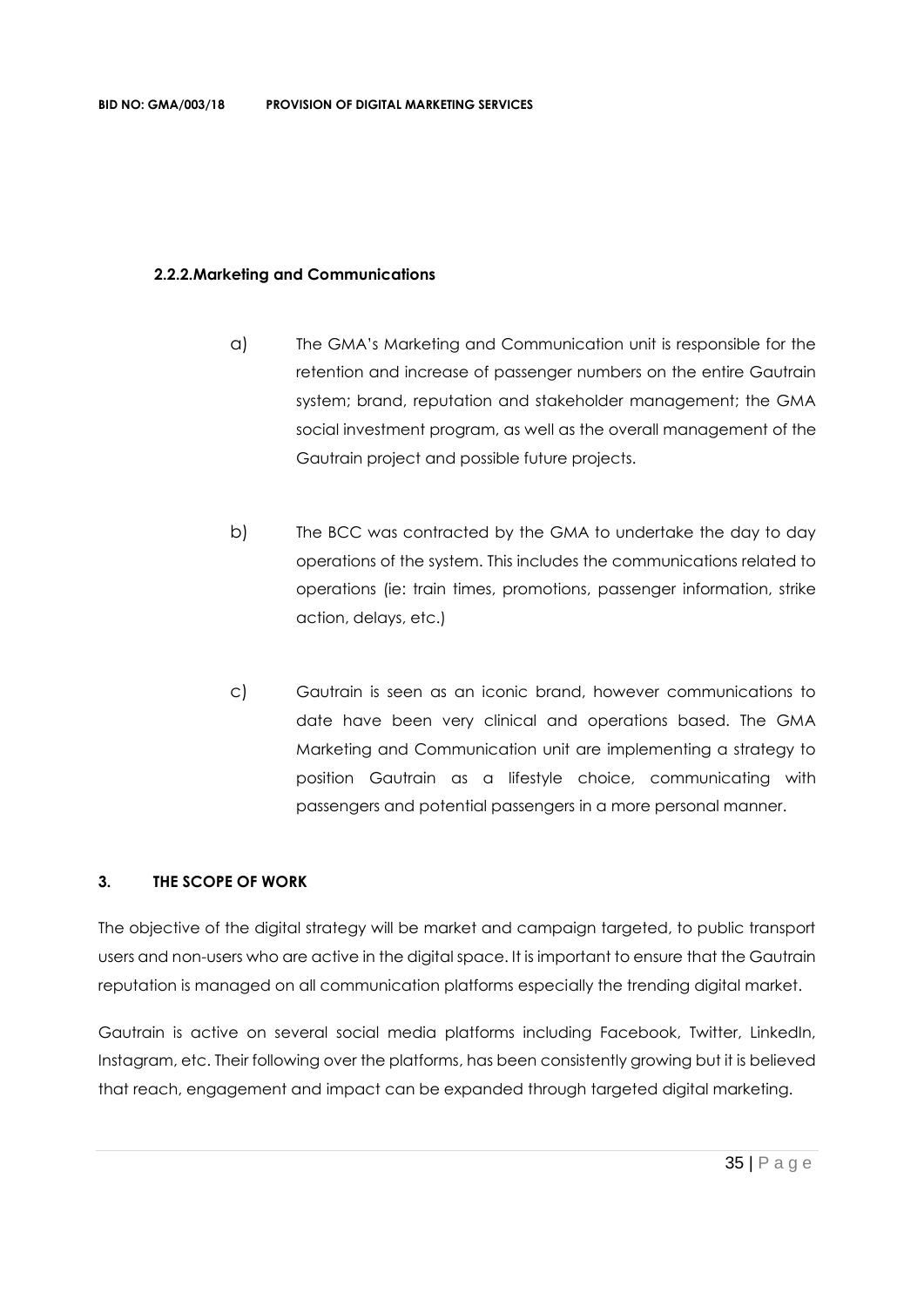#### **3.1 INTERACTION WITH GMA COMMUNICATION AND MARKETING TEAM**

Over the period of three years conduct a yearly workshop that gives GMA guidance on current internet / digital trends and constraints (file sizes, platforms, browser compatibility, do's and don'ts, innovative ideas, etc.) explaining the various options available, the impact different approaches may have, the restrictions, rules, regulations and distribution.

- a) The service provider is to conduct an annual digital audit of the Gautrain and GMA brands across all online platforms.
- b) The agenda of the workshop would include but not limited to the information received from the GMA including:
	- (i) An overview and understanding of GMA brand specifications, corporate identity and messaging guidelines, including a comprehensive understanding of the roles and responsibilities of the GMA vs. BCC communication teams.
	- (ii) Gain understanding of GMA's objectives and strategy, over a long-term period and for the year in question, to support in creating and designing a digital marketing plan.
	- (iii) Feedback of the results of a digital audit conducted on all the Gautrain and GMA digital platforms, where the gaps identified are given relevant solutions for improvement. The yearly reports must include a trend analysis from previous periods against the baseline report. Recommend improvements and implementation strategies for the recommended solutions.

Review reports regarding GMA market segmentation audits and discuss the target audiences GMA is wanting to reach. Recommend improvements and implementation strategies for the recommended solutions.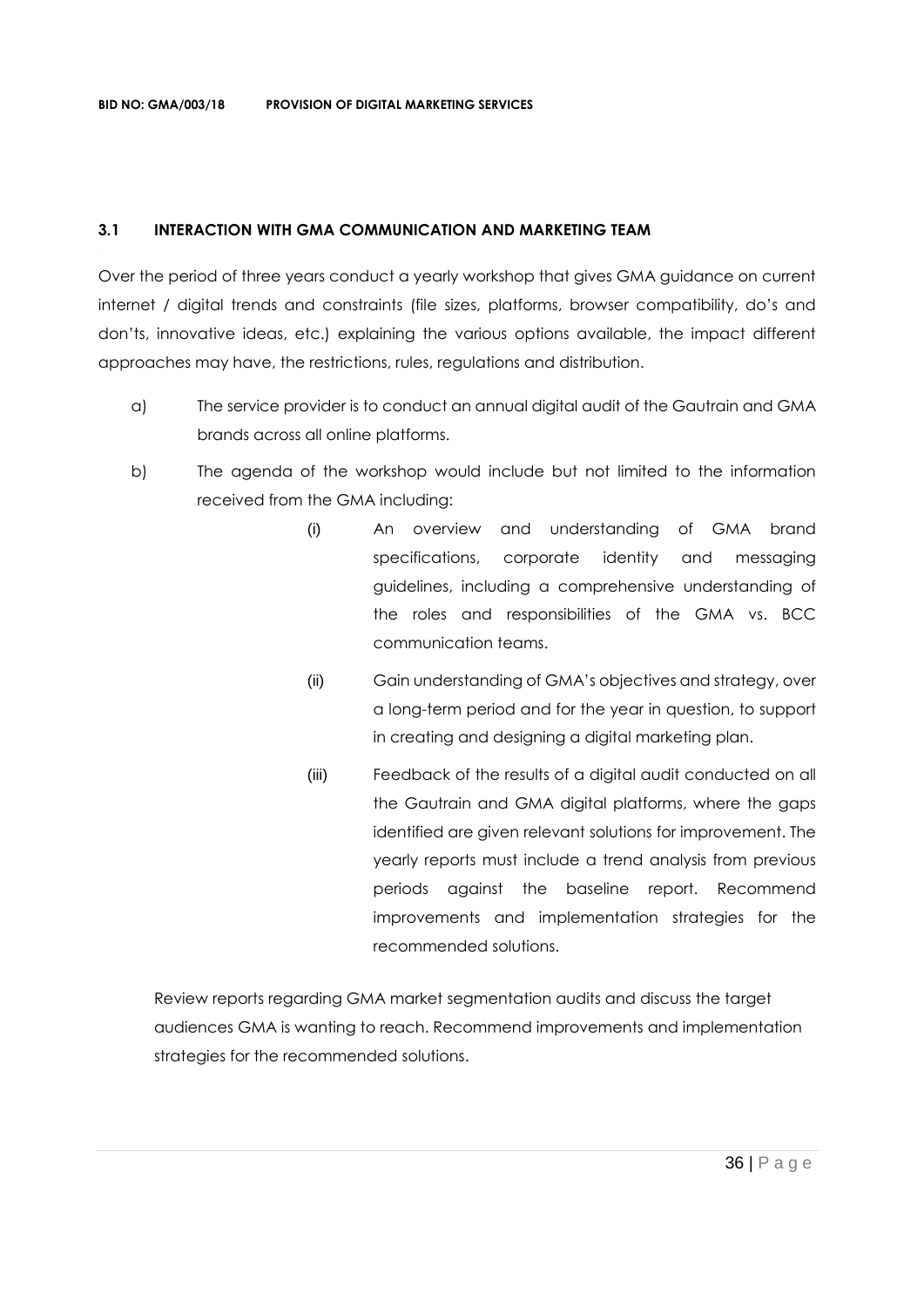#### **3.2 CREATE AND DESIGN A YEARLY DIGITAL MARKETING STRATEGY AND PLAN**

- a) Together with the GMA, compile a yearly digital marketing strategy and plan based on the GMA Communication and Marketing Units objectives, strategy and events plan per year
- b) Development of a creative concept and approach to reach the relevant target audience identified by the GMA (Maximum five per year). Including email marketing, social platform advertising, geo-tagging, Adword marketing, etc. considering tone, flow of messaging and integration of various channels
- c) Investigate and advice on use of potential digital influencers, blog sites or other parties that should be partnered with to increase impact and overall digital reach
- d) The strategy and plan needs to incorporate all Gautrain used platforms (Facebook, Twitter, Instagram, LinkedIn , YouTube and any other future innovative social media platforms), review possible additional channels and give guidance on all

#### **3.3 SUPPORT GMA IN IMPLEMENTING DIGITAL MARKETING PLAN**

- a) The service provider is to guide the GMA in implementing the digital marketing plan, constantly updating the team on different developments to be aware of across various platforms, ensuring campaigns are compelling and visually engaging
- b) Create organic, promoted, sponsored, targeted, high quality search engine optimised content and campaigns, copywriting aimed at driving relevant calls-toaction and meeting set objectives
- c) The GMA Marketing and Communication unit together with BCC will manage the current social media platforms and messages published from those.
- d) Collaborate with the GMA, to facilitate the running of paid digital campaigns including email, social media, paid search based on strategic location / AdWord target markets based on the plan and focussed on the target audiences identified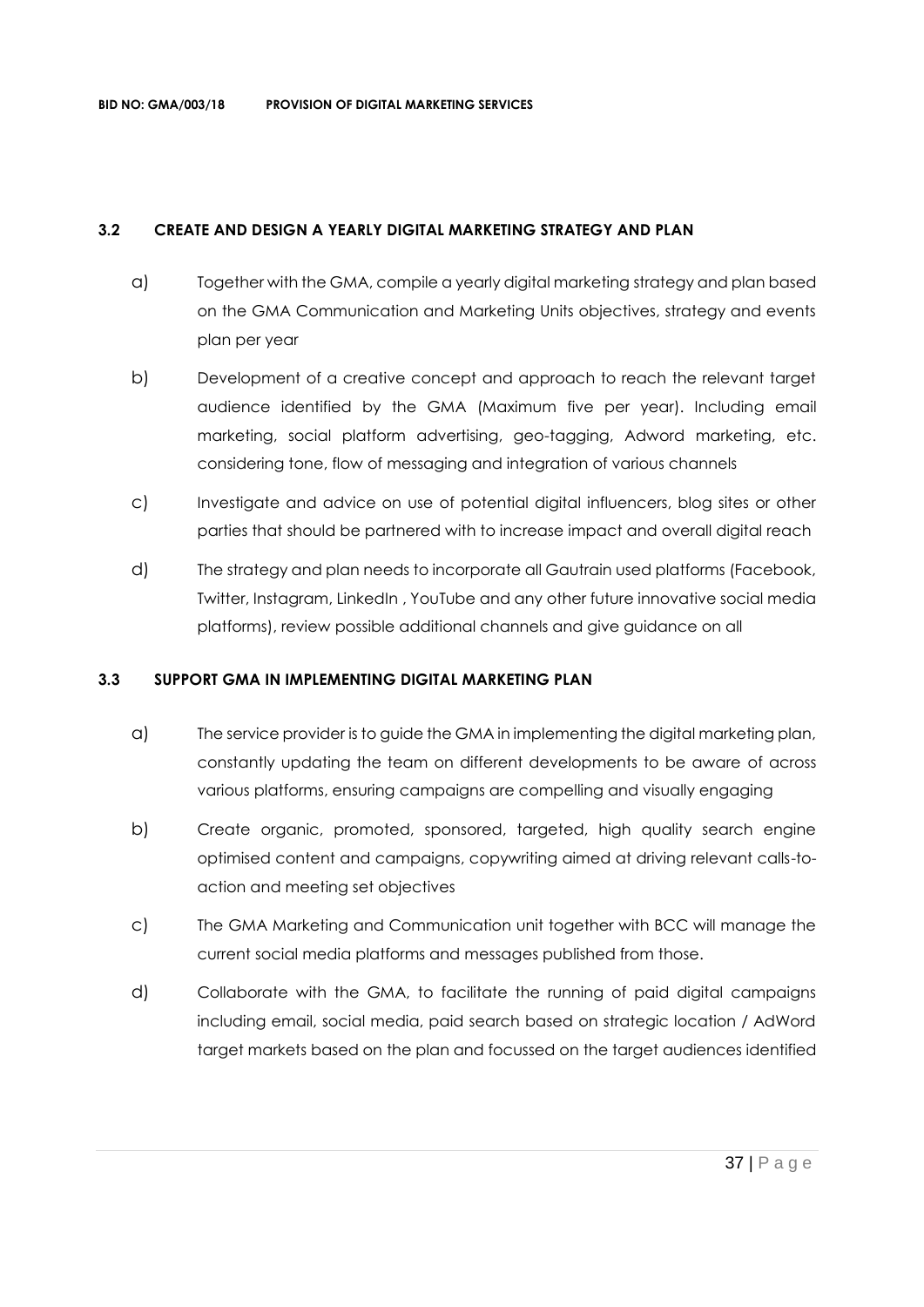- e) Being innovative and captivating to ensure digital impact is achieved and measured. Include creative design (animations, pictures, videos etc.), working with other creative appointed agencies where required
- f) Managing and delivering on required Return On Investment (ROI) to meet set objectives, deliverables and deadlines
- g) Provide expected execution timelines of digital campaigns

#### **3.4 MONITORING AND REPORTING**

- a) Produce monthly digital advertising and campaign reports
- b) Continual tracking and tweaking of digital campaigns before and during the campaign period using relevant tools, including running A/B testing to ensure maximum output
- c) Analyse campaign performance and implement solutions to improve digital advertising, online presence and campaign performance where required
- d) Support the GMA to increase following and social media reach (Facebook, Twitter, Instagram and LinkedIn) by 15% across all channels, every six months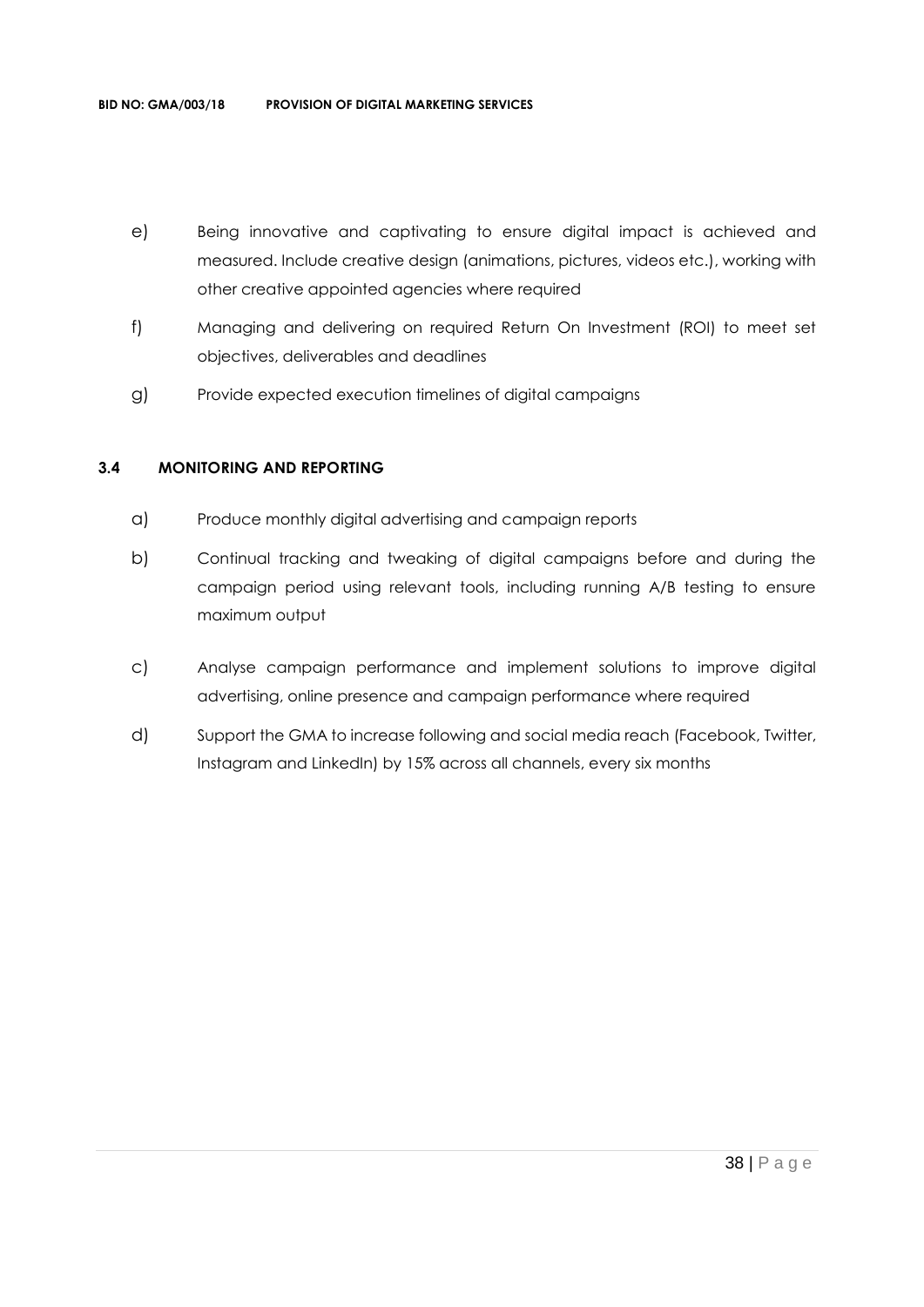## **3.5 COSTING**

Service Providers are required to return their proposal inclusive of a pricing schedule together with their submissions.

The following is the brief of items to include and an example of some campaigns that GMA conducts. This is to help you structure your overall costing.

| Costing                                | <b>Brief</b>                                        |
|----------------------------------------|-----------------------------------------------------|
| Yearly workshop                        | Costing to be based on one workshop only,           |
|                                        | including audit of GMA / Gautrain social media      |
|                                        | presence                                            |
|                                        | Guiding and education the GMA team on trends        |
|                                        | etc. specific to Gautrain / public transport / etc. |
| Ongoing support with Digital Marketing | Implementation of a strategic digital marketing     |
|                                        | plan,                                               |
|                                        | monthly support and guidance                        |
|                                        | as well as monitoring and reports                   |
|                                        | Based on one year                                   |
| Campaign costing                       | <b>Based on Examples of Gautrain Campaigns</b>      |
|                                        | below.                                              |
|                                        | Please supply itemised costing for each             |
| Example of costing                     | Costing for Geo-tagging digital marketing           |
|                                        | Costing for AdWord digital marketing                |
|                                        | Social Media Advertising (facebook / twitter)       |
|                                        |                                                     |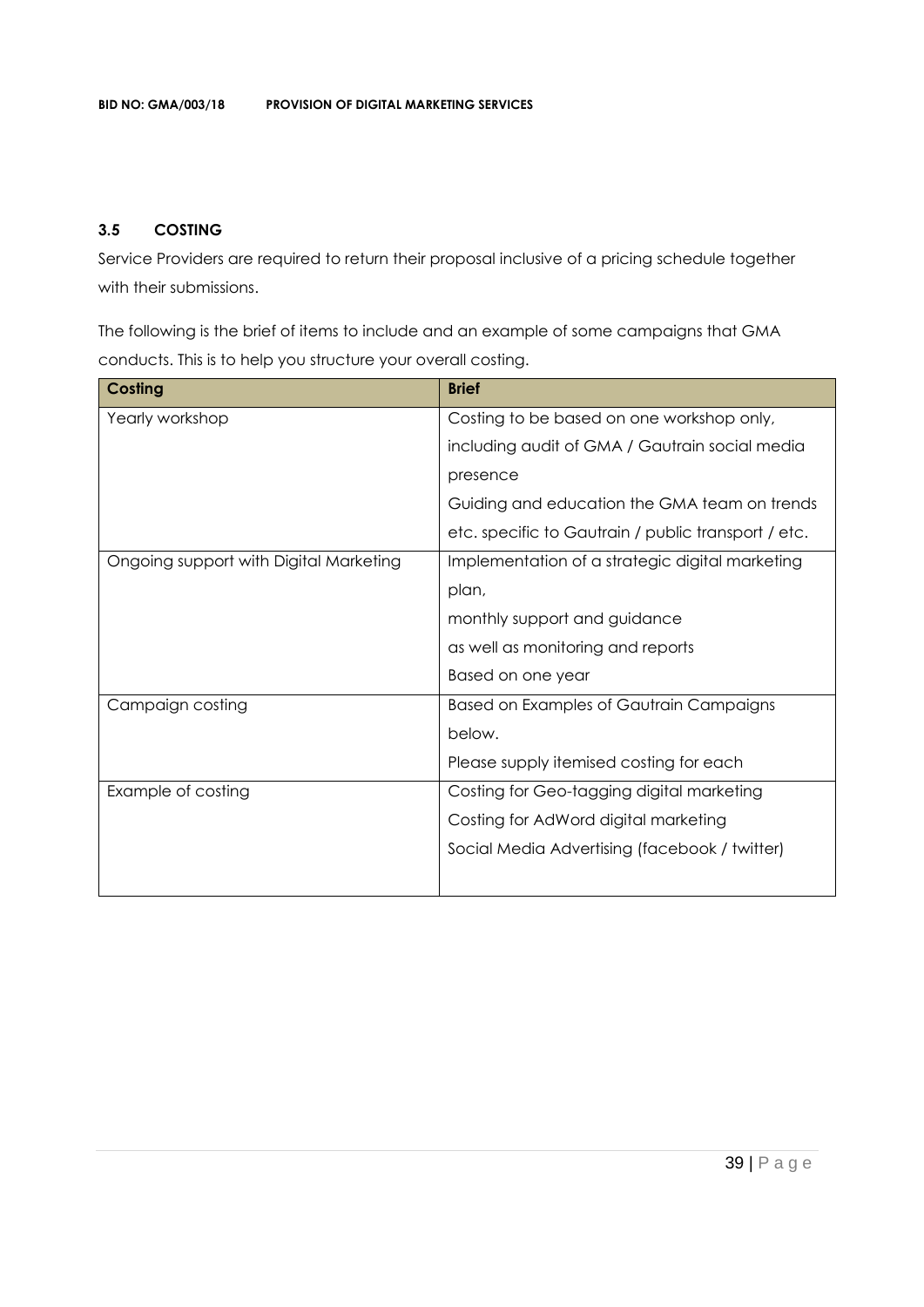| Campaign              | <b>Timeline</b> | <b>Description</b>           | <b>Envisaged minimum output</b> |
|-----------------------|-----------------|------------------------------|---------------------------------|
| Station               | 8 events in     | Invite public to Gautrain    | Campaign development            |
| Open days             | total           | Stations. Promote free bus   | Geo-targeted digital marketing  |
|                       | every 2 months  | rides to showcase service.   | per station                     |
|                       |                 | Fun activities at station.   | Attract non-passengers to try   |
|                       |                 | Partnerships with local      | service                         |
|                       |                 | players ie: Sandton Central  | Monitoring of campaign and      |
|                       |                 |                              | report                          |
| <b>Airport Travel</b> | Long-term       | Campaign that is targeted    | Campaign development            |
|                       | campaign to     | at business people           | Geo-tagging                     |
|                       | increase        | travelling between           | Attract non-passengers to use   |
|                       | ridership to    | Sandton and Airport          | Gautrain                        |
|                       | airport         |                              | Monitoring of campaign and      |
|                       |                 |                              | report                          |
| Gautrain              | 4 Events        | Enticing book readers to     | Campaign development            |
| Reads                 |                 | join our 4 events.           | Pre- and post-event messaging   |
|                       |                 |                              | Targeted digital marketing      |
|                       |                 |                              | Monitoring of campaign and      |
|                       |                 |                              | report                          |
| Transport             | One full month  | Month dedicated to           | Campaign development            |
| Month                 |                 | public transport. Entice     | Various activities to promote   |
|                       |                 | non-passengers to try        | public transport                |
|                       |                 | public transport. Gautrain   | Facts and figures re public     |
|                       |                 | organizes various activities | transport                       |
|                       |                 | and hosts talks etc.         | Promote Gautrain 'Amazing       |
|                       |                 | throughout month             | Race' and other events          |
|                       |                 |                              | Discussions on transport        |
|                       |                 |                              | platforms / blogs, etc.         |
|                       |                 |                              | Monitoring of campaign and      |
|                       |                 |                              | report                          |

## **Example of Gautrain Campaigns**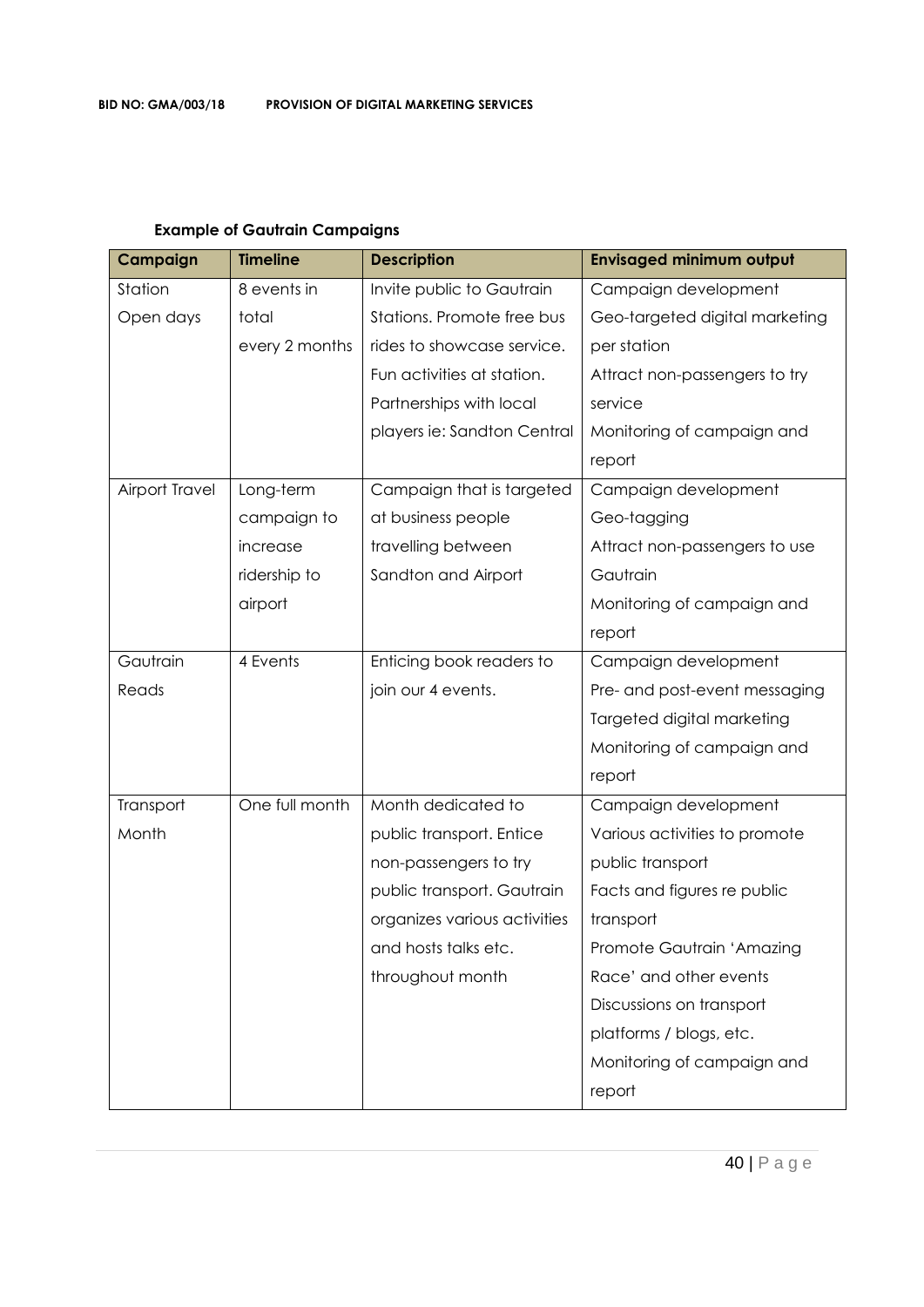#### **4. SUBMISSION CRITERIA**

Service Providers are required to provide the following information that forms part of the evaluation:

## **4.1 Company Information**

The Bidders are required to submit information about the company relevant to the specified requirements of this document, including but not limited to:

- Company profile including brief description of company vision and objectives;
- Organisational chart;
- Links to service provider's online presence;

## **4.2 Company Experience and Testimonials**

The Bidders are required to submit an overview of company experience or portfolio of evidence, including but not limited to:

- List of past or present clients for whom digital campaigns have been implemented including: contact information of the clients campaign manager
- A minimum of three examples of a campaign managed for three different clients showcasing:
	- o the objective;
	- o target audience;
	- o approach
	- o examples of implemented messaging/artwork across different platforms;
	- o monitoring and reporting conducted for the client/campaigns
- A minimum of two Testimonial letters from two clients that you have supported with digital marketing (may include clients mentioned in above point)

## **4.3 Methodology**

Service Providers are requested to submit the detailed methodology including but limited to: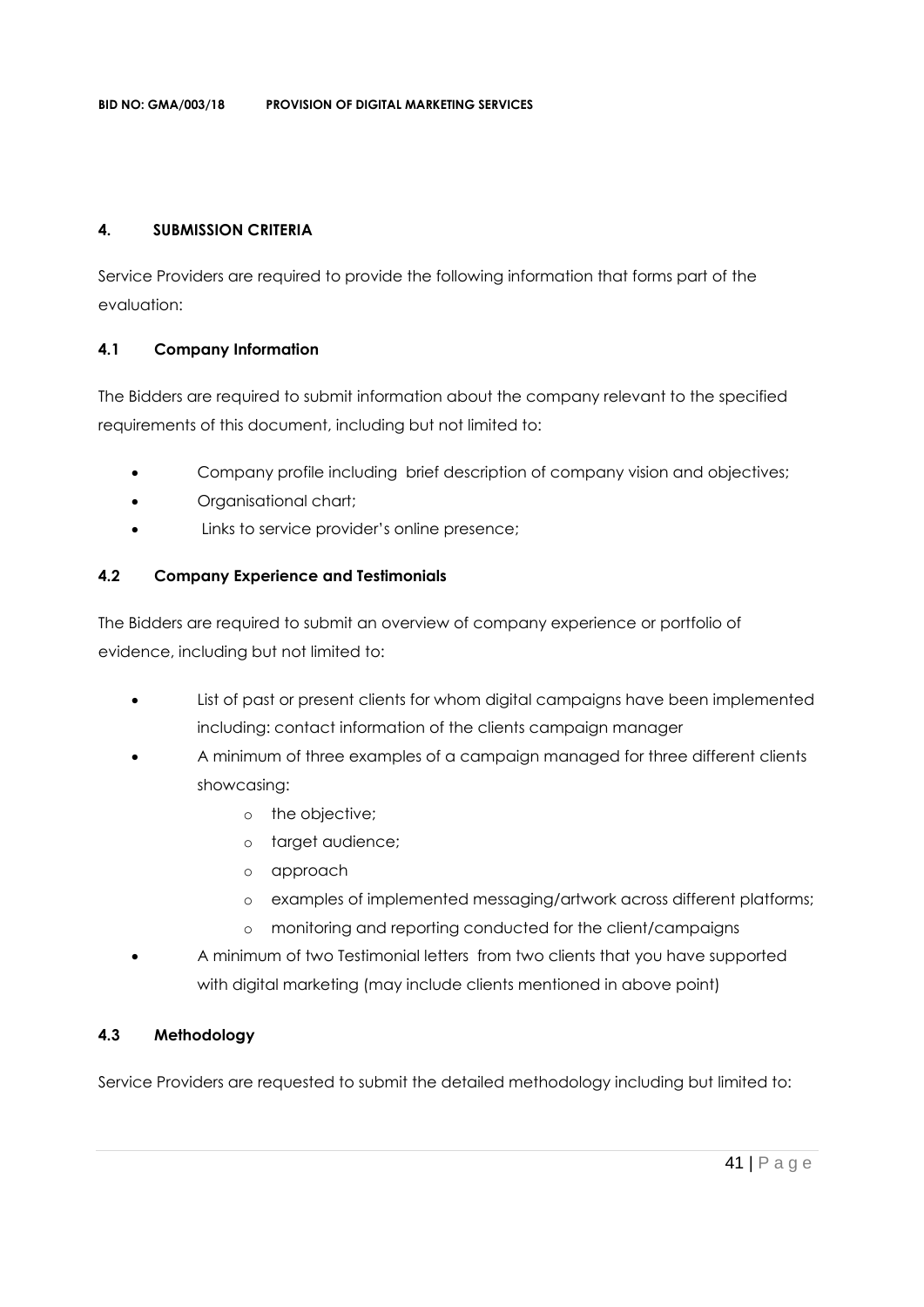- The timeline to develop and implement a strategic plan from commencement of contract;
- The manner in which the required scope of work will be executed;
- Manner in which consistent interaction with GMA will be managed;

#### **4.4 Team or individuals allocated to GMA**

Service Providers are requested to describe how resources will be allocated to GMA:

- An organogram/project structure showing the roles of individuals who will be responsible for the execution of the work
- a brief description of individuals or team that will support GMA and their roles on the project

CV of staff mentioned above, including brief history of clients they have worked with and scope of work responsible for.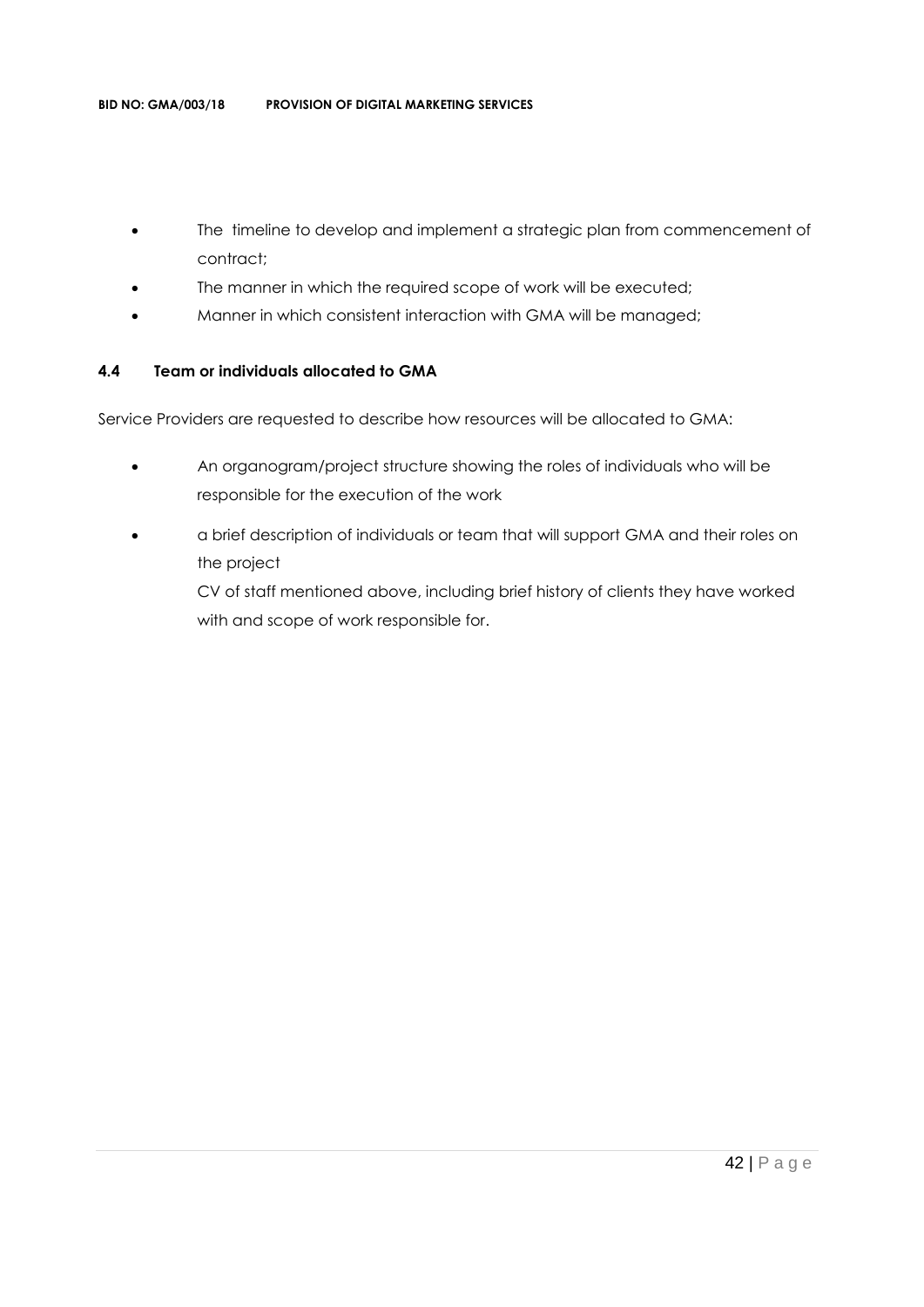### **5. EVALUATION CRITERIA**

The proposal will be scored out of 100 (one hundred) points, with an average minimum threshold of 70 (seventy) points. Bids that do not meet or better the minimum score will not be evaluated further. Bidders will be evaluated based on the criteria indicated in Table below.

| <b>Evaluation Criteria</b>                                                                                                             | Weight |
|----------------------------------------------------------------------------------------------------------------------------------------|--------|
| Company Information and Qualifications                                                                                                 | 10     |
| Company Experience:<br>Examples of Campaigns - (45 points)<br>$\bullet$<br>List of Clients and Testimonials – (15 points)<br>$\bullet$ | 60     |
| Method Statement/Methodology                                                                                                           | 20     |
| Team or Individuals allocated to the GMA                                                                                               | 10     |

## **6. CONTRACT PERIOD**

The services will commence when contract is signed and first workshop with GMA is initiated. The duration of the contract is for a three (3) years period based on a long-term digital marketing strategy with specific focus on yearly objectives, strategy and activities.

## **7. CONFIDENTIALITY**

The appointed Service Provider will be requested to sign a Non-Disclosure Agreement and is requested to adhere to the following:

- The Service Provider shall have access to confidential information; that includes but is not limited to statistics, audit reports, data, as well as password protected access to social media platforms where required and as agreed upon in writing;
- The Service Provider is to maintain the strictest confidentiality for: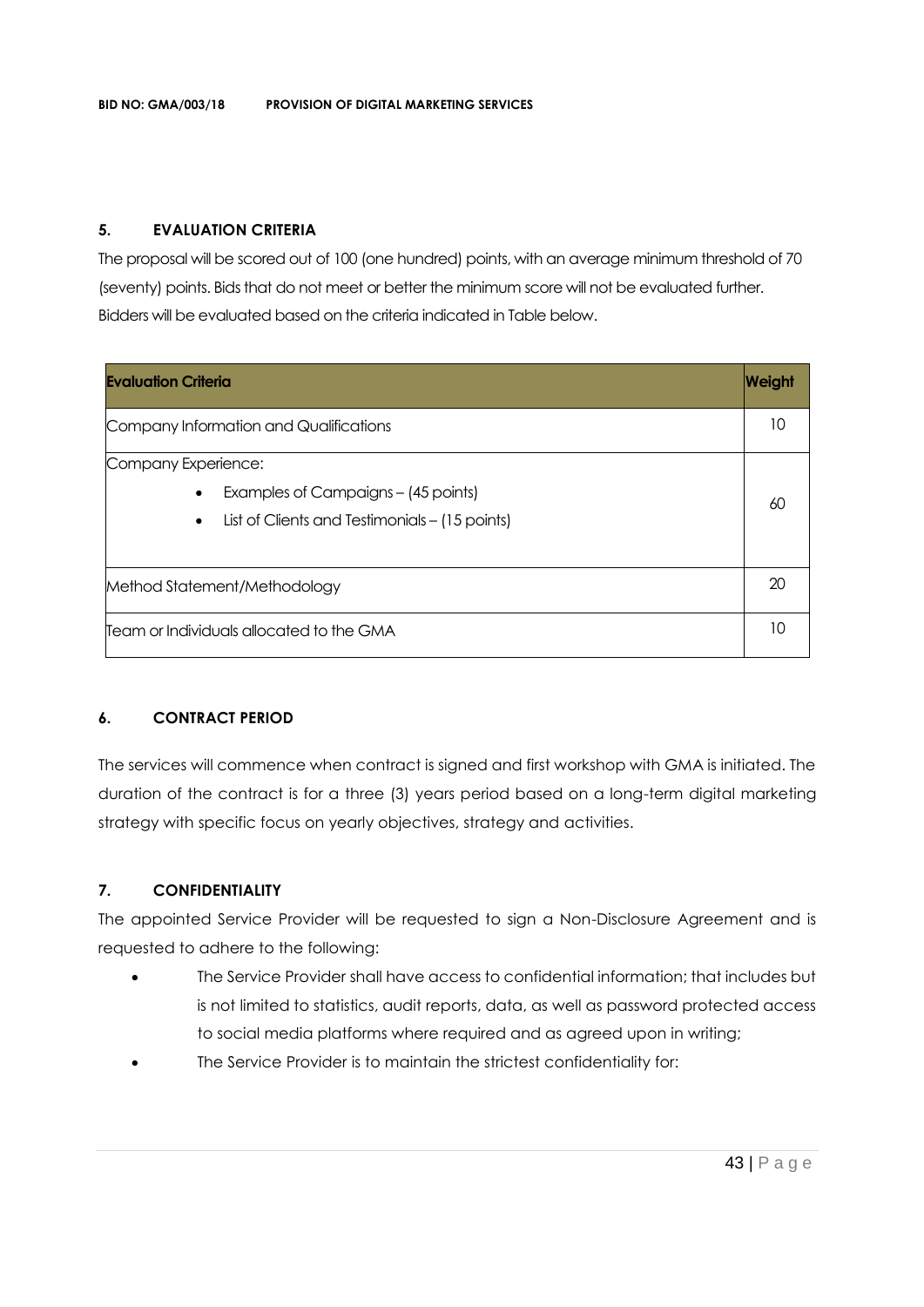- $\triangleright$  all information that may reasonably be regarded as confidential, being information not in the public domain, whether such information is oral or written, recorded or stored by electronic, magnetic, electro-magnetic or other form or process, or otherwise in a machine readable form, translated from the original form, recompiled, made into a compilation, wholly or partially copied, modified, updated or otherwise altered, originated or obtained by, or coming into the possession, custody or knowledge of either party; or
- ➢ any information relating to either GMA's, present and future research, analysis, compilations and studies, development of any system, business or financial activity, product, services, market opportunities, existing and potential customers and clients, marketing or promotion of any products, product pricing, contractual arrangements, technical knowledge, strategic objectives and planning relating to the Gautrain.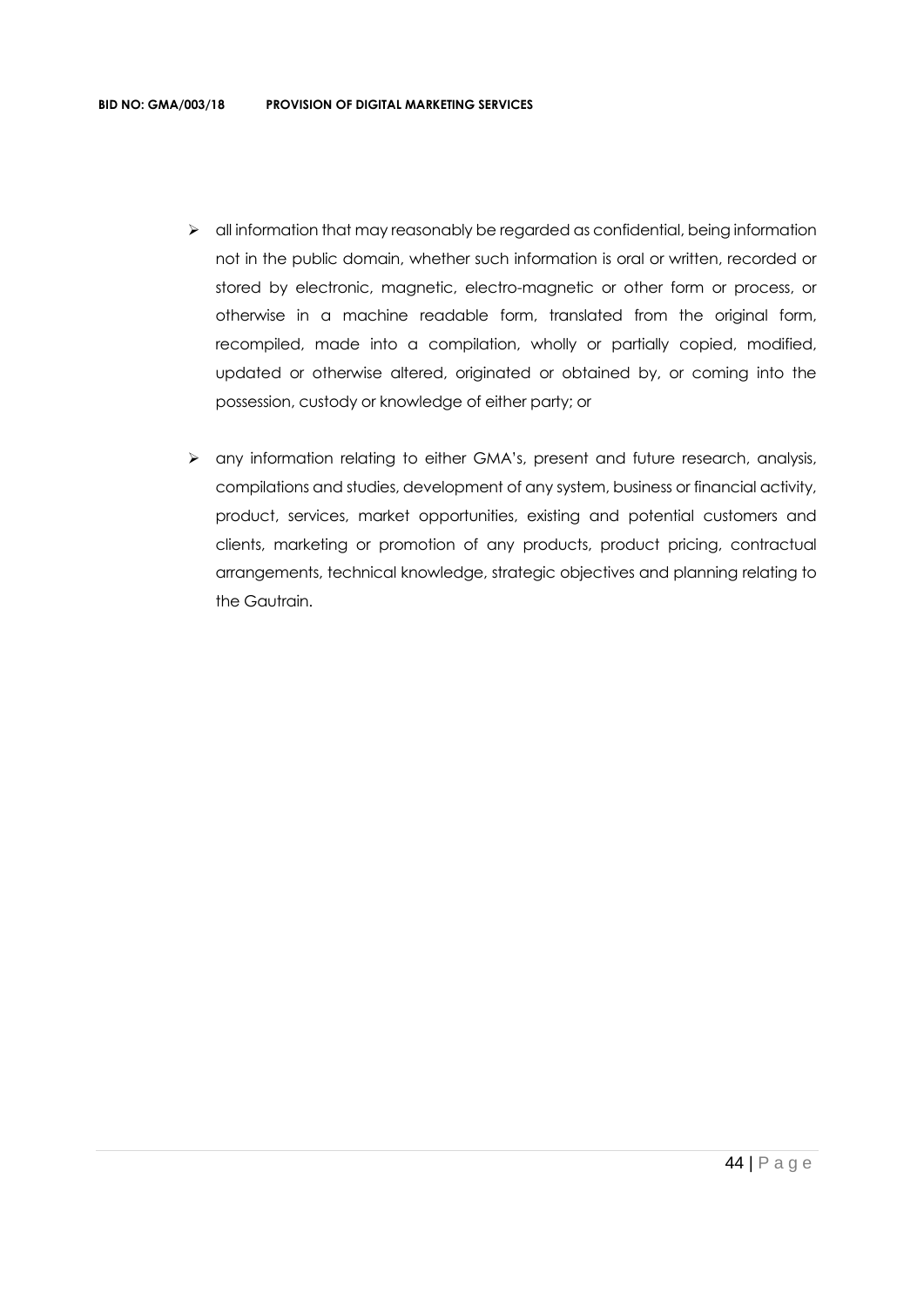# **RFP - PART C:**

## **BIDDERS DECLARATION**

All responses must be provided within the specified boxes, must comply with the word and page limits imposed and must respond to this RFP Part B in accordance with the Conditions of Tendering in this RFP Part A. All Annexures form part of the Bidders Response and must be completed in full and signed.

| <b>BIDDERS DECLARATION</b>                                                                                                           |                                                                          |  |  |  |  |
|--------------------------------------------------------------------------------------------------------------------------------------|--------------------------------------------------------------------------|--|--|--|--|
| that:                                                                                                                                |                                                                          |  |  |  |  |
| $\Box$                                                                                                                               | I have read, understood and accept the conditions contained in this RFP. |  |  |  |  |
| I have supplied all the required information, and all the information submitted as part of<br>$\Box$<br>the RFP is true and correct. |                                                                          |  |  |  |  |
| <b>NAME OF THE BIDDER</b>                                                                                                            |                                                                          |  |  |  |  |
| <b>IDENTITY NUMBER</b>                                                                                                               |                                                                          |  |  |  |  |
| <b>POSITION</b>                                                                                                                      |                                                                          |  |  |  |  |
| <b>AUTHORISED SIGNATORY</b>                                                                                                          |                                                                          |  |  |  |  |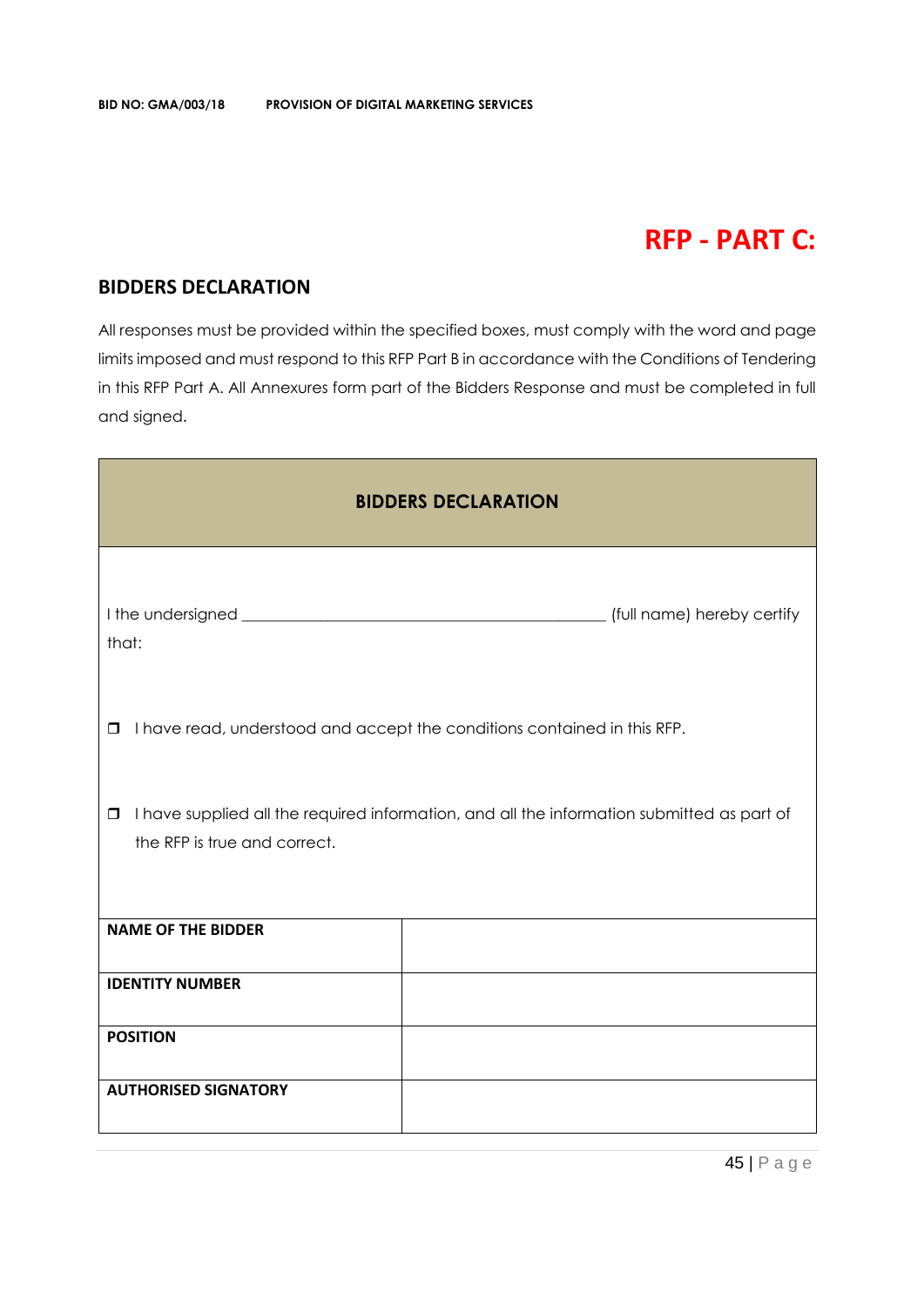| <b>BIDDERS RESPONSE</b>                                                 |             |               |  |
|-------------------------------------------------------------------------|-------------|---------------|--|
| <b>FULL NAME</b>                                                        |             |               |  |
| <b>POSTAL ADDRESS</b>                                                   |             |               |  |
| <b>PHYSICAL ADDRESS</b>                                                 |             |               |  |
| <b>ENTITY REGISTRATION NUMBER</b>                                       |             |               |  |
| <b>VAT REGISTRATION NUMBER</b>                                          |             |               |  |
| <b>CONTACT PERSON'S FULL NAME</b>                                       |             |               |  |
| <b>TELEPHONE NUMBER 1</b>                                               | <b>CODE</b> | <b>NUMBER</b> |  |
| <b>TELEPHONE NUMBER 2</b>                                               | <b>CODE</b> | <b>NUMBER</b> |  |
| <b>FACSIMILE NUMBER</b>                                                 | <b>CODE</b> | <b>NUMBER</b> |  |
| <b>CELLULAR PHONE NUMBER</b>                                            |             |               |  |
| <b>E-MAIL ADDRESS</b>                                                   |             |               |  |
| <b>TAX CLEARANCE CERTIFICATE</b>                                        | <b>YES</b>  | <b>NO</b>     |  |
| REGISTERED ON NATIONAL TREASURY<br><b>CENTRALISED SUPPLIER DATABASE</b> | <b>YES</b>  | <b>NO</b>     |  |
| FULL NAME OF AUTHORISED SIGNATORY                                       |             |               |  |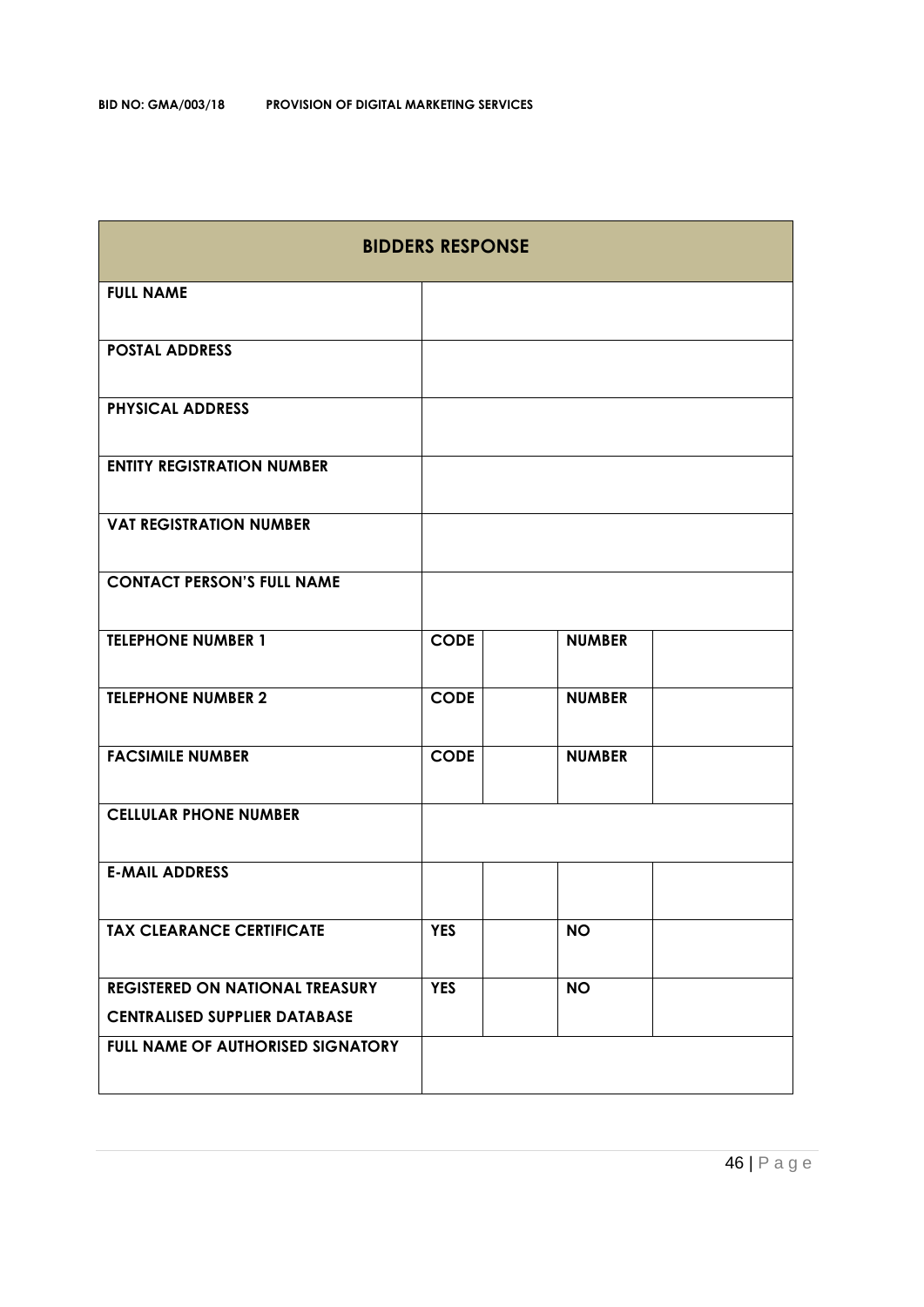| <b>TITLE OF AUTHORISED SIGNATORY</b>                 |                               |
|------------------------------------------------------|-------------------------------|
|                                                      |                               |
| SIGNATURE OF AUTHORISED SIGNATORY                    |                               |
|                                                      |                               |
| <b>DATE OF SIGNATURE</b>                             |                               |
|                                                      |                               |
| <b>ALTERNATIVE TENDER</b>                            | Word limit - [500] words      |
| <b>Bidder</b><br>submits<br>Where<br>also<br>a<br>an |                               |
| Alternative Tender, it must include any              |                               |
| supplementary material, together with                |                               |
| associated prices, which demonstrates in             |                               |
| detail that such an alternative will fully           |                               |
| achieve<br>and/ or exceed<br>all<br>the              |                               |
| specifications or requirements together              |                               |
| with references as to why the alternative            |                               |
| proposal/s may be advantageous. This                 |                               |
| be cross-referenced to<br>should<br>the              |                               |
| Specification.                                       |                               |
| <b>CONFLICT OF INTEREST</b>                          |                               |
| Provide<br>details<br>of<br>interests,<br>any        | Complete as attached in SBD 4 |
| relationships or clients which may give              |                               |
| rise to a conflict of interest and the area          |                               |
| of expertise in which that conflict of               |                               |
| interest may arise.                                  |                               |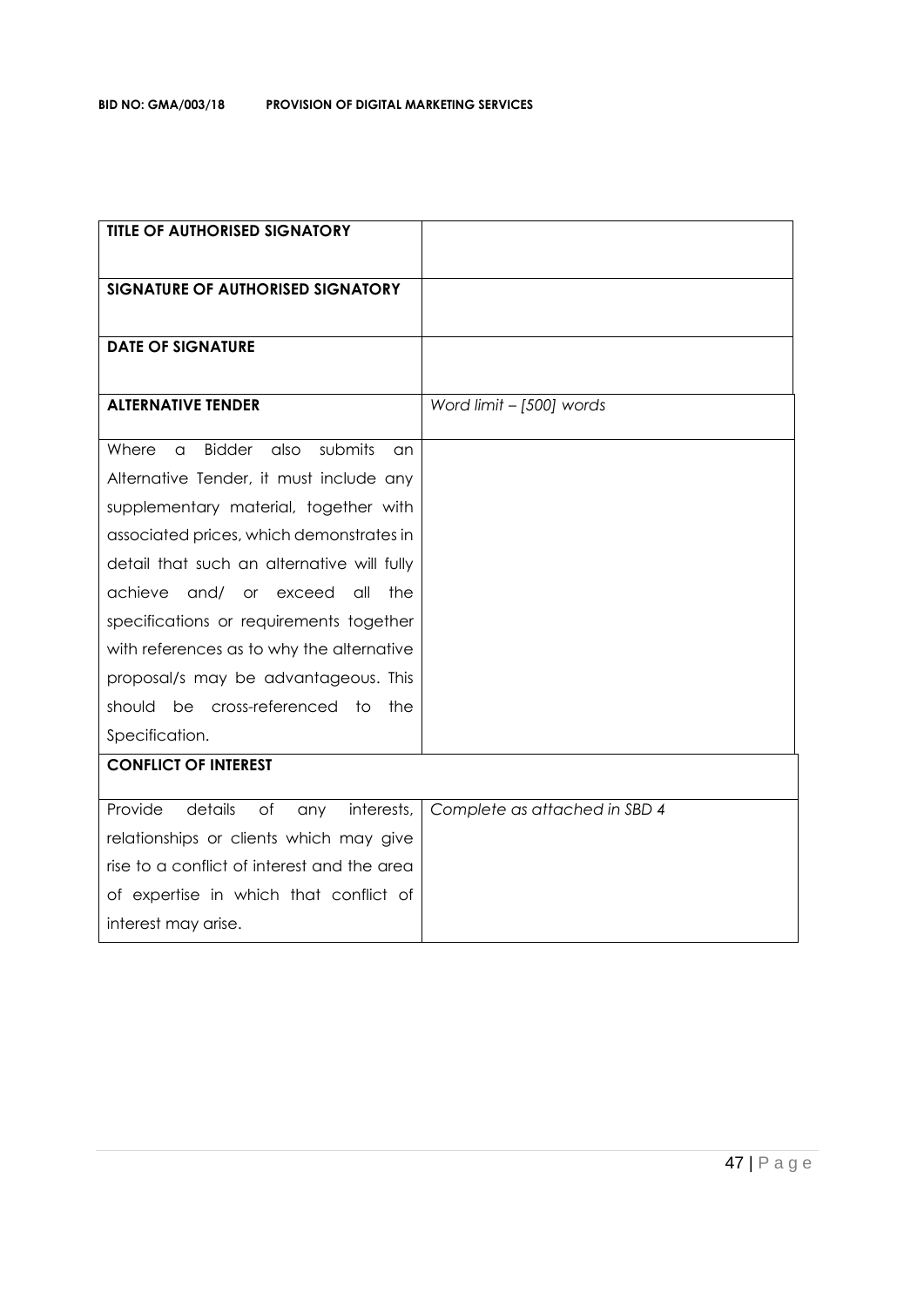# **Register on the Central Supplier Database for Government managed by National Treasury**

with effect from 1 April 2016 the Central Supplier Database (CSD) will serve as the single source of key supplier information for all spheres of government providing consolidated, accurate, upto-date, complete and verified supplier information to procuring organs of state.

The establishment of a CSD will result in one single database to serve as the source of all supplier information for all spheres of government. The purpose of centralising government's supplier database is to reduce duplication of effort and cost for both supplier and government while enabling electronic procurement processes.

Prospective suppliers interested in pursuing opportunities within the South African Government and those that are already registered on the GMA supplier database are encouraged to **selfregister** on the CSD. This self-registration application represents an expression of interest from the supplier to conduct business with the South African Government. Once submitted, your details will be assessed for inclusion on the CSD.

#### **Access the CSD site on [www.csd.gov.za](http://www.csd.gov.za/)**

Contact National Treasury for further clarity on the process:

Email: [csd@treasury.gov.za](mailto:csd@treasury.gov.za)

Telephone: 012 315 5509

Bidders must submit with their proposals proof of registration on CSD. The proof of registration must indicate the following:

- CSD Supplier Number
- CSD Unique RRN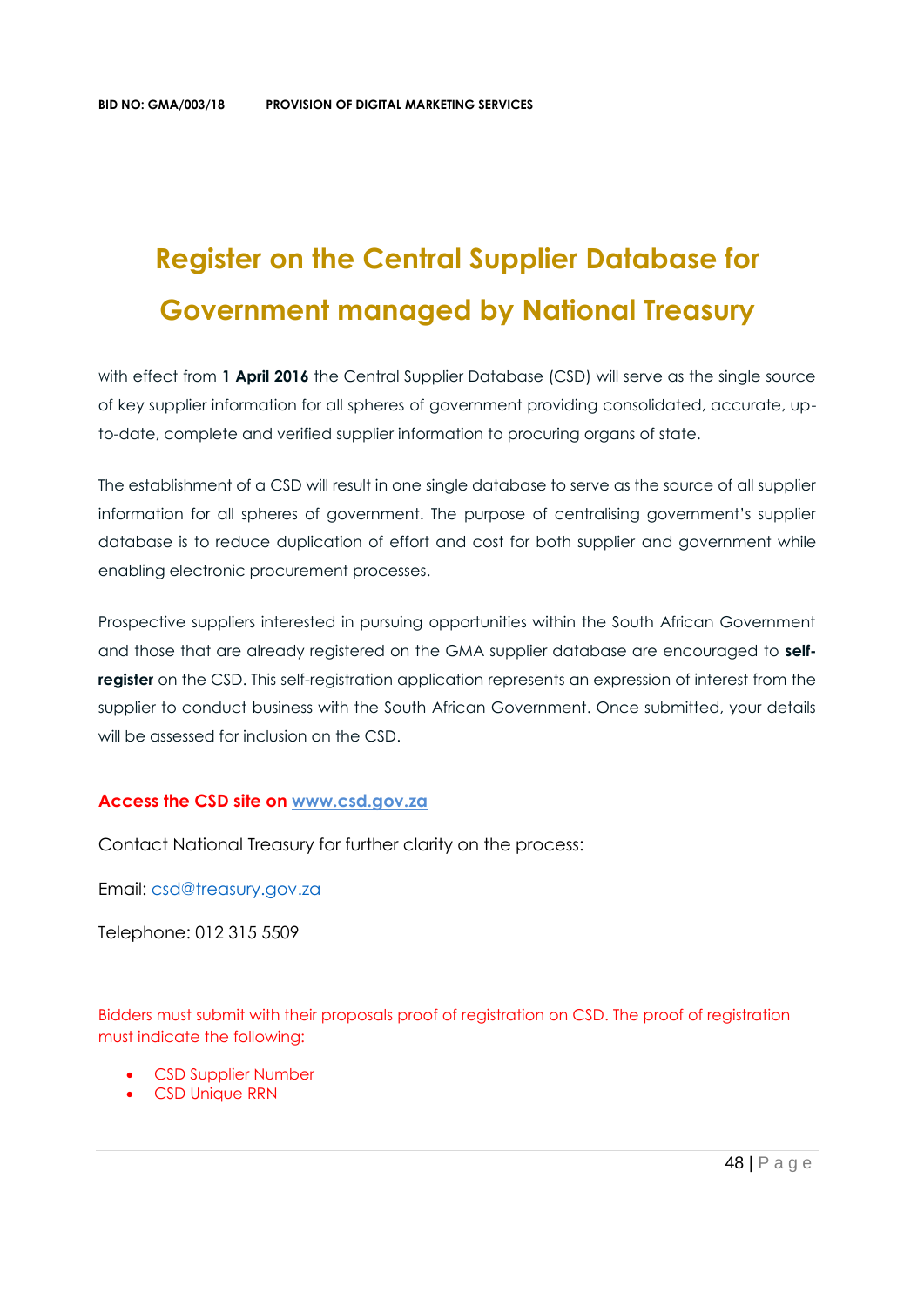# **SBD 1**

| <b>BID NUMBER:</b><br><b>CLOSING DATE:</b><br>GMA/003/18<br><b>22 JUNE 2018</b><br><b>CLOSING TIME:</b><br>11H00<br><b>DESCRIPTION</b><br><b>PROVISION OF DIGITAL MARKETING SERVICES</b><br><b>SUPPLIER COMPLIANCE INFORMATION</b><br><b>NAME OF BIDDER</b><br><b>TAX</b><br><b>CENTRAL</b><br><b>SUPPLIER</b><br><b>COMPLIANCE STATUS</b><br><b>COMPLIANCE</b><br><b>SUPPLIER</b><br><b>OR</b><br><b>SYSTEM PIN:</b><br><b>DATABASE</b><br>No:<br><b>MAAA</b><br><b>TICK APPLICABLE BOX]</b><br><b>[TICK APPLICABLE BOX]</b><br><b>B-BBEE STATUS LEVEL</b><br><b>B-BBEE STATUS LEVEL</b><br><b>VERIFICATION</b><br><b>SWORN AFFIDAVIT</b><br>$\blacksquare$ Yes<br>No<br>Yes<br>$\overline{\phantom{a}}$ No<br>$\mathsf{L}$<br><b>CERTIFICATE</b><br>[A B-BBEE STATUS LEVEL VERIFICATION CERTIFICATE/ SWORN AFFIDAVIT (FOR EMES & QSEs) MUST BE SUBMITTED IN<br><b>ORDER TO QUALIFY FOR PREFERENCE POINTS FOR B-BBEE]</b><br>]Yes<br>$\neg$ No<br>$\sqcap$ Yes<br>$\blacksquare$ No<br>ARE YOU THE<br><b>ACCREDITED</b><br>ARE YOU A FOREIGN BASED<br>REPRESENTATIVE IN<br>SUPPLIER FOR THE GOODS<br><b>IF YES, ANSWER PART</b><br><b>SOUTH AFRICA FOR</b><br>/SERVICES/WORKS<br>$B:3$ ]<br><b>[IF YES ENCLOSE PROOF]</b><br>THE GOODS<br><b>OFFERED?</b><br>/SERVICES / WORKS<br><b>OFFERED?</b><br><b>QUESTIONNAIRE TO BIDDING FOREIGN SUPPLIERS</b><br>YES $\Box$ NO<br>IS THE ENTITY A RESIDENT OF THE REPUBLIC OF SOUTH AFRICA (RSA)?<br>YES $\Box$ NO<br>DOES THE ENTITY HAVE A BRANCH IN THE RSA?<br>$\Box$ YES $\Box$ NO<br>DOES THE ENTITY HAVE A PERMANENT ESTABLISHMENT IN THE RSA?<br>$\Box$ YES $\Box$ NO<br>DOES THE ENTITY HAVE ANY SOURCE OF INCOME IN THE RSA?<br>$\Box$ YES $\Box$ NO<br>IS THE ENTITY LIABLE IN THE RSA FOR ANY FORM OF TAXATION?<br>STATUS SYSTEM PIN CODE FROM THE SOUTH AFRICAN REVENUE SERVICE (SARS) AND IF NOT REGISTER AS PER 2.3<br><b>BELOW.</b> | YOU ARE HEREBY INVITED TO BID FOR REQUIREMENTS OF THE GAUTRAIN MANAGEMENT AGENCY                         |  |  |  |  |  |  |  |
|-----------------------------------------------------------------------------------------------------------------------------------------------------------------------------------------------------------------------------------------------------------------------------------------------------------------------------------------------------------------------------------------------------------------------------------------------------------------------------------------------------------------------------------------------------------------------------------------------------------------------------------------------------------------------------------------------------------------------------------------------------------------------------------------------------------------------------------------------------------------------------------------------------------------------------------------------------------------------------------------------------------------------------------------------------------------------------------------------------------------------------------------------------------------------------------------------------------------------------------------------------------------------------------------------------------------------------------------------------------------------------------------------------------------------------------------------------------------------------------------------------------------------------------------------------------------------------------------------------------------------------------------------------------------------------------------------------------------------------------------------------------------------------------------------------------------------------------------------------------------------------------------------|----------------------------------------------------------------------------------------------------------|--|--|--|--|--|--|--|
|                                                                                                                                                                                                                                                                                                                                                                                                                                                                                                                                                                                                                                                                                                                                                                                                                                                                                                                                                                                                                                                                                                                                                                                                                                                                                                                                                                                                                                                                                                                                                                                                                                                                                                                                                                                                                                                                                               |                                                                                                          |  |  |  |  |  |  |  |
|                                                                                                                                                                                                                                                                                                                                                                                                                                                                                                                                                                                                                                                                                                                                                                                                                                                                                                                                                                                                                                                                                                                                                                                                                                                                                                                                                                                                                                                                                                                                                                                                                                                                                                                                                                                                                                                                                               |                                                                                                          |  |  |  |  |  |  |  |
|                                                                                                                                                                                                                                                                                                                                                                                                                                                                                                                                                                                                                                                                                                                                                                                                                                                                                                                                                                                                                                                                                                                                                                                                                                                                                                                                                                                                                                                                                                                                                                                                                                                                                                                                                                                                                                                                                               |                                                                                                          |  |  |  |  |  |  |  |
|                                                                                                                                                                                                                                                                                                                                                                                                                                                                                                                                                                                                                                                                                                                                                                                                                                                                                                                                                                                                                                                                                                                                                                                                                                                                                                                                                                                                                                                                                                                                                                                                                                                                                                                                                                                                                                                                                               |                                                                                                          |  |  |  |  |  |  |  |
|                                                                                                                                                                                                                                                                                                                                                                                                                                                                                                                                                                                                                                                                                                                                                                                                                                                                                                                                                                                                                                                                                                                                                                                                                                                                                                                                                                                                                                                                                                                                                                                                                                                                                                                                                                                                                                                                                               |                                                                                                          |  |  |  |  |  |  |  |
|                                                                                                                                                                                                                                                                                                                                                                                                                                                                                                                                                                                                                                                                                                                                                                                                                                                                                                                                                                                                                                                                                                                                                                                                                                                                                                                                                                                                                                                                                                                                                                                                                                                                                                                                                                                                                                                                                               |                                                                                                          |  |  |  |  |  |  |  |
|                                                                                                                                                                                                                                                                                                                                                                                                                                                                                                                                                                                                                                                                                                                                                                                                                                                                                                                                                                                                                                                                                                                                                                                                                                                                                                                                                                                                                                                                                                                                                                                                                                                                                                                                                                                                                                                                                               |                                                                                                          |  |  |  |  |  |  |  |
|                                                                                                                                                                                                                                                                                                                                                                                                                                                                                                                                                                                                                                                                                                                                                                                                                                                                                                                                                                                                                                                                                                                                                                                                                                                                                                                                                                                                                                                                                                                                                                                                                                                                                                                                                                                                                                                                                               |                                                                                                          |  |  |  |  |  |  |  |
|                                                                                                                                                                                                                                                                                                                                                                                                                                                                                                                                                                                                                                                                                                                                                                                                                                                                                                                                                                                                                                                                                                                                                                                                                                                                                                                                                                                                                                                                                                                                                                                                                                                                                                                                                                                                                                                                                               |                                                                                                          |  |  |  |  |  |  |  |
|                                                                                                                                                                                                                                                                                                                                                                                                                                                                                                                                                                                                                                                                                                                                                                                                                                                                                                                                                                                                                                                                                                                                                                                                                                                                                                                                                                                                                                                                                                                                                                                                                                                                                                                                                                                                                                                                                               |                                                                                                          |  |  |  |  |  |  |  |
|                                                                                                                                                                                                                                                                                                                                                                                                                                                                                                                                                                                                                                                                                                                                                                                                                                                                                                                                                                                                                                                                                                                                                                                                                                                                                                                                                                                                                                                                                                                                                                                                                                                                                                                                                                                                                                                                                               |                                                                                                          |  |  |  |  |  |  |  |
|                                                                                                                                                                                                                                                                                                                                                                                                                                                                                                                                                                                                                                                                                                                                                                                                                                                                                                                                                                                                                                                                                                                                                                                                                                                                                                                                                                                                                                                                                                                                                                                                                                                                                                                                                                                                                                                                                               |                                                                                                          |  |  |  |  |  |  |  |
|                                                                                                                                                                                                                                                                                                                                                                                                                                                                                                                                                                                                                                                                                                                                                                                                                                                                                                                                                                                                                                                                                                                                                                                                                                                                                                                                                                                                                                                                                                                                                                                                                                                                                                                                                                                                                                                                                               |                                                                                                          |  |  |  |  |  |  |  |
|                                                                                                                                                                                                                                                                                                                                                                                                                                                                                                                                                                                                                                                                                                                                                                                                                                                                                                                                                                                                                                                                                                                                                                                                                                                                                                                                                                                                                                                                                                                                                                                                                                                                                                                                                                                                                                                                                               |                                                                                                          |  |  |  |  |  |  |  |
|                                                                                                                                                                                                                                                                                                                                                                                                                                                                                                                                                                                                                                                                                                                                                                                                                                                                                                                                                                                                                                                                                                                                                                                                                                                                                                                                                                                                                                                                                                                                                                                                                                                                                                                                                                                                                                                                                               |                                                                                                          |  |  |  |  |  |  |  |
|                                                                                                                                                                                                                                                                                                                                                                                                                                                                                                                                                                                                                                                                                                                                                                                                                                                                                                                                                                                                                                                                                                                                                                                                                                                                                                                                                                                                                                                                                                                                                                                                                                                                                                                                                                                                                                                                                               | IF THE ANSWER IS "NO" TO ALL OF THE ABOVE, THEN IT IS NOT A REQUIREMENT TO REGISTER FOR A TAX COMPLIANCE |  |  |  |  |  |  |  |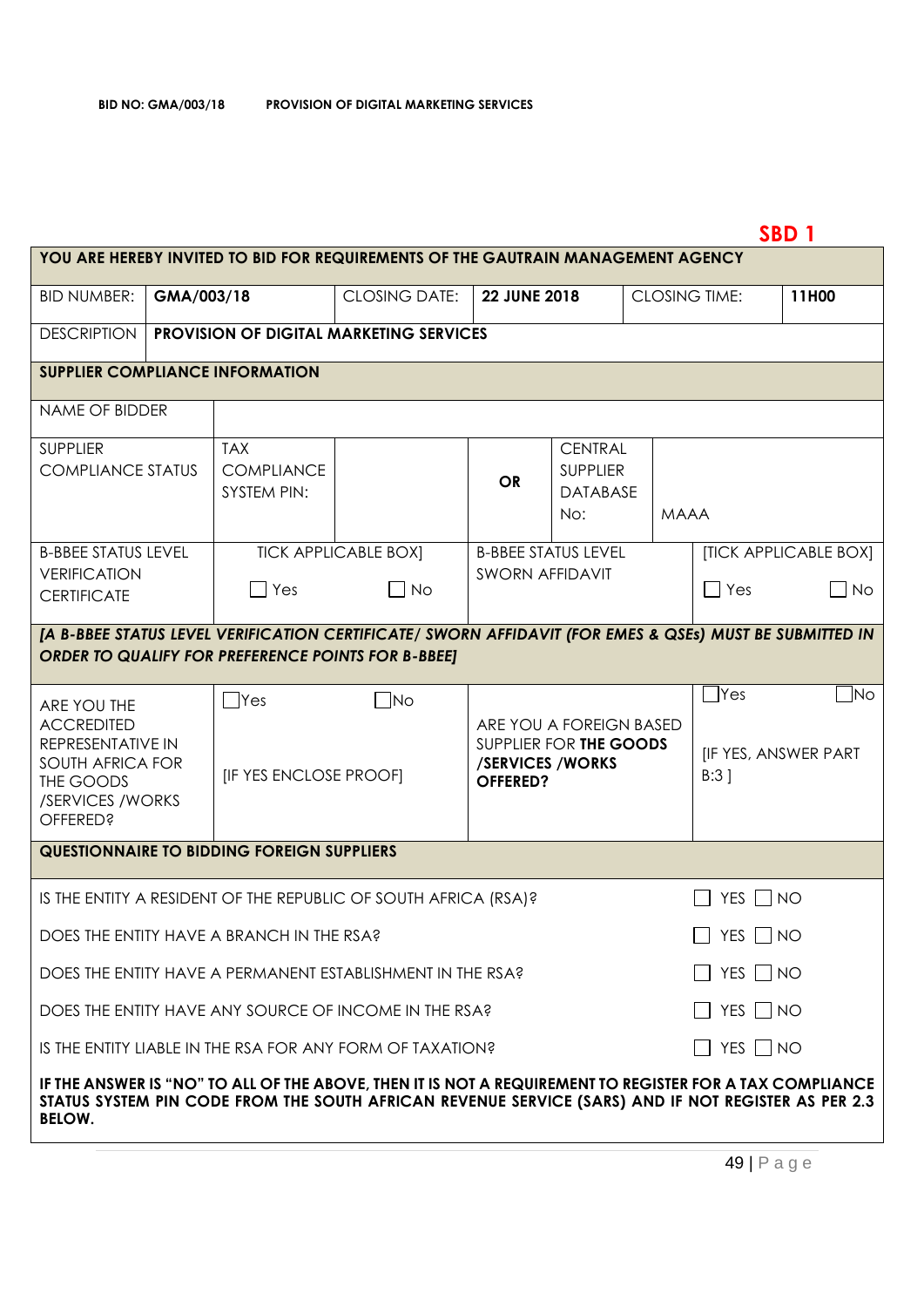## **SBD 2**

## **TERMS AND CONDITIONS FOR BIDDING**

| 1.             | טווששוט ווטוויטווטוואן טווא שווא<br><b>BID SUBMISSION:</b>                                       |
|----------------|--------------------------------------------------------------------------------------------------|
|                |                                                                                                  |
|                | 1.1. BIDS MUST BE DELIVERED BY THE STIPULATED TIME TO THE CORRECT ADDRESS. LATE BIDS WILL NOT BE |
|                | ACCEPTED FOR CONSIDERATION.                                                                      |
|                |                                                                                                  |
|                | 1.2. ALL BIDS MUST BE SUBMITTED ON THE OFFICIAL FORMS PROVIDED-(NOT TO BE RE-TYPED) OR IN THE    |
|                | MANNER PRESCRIBED IN THE BID DOCUMENT.                                                           |
|                | 1.3. THIS BID IS SUBJECT TO THE PREFERENTIAL PROCUREMENT POLICY FRAMEWORK ACT, 2000 AND THE      |
|                |                                                                                                  |
|                | PREFERENTIAL PROCUREMENT REGULATIONS, 2017, THE GENERAL CONDITIONS OF CONTRACT (GCC)             |
|                | AND, IF APPLICABLE, ANY OTHER SPECIAL CONDITIONS OF CONTRACT.                                    |
|                | 1.4. THE SUCCESSFUL BIDDER WILL BE REQUIRED TO FILL IN AND SIGN A WRITTEN CONTRACT FORM (SBD7).  |
|                |                                                                                                  |
| 2 <sub>1</sub> | <b>TAX COMPLIANCE REQUIREMENTS</b>                                                               |
| 2.1            | BIDDERS MUST ENSURE COMPLIANCE WITH THEIR TAX OBLIGATIONS.                                       |
|                |                                                                                                  |
|                | 2.2 BIDDERS ARE REQUIRED TO SUBMIT THEIR UNIQUE PERSONAL IDENTIFICATION NUMBER (PIN) ISSUED BY   |
|                | SARS TO ENABLE THE ORGAN OF STATE TO VERIFY THE TAXPAYER'S PROFILE AND TAX STATUS.               |
|                | 2.3 APPLICATION FOR TAX COMPLIANCE STATUS (TCS) PIN MAY BE MADE VIA E-FILING THROUGH THE SARS    |
|                | WEBSITE WWW.SARS.GOV.ZA.                                                                         |
|                |                                                                                                  |
|                | 2.4 BIDDERS MAY ALSO SUBMIT A PRINTED TCS CERTIFICATE TOGETHER WITH THE BID.                     |
|                |                                                                                                  |
|                | 2.5 IN BIDS WHERE CONSORTIA / JOINT VENTURES / SUB-CONTRACTORS ARE INVOLVED, EACH PARTY MUST     |
|                | SUBMIT A SEPARATE TCS CERTIFICATE / PIN / CSD NUMBER.                                            |
|                | 2.6 WHERE NO TCS IS AVAILABLE BUT THE BIDDER IS REGISTERED ON THE CENTRAL SUPPLIER DATABASE      |
|                |                                                                                                  |
|                | (CSD), A CSD NUMBER MUST BE PROVIDED.                                                            |
|                | 2.7 NO BIDS WILL BE CONSIDERED FROM PERSONS IN THE SERVICE OF THE STATE, COMPANIES WITH          |
|                | DIRECTORS WHO ARE PERSONS IN THE SERVICE OF THE STATE, OR CLOSE CORPORATIONS WITH                |
|                |                                                                                                  |
|                | MEMBERS PERSONS IN THE SERVICE OF THE STATE."                                                    |
|                |                                                                                                  |

## **NB: FAILURE TO PROVIDE / OR COMPLY WITH ANY OF THE ABOVE PARTICULARS MAY RENDER THE BID INVALID**.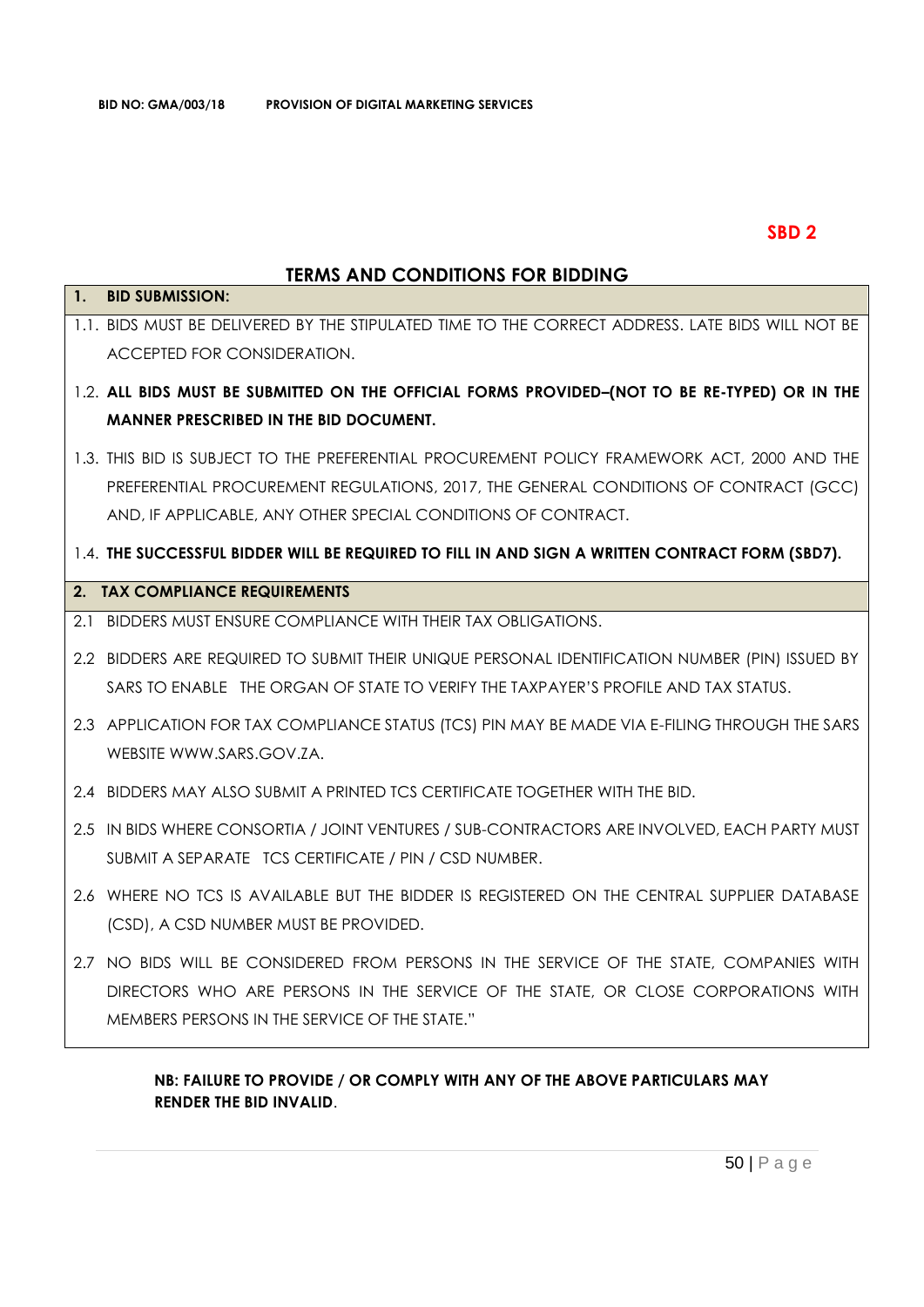| <b>SIGNATURE OF BIDDER</b>              |  |
|-----------------------------------------|--|
| <b>CAPACITY UNDER WHICH THIS BID IS</b> |  |
| <b>SIGNED</b>                           |  |
| <b>DATE</b>                             |  |
|                                         |  |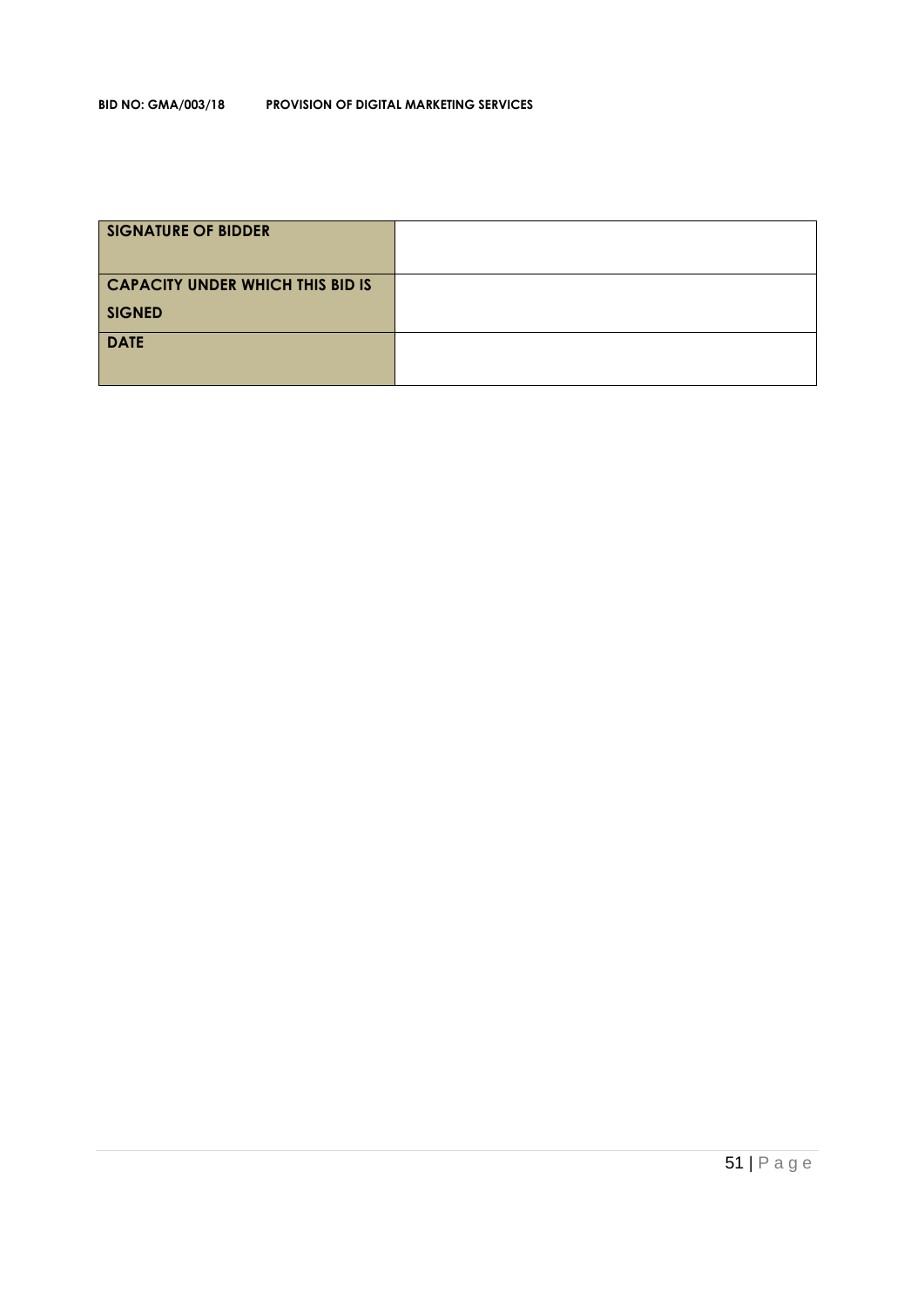## **SBD 3.1**

## **PRICING SCHEDULE**

|                        |                           | Ref Number: GMA/003/18 |
|------------------------|---------------------------|------------------------|
| Closing Time: 11H00 AM | Closing Date 22 June 2018 |                        |

#### **OFFER TO BE VALID FOR 90 DAYS FROM THE CLOSING DATE OF BID.**

Bidders are required to submit a separate detailed price proposal.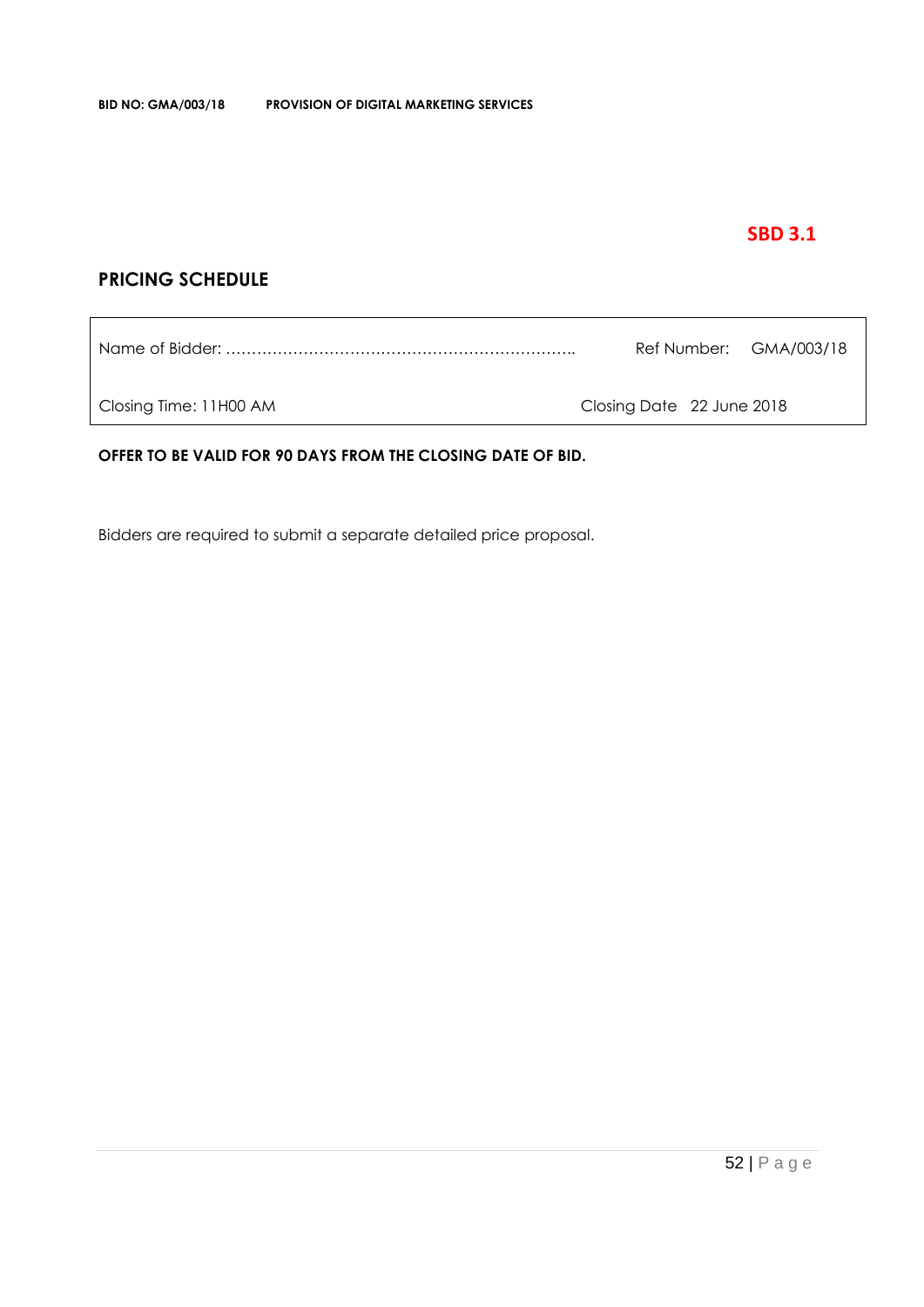## **SBD 3.2**

## **PRICING DECLARATION**

Dear Sir/Madam

After having carefully read through and examined this RFP Reference Number GMA/003/18 in its entirety together with all the provisions contained in each section of the RFP document,

We hereby offer to provide digital marketing services as detailed in Terms of Reference section of the REQUEST FOR PROPOSAL document:

| IN AMOUNT: R | (including VAT) |
|--------------|-----------------|
|              |                 |
| IN WORDS: R  | (including VAT) |

We confirm that this price covers all costs associated with providing digital marketing services as per the requirements in the TOR.

We confirm that GMA will incur no additional costs whatsoever over and above this amount.

We undertake to hold this offer open for acceptance for a period of 90 (ninety) days from the date of submission of offers. We further undertake that upon final acceptance of our offer, we will commence with the provision of service when required to do so by the Client.

Moreover, we agree that until formal Contract Documents have been prepared and executed, this Form of Tender, together with a written acceptance from the Client shall constitute a binding agreement between us, governed by the terms and conditions set out in this REQUEST FOR PROPOSAL.

We understand that you are not bound to accept the lowest or any offer and that we must bear all costs which we have incurred in connection with preparing and submitting this tender.

We hereby undertake for the period during which this tender remains open for acceptance not to divulge to any persons, other than the persons to which the tender is submitted, any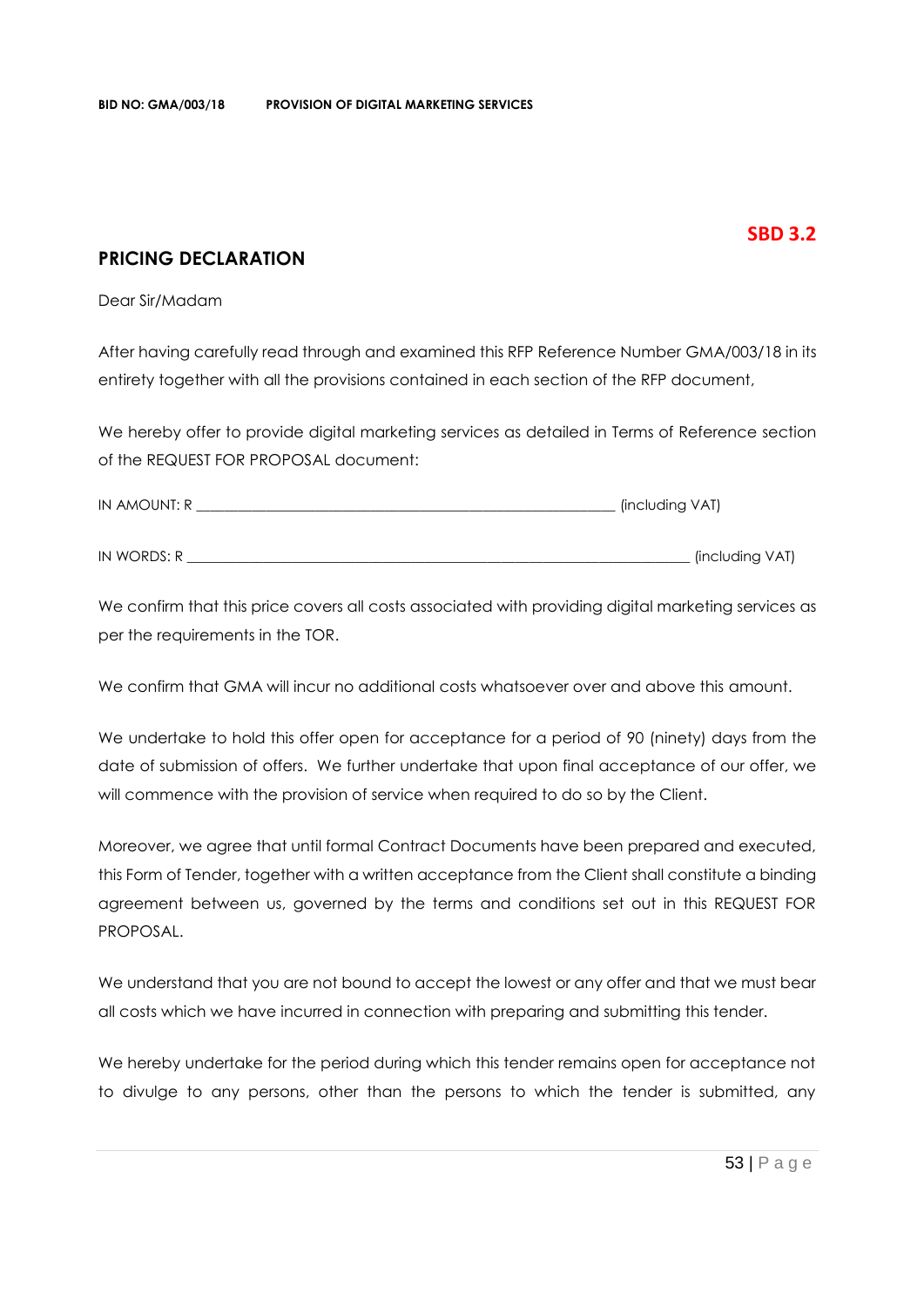information relating to the submission of this tender or the details therein except where such is necessary for the submission of this tender.

# **PRICE DECLARATION (MANDATORY INFORMATION)**

| certify that:                                                                                                                                           | (full name) hereby                                                                  |  |  |  |
|---------------------------------------------------------------------------------------------------------------------------------------------------------|-------------------------------------------------------------------------------------|--|--|--|
| □<br>above Section of this RFP.                                                                                                                         | I have read, understood and unconditionally accept that the conditions contained in |  |  |  |
| I have supplied all the required information, and all the information submitted as part<br>□<br>of the Pricing Section of this RFP is true and correct. |                                                                                     |  |  |  |
| <b>NAME OF BIDDER</b>                                                                                                                                   |                                                                                     |  |  |  |
| <b>IDENTITY NUMBER</b>                                                                                                                                  |                                                                                     |  |  |  |
| <b>POSITION</b>                                                                                                                                         |                                                                                     |  |  |  |
| <b>SIGNATURE OF AUTHORISED</b>                                                                                                                          |                                                                                     |  |  |  |
| <b>SIGNATORY</b>                                                                                                                                        |                                                                                     |  |  |  |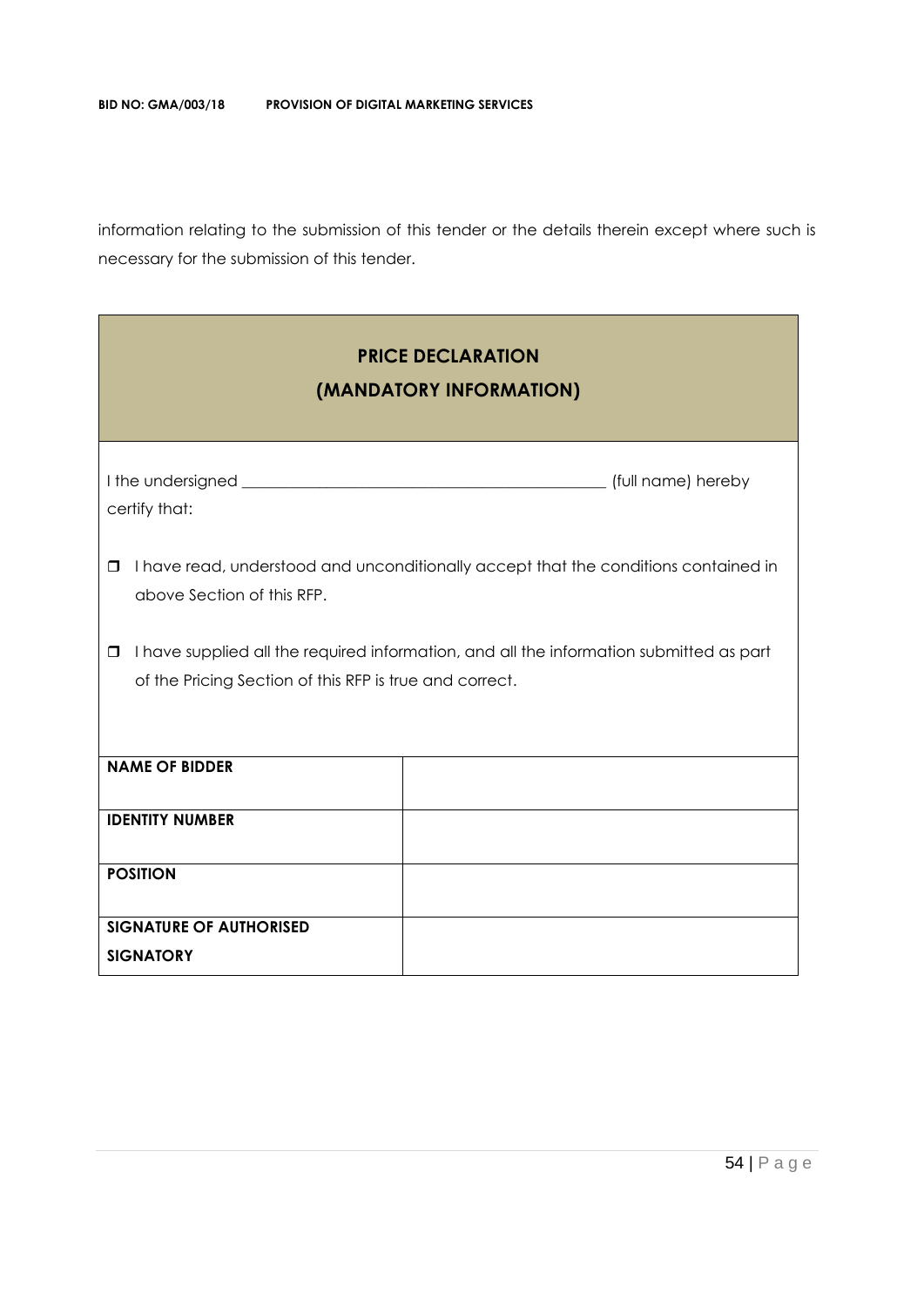## **SBD 4**

## **DECLARATION OF INTEREST**

1. Any legal person, including persons employed by the state<sup>1</sup>, or persons having a kinship with persons employed by the state, including a blood relationship, may make an offer or offers in terms of this invitation to bid (includes an advertised competitive bid, a limited bid, a proposal or written price quotation). In view of possible allegations of favoritism, should the resulting bid, or part thereof, be awarded to persons employed by the state, or to persons connected with or related to them, it is required that the bidder or his/her authorised representative declare his/her position in relation to the evaluating/adjudicating authority where-

- the bidder is employed by the state; and/or

the legal person on whose behalf the bidding document is signed, has a relationship with persons/a person who are/is involved in the evaluation and or adjudication of the bid(s), or where it is known that such a relationship exists between the person or persons for or on whose behalf, the declarant acts and persons who are involved with the evaluation and or adjudication of the bid.

## 2. **In order to give effect to the above, the following questionnaire must be completed and submitted with the bid.**

| 2.1 | Full | Name | of | <b>bidder</b>                                                                        | or | his | <b>or</b> | her | representative: |
|-----|------|------|----|--------------------------------------------------------------------------------------|----|-----|-----------|-----|-----------------|
|     |      |      |    |                                                                                      |    |     |           |     |                 |
| 2.2 |      |      |    |                                                                                      |    |     |           |     |                 |
| 2.3 |      |      |    | Position occupied in the Company (director, trustee, shareholder, member):           |    |     |           |     |                 |
| 2.4 |      |      |    | Registration number of company, enterprise, close corporation, partnership agreement |    |     |           |     |                 |
| 2.5 |      |      |    |                                                                                      |    |     |           |     |                 |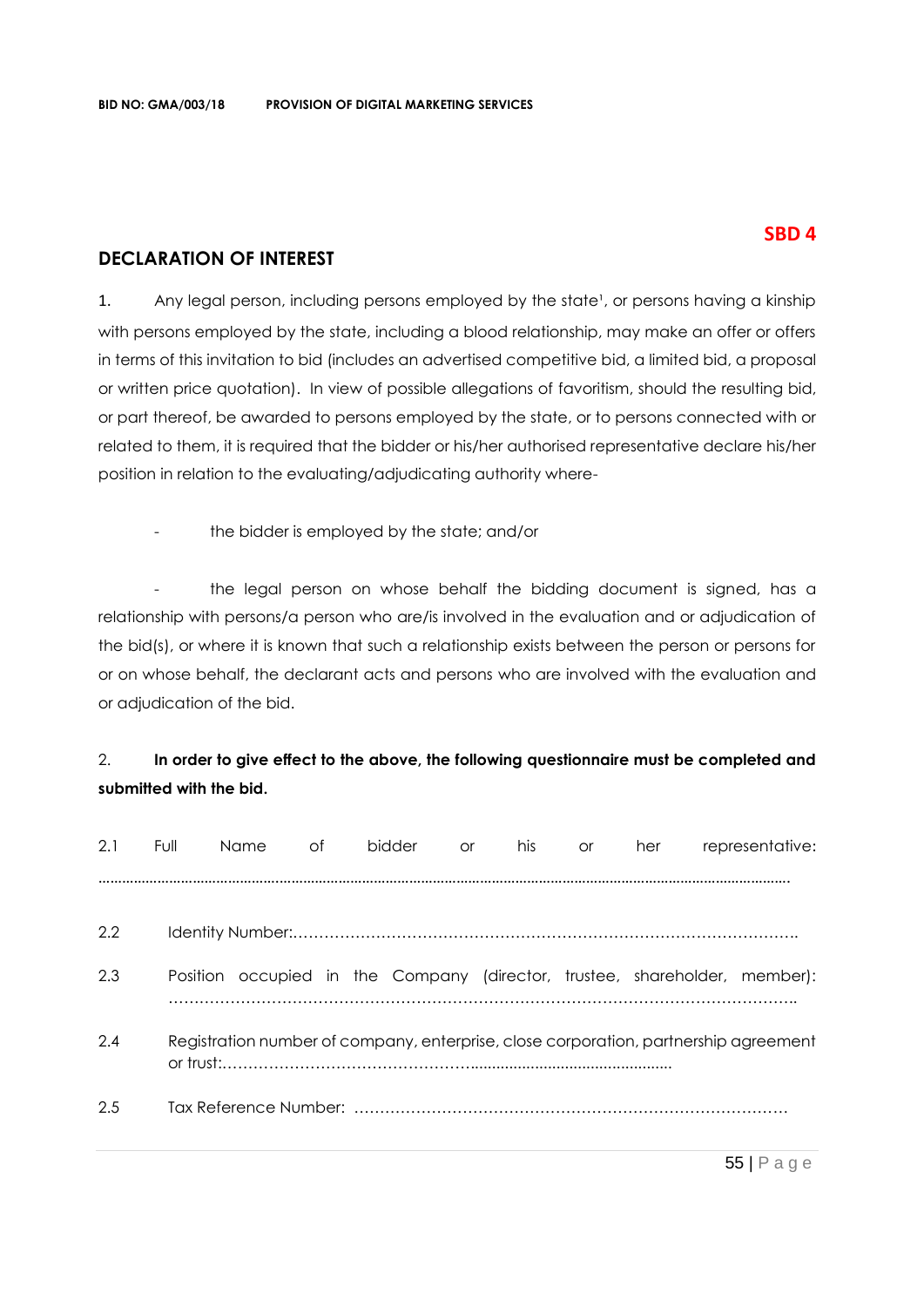2.6 VAT Registration Number: ……………………………………………………..................

2.6.1 The names of all directors / trustees / shareholders / members, their individual identity numbers, tax reference numbers and, if applicable, employee / PERSAL numbers must be indicated in paragraph 3 below.

2.7 Are you or any person connected with the bidder

#### **YES/NO**

Are you or any person connected with the bidder presently employed by the state? **YES/NO**

## 2.7.1 If so, furnish the following particulars:

| Name                   | Оf | person                               | $\overline{\phantom{a}}$ | director<br>$\overline{\phantom{a}}$                                 | trustee / | shareholder/                                                                            | member:      |
|------------------------|----|--------------------------------------|--------------------------|----------------------------------------------------------------------|-----------|-----------------------------------------------------------------------------------------|--------------|
|                        |    |                                      |                          |                                                                      |           |                                                                                         |              |
|                        |    |                                      |                          | Name of state institution at which you or the person                 |           |                                                                                         |              |
|                        |    | connected to the bidder is employed: |                          |                                                                      |           |                                                                                         |              |
|                        |    |                                      |                          |                                                                      |           |                                                                                         |              |
| Position               |    | occupied                             |                          | in                                                                   | the       | state                                                                                   | institution: |
|                        |    |                                      |                          |                                                                      |           |                                                                                         |              |
| Any other particulars: |    |                                      |                          |                                                                      |           |                                                                                         |              |
|                        |    |                                      |                          |                                                                      |           |                                                                                         |              |
|                        |    |                                      |                          |                                                                      |           |                                                                                         |              |
|                        |    |                                      |                          |                                                                      |           |                                                                                         |              |
|                        |    |                                      |                          |                                                                      |           |                                                                                         |              |
|                        |    |                                      |                          |                                                                      |           |                                                                                         |              |
|                        |    |                                      |                          |                                                                      |           |                                                                                         |              |
| 2.7.2                  |    |                                      |                          |                                                                      |           | If you are presently employed by the state, did you obtain the appropriate authority to |              |
|                        |    |                                      |                          | undertake remunerative work outside employment in the public sector? |           |                                                                                         | YES/NO       |

2.7.1.1 If yes, did you attach proof of such authority to the bid document? **YES/NO**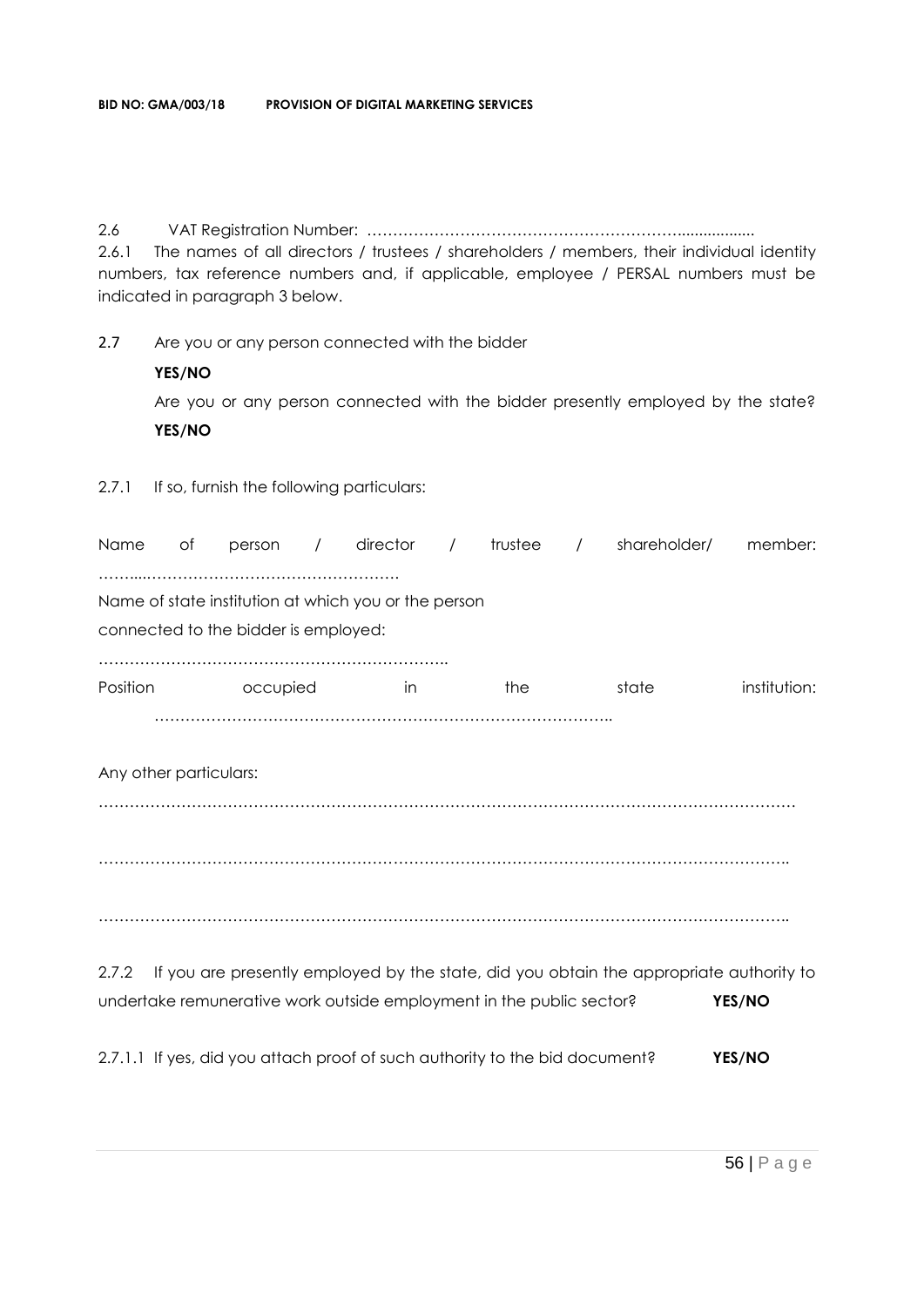(Note: Failure to submit proof of such authority, where applicable, may result in the disqualification of the bid.

2.7.1.2 If no, furnish reasons for non-submission of such proof:

……………………………………………………………………………………………………………………. ……………………………………………………………………………………………………………………. …………………………………………………………………………………………………………………….

2.8 Did you or your spouse, or any of the company's directors / trustees / shareholders / members or their spouses conduct business with the state in the previous 12 months **YES/NO**

2.8.1 If so, furnish particulars:

…………………………………………………………………………………………………………………… ……………………………………………………………………………………………………………………. ……………………………………………………….....................................................................................

2.9 Do you, or any person connected with the bidder, have

#### **YES/NO**

any relationship (family, friend, other) with a person employed by the state and who may be involved with the evaluation and or adjudication of this bid?

2.9.1 If so, furnish particulars.

………………………………………………….......................................................................................... . The contract of the contract of the contract of the contract of the contract of the contract of the contract of the contract of the contract of the contract of the contract of the contract of the contract of the contrac …………………………………………………………………………………………………………………….

2.10 Are you, or any person connected with the bidder, aware of any relationship (family, friend, other) between any other bidder and any person employed by the state who may be involved with the evaluation and or adjudication of this bid? **YES/NO**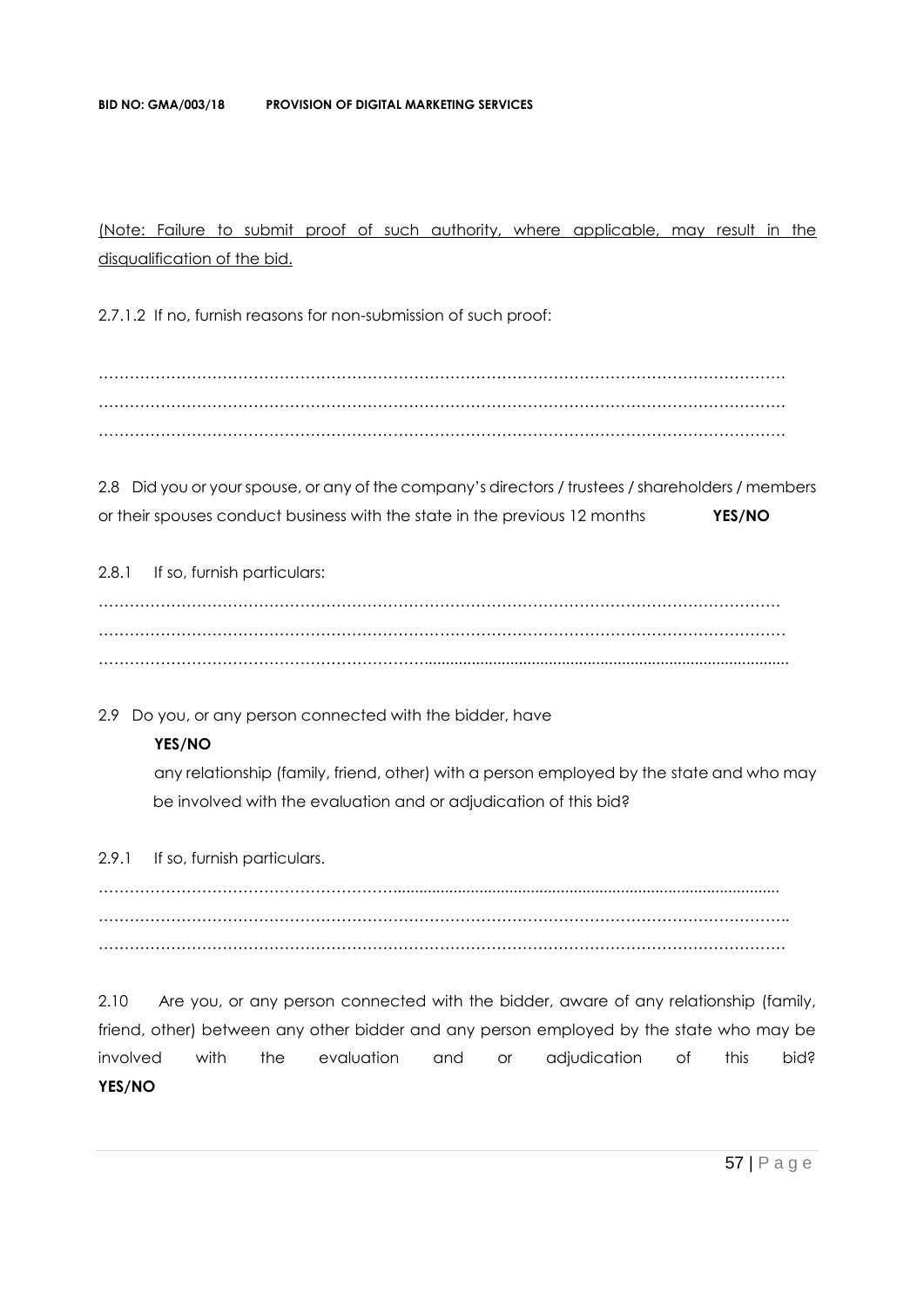2.10.1 If so, furnish particulars**.**

……………………………………………………………………………………………………………………. …………………………………………………………………………………………………………………. …………………………………………………………………………………………………………………

2.11 Do you or any of the directors / trustees / shareholders / members **YES/NO** of the company have any interest in any other related companies whether or not they are bidding for this contract?

2.11.1 If so, furnish particulars: ……………………………………………………………………………………………………………………… …………………………………………………………………………………………………………………… ……………………………………………………………………………………………………………………

#### **3 Full details of director /trustees/members/shareholders.**

| <b>Full Name</b> | Identity<br><b>Number</b> | <b>Personal Income Tax</b><br><b>Reference Number</b> | <b>State Employee</b><br>Number / PERSAL<br><b>Number</b> |
|------------------|---------------------------|-------------------------------------------------------|-----------------------------------------------------------|
|                  |                           |                                                       |                                                           |
|                  |                           |                                                       |                                                           |
|                  |                           |                                                       |                                                           |
|                  |                           |                                                       |                                                           |
|                  |                           |                                                       |                                                           |
|                  |                           |                                                       |                                                           |

58 | P a g e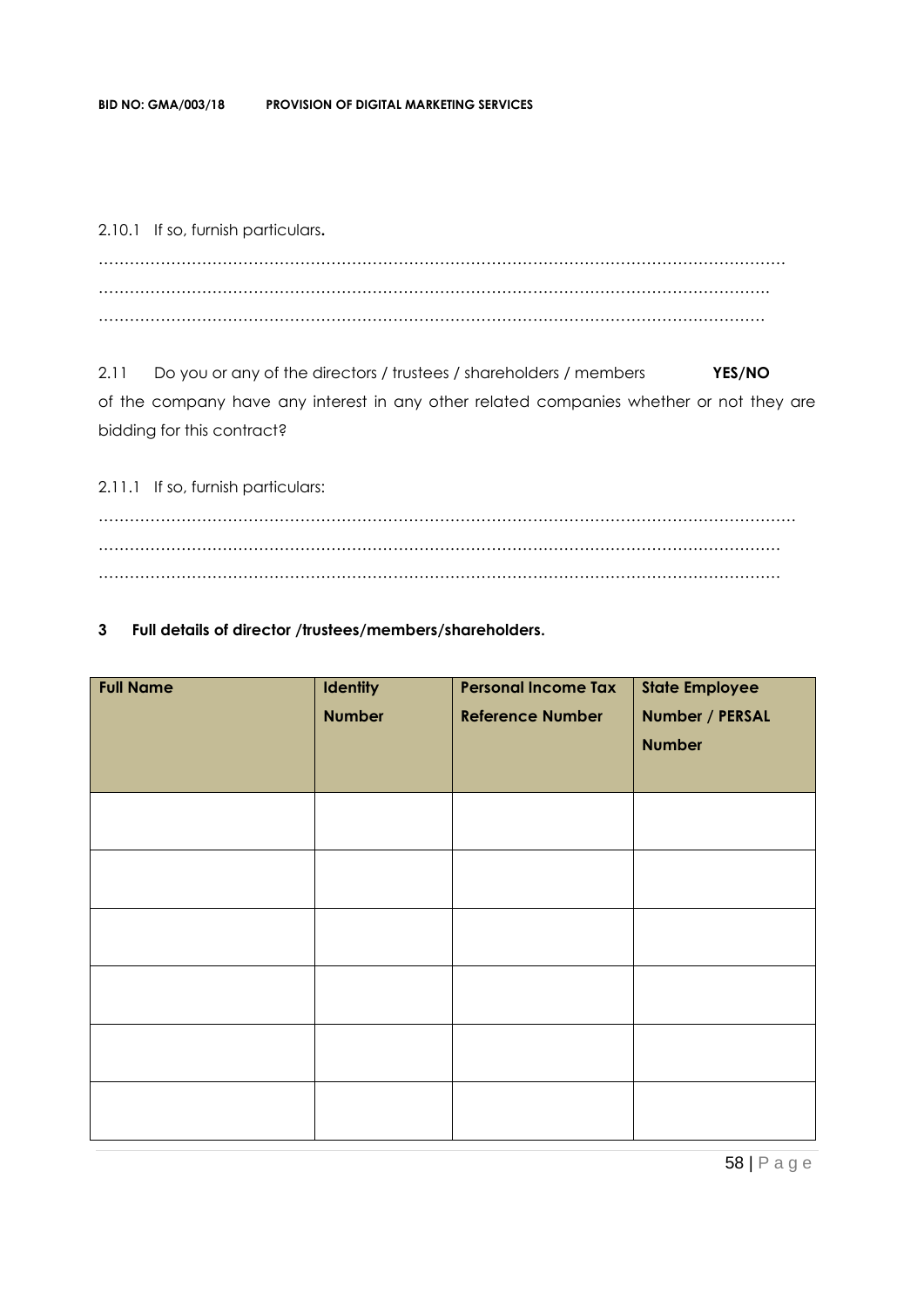| <b>DECLARATION</b>                                                                                                   |                                                                       |  |  |  |  |  |
|----------------------------------------------------------------------------------------------------------------------|-----------------------------------------------------------------------|--|--|--|--|--|
|                                                                                                                      |                                                                       |  |  |  |  |  |
| $\Box$<br>CORRECT.                                                                                                   | CERTIFY THAT THE INFORMATION FURNISHED IN PARAGRAPHS 2 AND 3 ABOVE IS |  |  |  |  |  |
| I ACCEPT THAT THE STATE MAY REJECT THE BID OR ACT AGAINST ME SHOULD THIS<br>$\Box$<br>DECLARATION PROVE TO BE FALSE. |                                                                       |  |  |  |  |  |
| <b>NAME OF BIDDER</b>                                                                                                |                                                                       |  |  |  |  |  |
| <b>IDENTITY NUMBER</b>                                                                                               |                                                                       |  |  |  |  |  |
| <b>POSITION</b>                                                                                                      |                                                                       |  |  |  |  |  |
| <b>SIGNATURE OF AUTHORISED</b><br><b>SIGNATORY</b>                                                                   |                                                                       |  |  |  |  |  |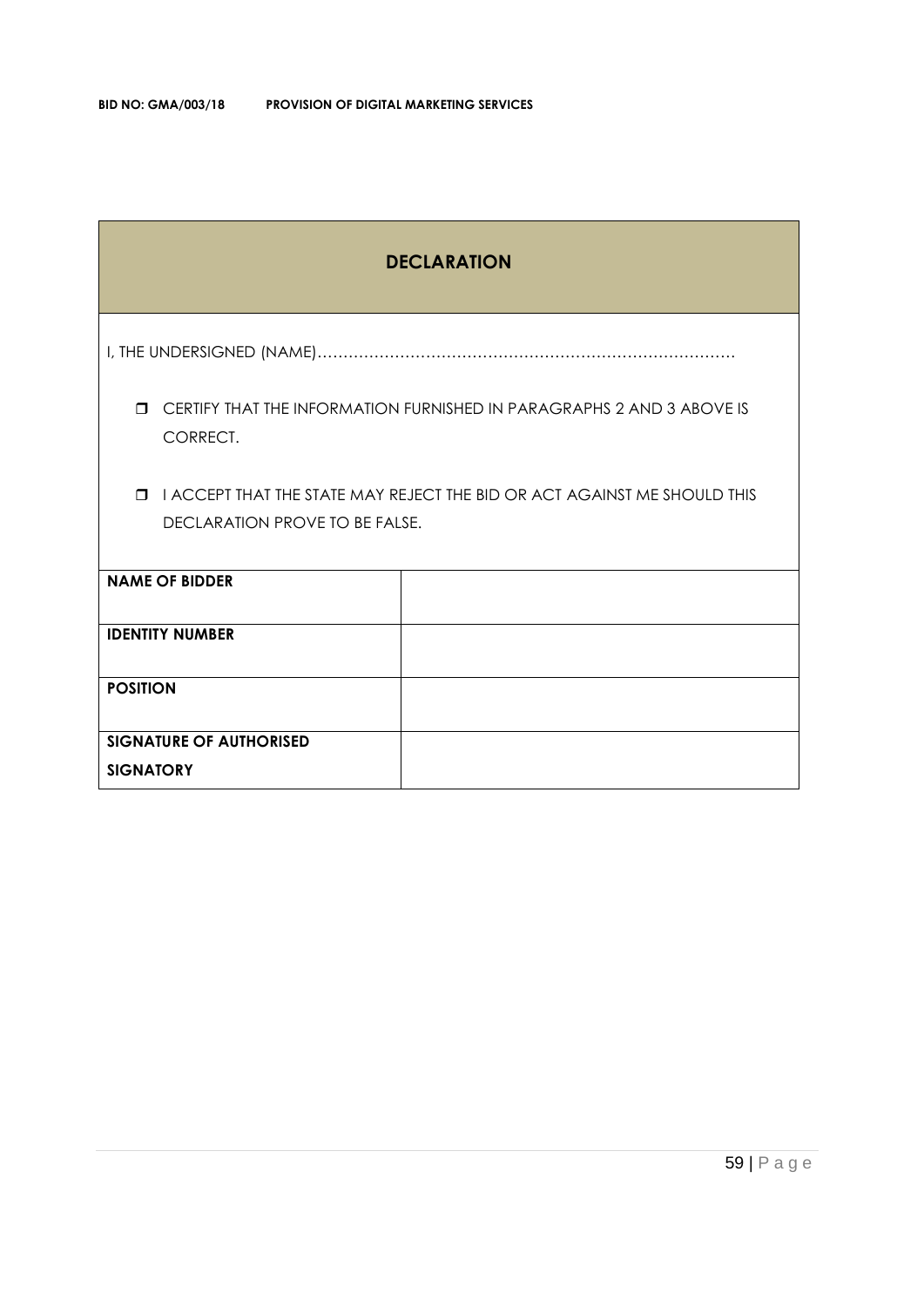## **SBD 6.1**

## **PREFERENCE POINTS CLAIM FORM IN TERMS OF THE PREFERENTIAL PROCUREMENT REGULATIONS 2017**

This preference form must form part of all bids invited. It contains general information and serves as a claim form for preference points for Broad-Based Black Economic Empowerment (B-BBEE) Status Level of Contribution

# **NB: BEFORE COMPLETING THIS FORM, BIDDERS MUST STUDY THE GENERAL CONDITIONS, DEFINITIONS AND DIRECTIVES APPLICABLE IN RESPECT OF B-BBEE, AS PRESCRIBED IN THE PREFERENTIAL PROCUREMENT REGULATIONS, 2017.**

#### **1. GENERAL CONDITIONS**

- 1.1 The following preference point systems are applicable to all bids:
	- the 80/20 system for requirements with a Rand value of up to R50 000 000 (all applicable taxes included); and
	- the 90/10 system for requirements with a Rand value above R50 000 000 (all applicable taxes included).

#### 1.2

- a) The value of this bid is estimated to not exceed R50 000 000 (all applicable taxes included) and therefore the 80/20 preference point system shall be applicable; or
- 1.3 Points for this bid shall be awarded for:
	- (a) Price; and
	- (b) B-BBEE Status Level of Contributor.
- 1.4 The maximum points for this bid are allocated as follows:

|                                                   | <b>POINTS</b> |
|---------------------------------------------------|---------------|
| <b>PRICE</b>                                      |               |
| <b>B-BBEE STATUS LEVEL OF CONTRIBUTOR</b>         | 20.           |
| Total points for Price and B-BBEE must not exceed | 100           |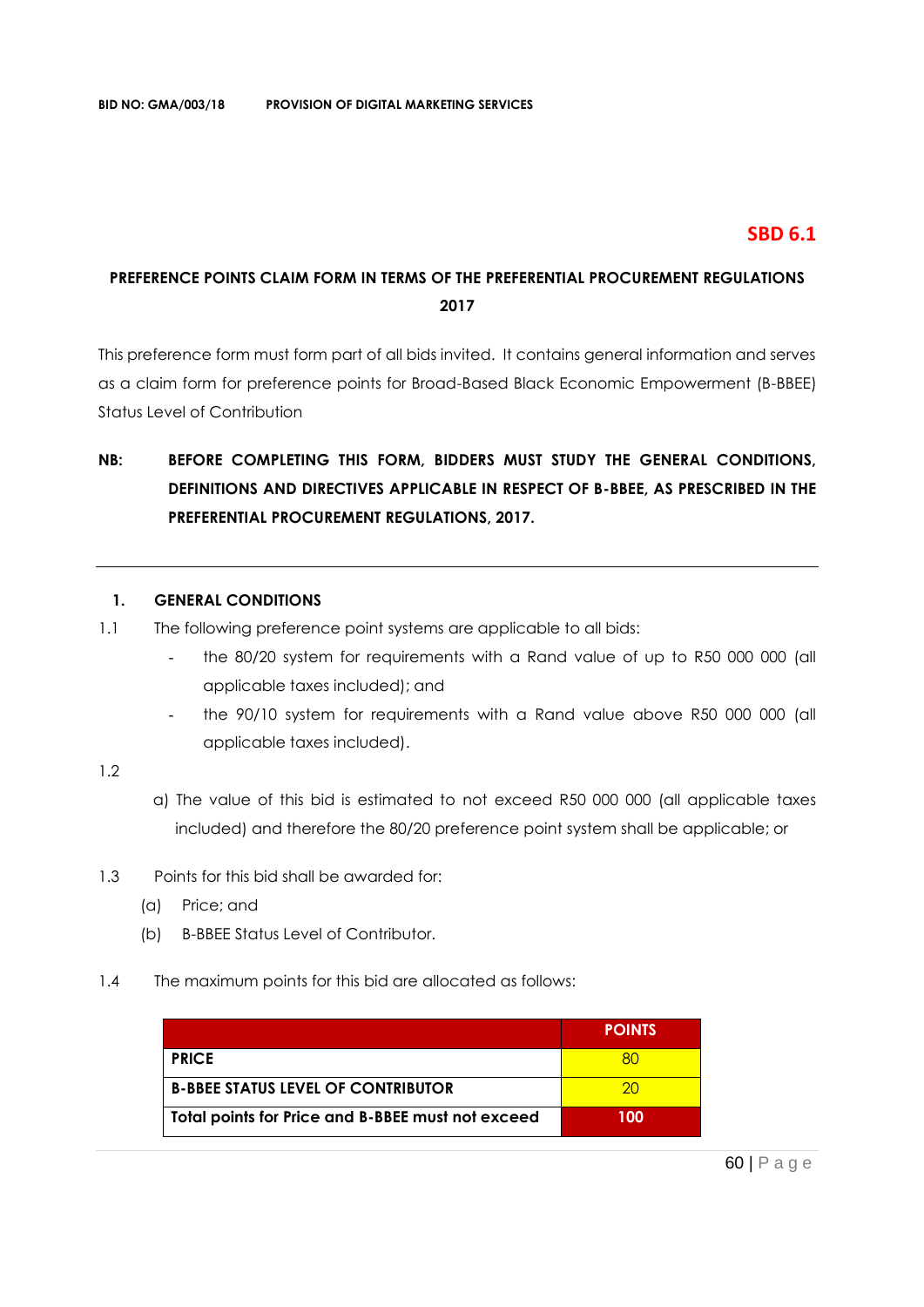- 1.5 Failure on the part of a bidder to submit proof of B-BBEE Status level of contributor together with the bid, will be interpreted to mean that preference points for B-BBEE status level of contribution are not claimed.
- 1.6 The purchaser reserves the right to require of a bidder, either before a bid is adjudicated or at any time subsequently, to substantiate any claim in regard to preferences, in any manner required by the purchaser.

#### **2. DEFINITIONS**

- (a) **"B-BBEE"** means broad-based black economic empowerment as defined in section 1 of the Broad-Based Black Economic Empowerment Act;
- (b) "**B-BBEE status level of contributor"** means the B-BBEE status of an entity in terms of a code of good practice on black economic empowerment, issued in terms of section 9(1) of the Broad-Based Black Economic Empowerment Act;
- (c) **"bid"** means a written offer in a prescribed or stipulated form in response to an invitation by an organ of state for the provision of goods or services, through price quotations, advertised competitive bidding processes or proposals;
- (d) **"Broad-Based Black Economic Empowerment Act"** means the Broad-Based Black Economic Empowerment Act, 2003 (Act No. 53 of 2003);
- **(e) "EME"** means an Exempted Micro Enterprise in terms of a code of good practice on black economic empowerment issued in terms of section 9 (1) of the Broad-Based Black Economic Empowerment Act;
- (f) **"functionality"** means the ability of a tenderer to provide goods or services in accordance with specifications as set out in the tender documents.
- (g) **"prices"** includes all applicable taxes less all unconditional discounts;
- (h) **"proof of B-BBEE status level of contributor"** means:
	- **1)** B-BBEE Status level certificate issued by an authorized body or person;
	- **2)** A sworn affidavit as prescribed by the B-BBEE Codes of Good Practice;
	- **3)** Any other requirement prescribed in terms of the B-BBEE Act;
- (i) **"QSE"** means a qualifying small business enterprise in terms of a code of good practice on black economic empowerment issued in terms of section 9 (1) of the Broad-Based Black Economic Empowerment Act;
	- *(j)* **"rand value"** means the total estimated value of a contract in Rand, calculated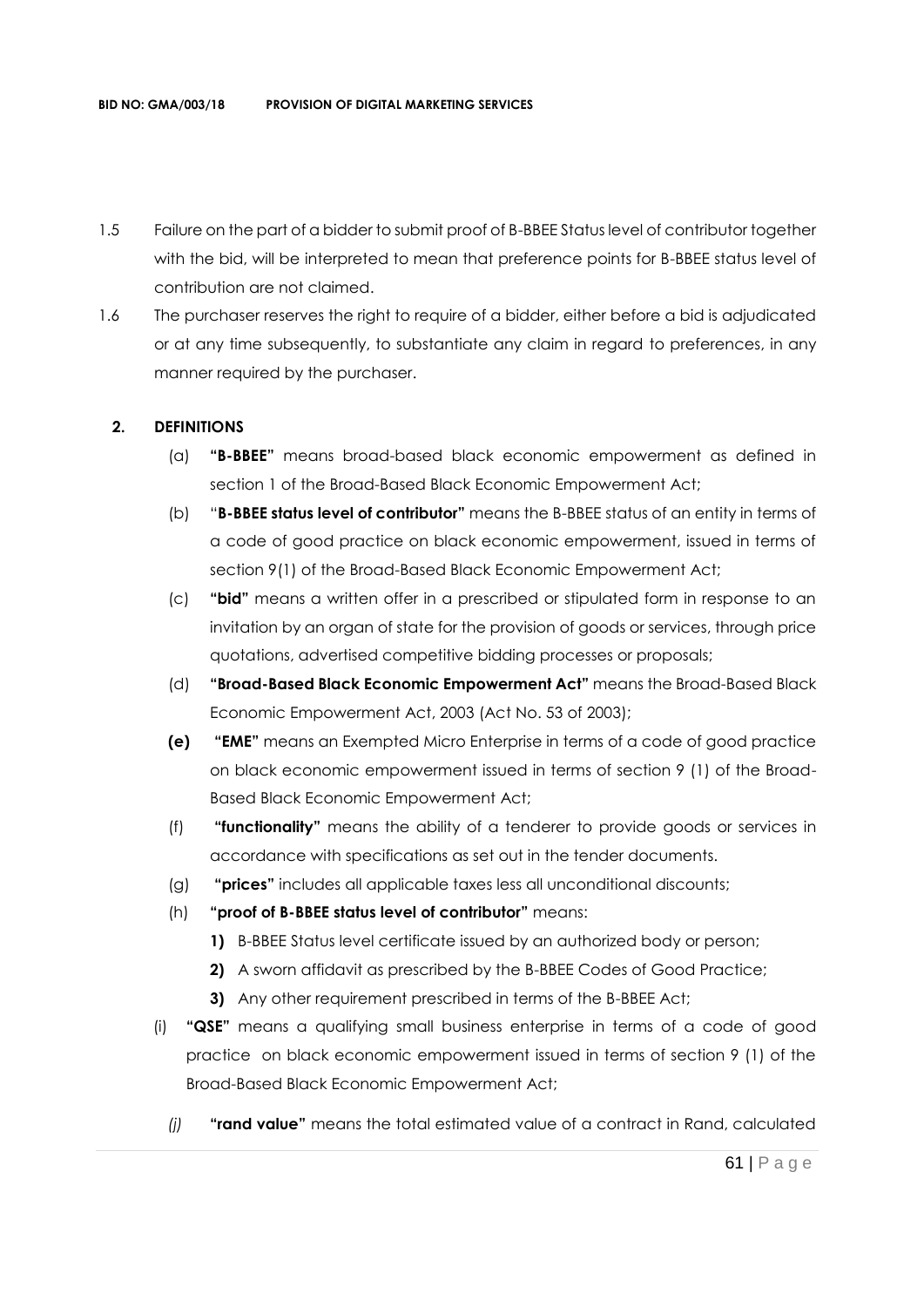at the time of bid invitation, and includes all applicable taxes;

#### **3. POINTS AWARDED FOR PRICE**

#### **3.1 THE 80/20 PREFERENCE POINT SYSTEMS**

A maximum of 80 points is allocated for price on the following basis:

 **80/20**

$$
Ps = 80 \left( 1 - \frac{Pt - P \min}{P \min} \right)
$$

Where

Ps = Points scored for price of bid under consideration

Pt = Price of bid under consideration

Pmin = Price of lowest acceptable bid

#### **4. POINTS AWARDED FOR B-BBEE STATUS LEVEL OF CONTRIBUTOR**

4.1 In terms of Regulation 6 (2) and 7 (2) of the Preferential Procurement Regulations, preference points must be awarded to a bidder for attaining the B-BBEE status level of contribution in accordance with the table below:

| <b>B-BBEE Status Level of</b><br><b>Contributor</b> | <b>Number of points</b><br>(80/20 system) |
|-----------------------------------------------------|-------------------------------------------|
|                                                     | 20                                        |
| 2                                                   | 18                                        |
| 3                                                   | 14                                        |
| 4                                                   | 12                                        |
| 5                                                   | 8                                         |
| 6                                                   | 6                                         |
|                                                     | 4                                         |
| 8                                                   | 2                                         |
| Non-compliant<br>contributor                        |                                           |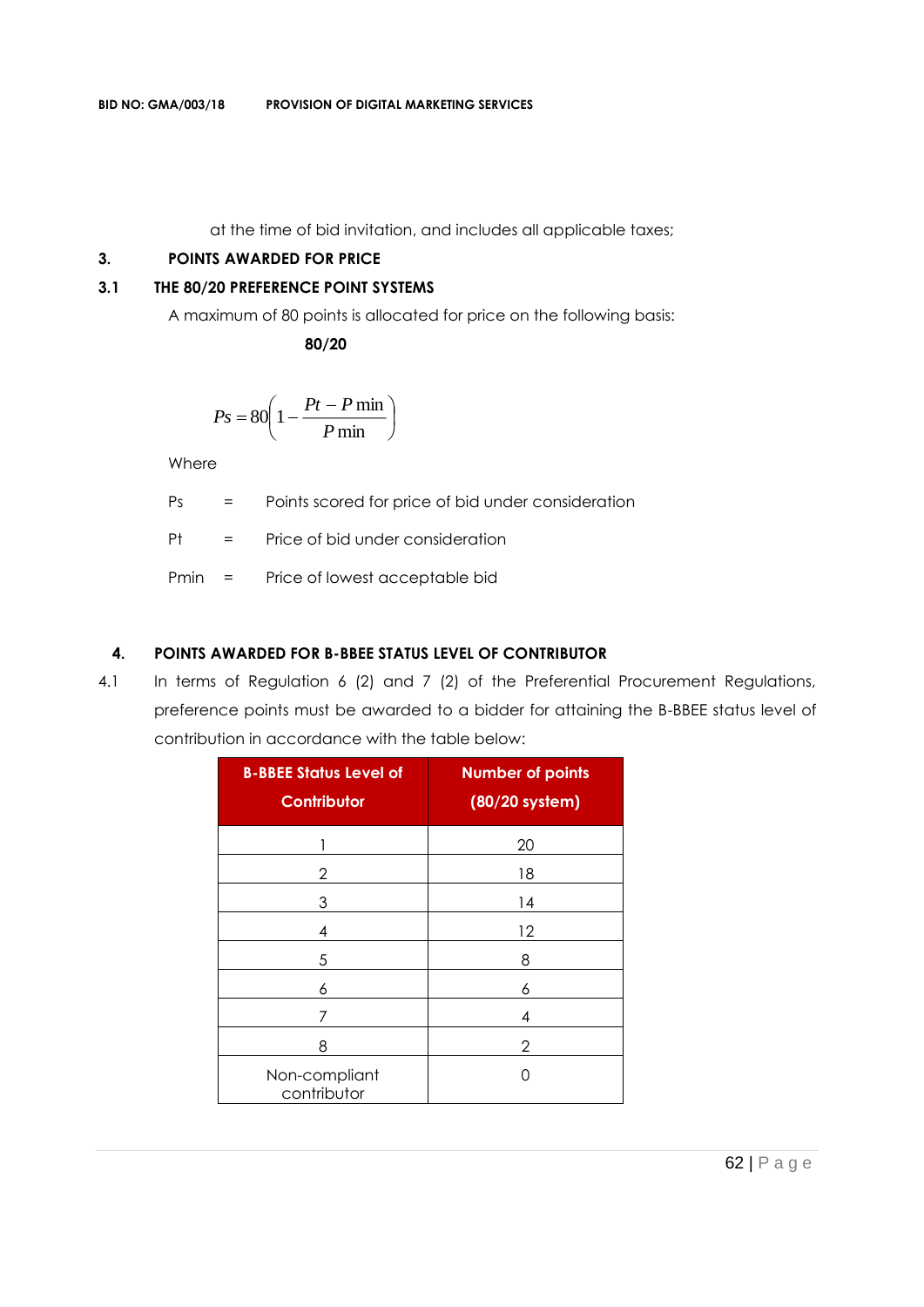#### **5. BID DECLARATION**

5.1 Bidders who claim points in respect of B-BBEE Status Level of Contribution must complete the following:

#### **6. B-BBEE STATUS LEVEL OF CONTRIBUTOR CLAIMED IN TERMS OF PARAGRAPHS 1.4 AND 4.1**

6.1 B-BBEE Status Level of Contributor: = ………(maximum of 20 points) (Points claimed in respect of paragraph 7.1 must be in accordance with the table reflected in paragraph 4.1 and must be substantiated by relevant proof of B-BBEE status level of contributor.

#### **7. SUB-CONTRACTING**

7.1 Will any portion of the contract be sub-contracted? (*Tick applicable box*)





- 7.1.1 If yes, indicate:
	- i) What percentage of the contract will be subcontracted............…………….…………%
	- ii) The name of the sub-contractor…………………………………………………………..
	- iii) The B-BBEE status level of the sub-contractor......................................……………..
	- iv) Whether the sub-contractor is an EME or QSE

#### *(Tick applicable box*)

| V <sub>0</sub> |  |  |
|----------------|--|--|
|----------------|--|--|

v) Specify, by ticking the appropriate box, if subcontracting with an enterprise in terms of Preferential Procurement Regulations,2017:

| Designated Group: An EME or QSE which is at last 51% owned | <b>EME</b> | <b>QSE</b>           |
|------------------------------------------------------------|------------|----------------------|
| by:                                                        |            | N                    |
| <b>Black people</b>                                        |            |                      |
| Black people who are youth                                 |            |                      |
| Black people who are women                                 |            |                      |
|                                                            |            | $\sim$ $\sim$ $\sim$ |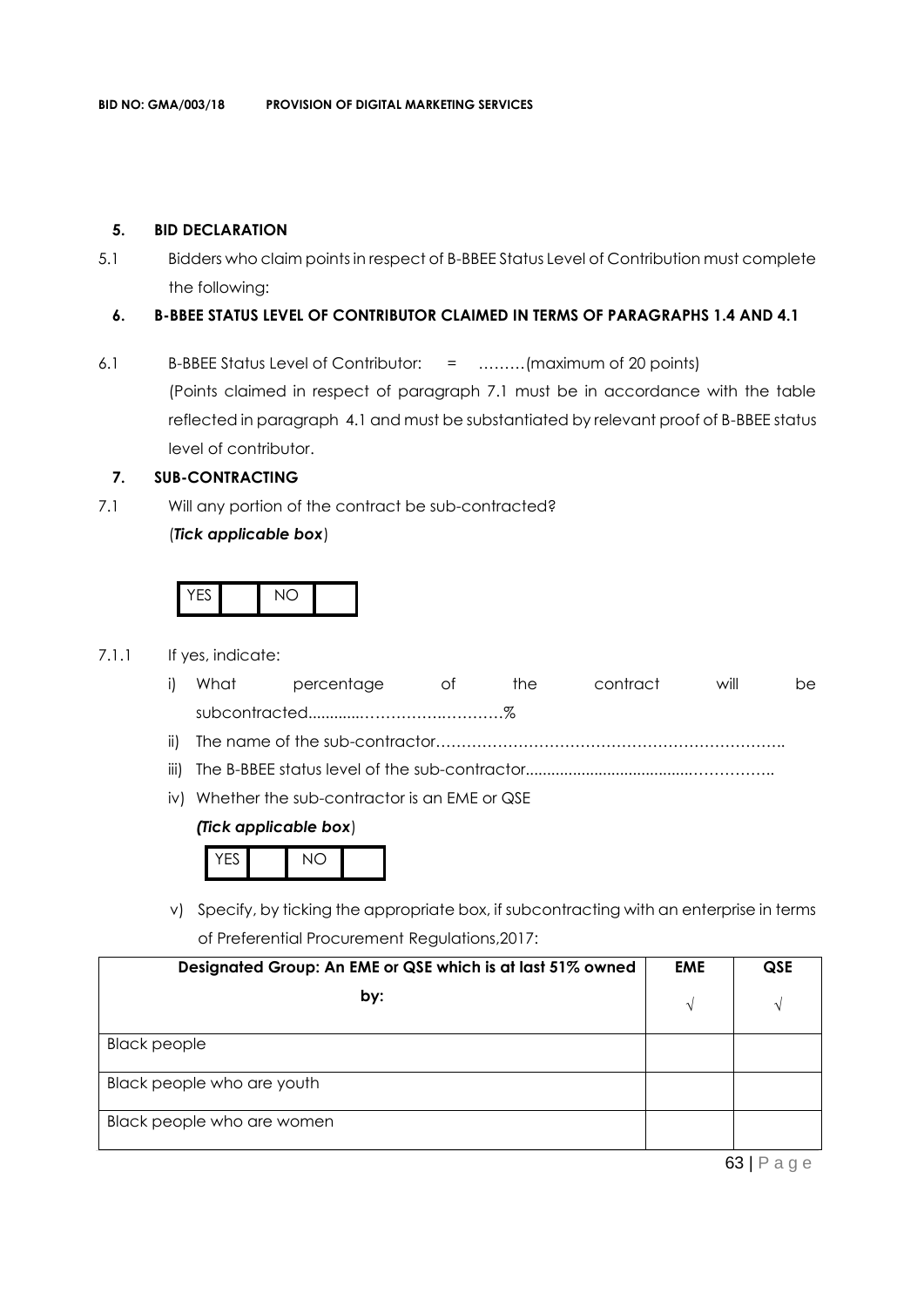| <b>Black people with disabilities</b>                             |  |  |  |  |
|-------------------------------------------------------------------|--|--|--|--|
| Black people living in rural or underdeveloped areas or townships |  |  |  |  |
| Cooperative owned by black people                                 |  |  |  |  |
| Black people who are military veterans                            |  |  |  |  |
| <b>OR</b>                                                         |  |  |  |  |
| Any EME                                                           |  |  |  |  |
| Any QSE                                                           |  |  |  |  |

#### 8. **DECLARATION WITH REGARD TO COMPANY/FIRM**

| 8.1 |  |
|-----|--|
|-----|--|

- 8.2 VAT registration number:……………………………………….…………………………………
- 8.3 Company registration number:…………….……………………….…………………………….

#### 8.4 TYPE OF COMPANY/ FIRM

- D Partnership/Joint Venture / Consortium
- □ One person business/sole propriety
- D Close corporation
- D Company
- (Pty) Limited

[TICK APPLICABLE BOX]

#### 8.5 DESCRIBE PRINCIPAL BUSINESS ACTIVITIES

…………………………………………………………………………………………………………… …………………………………………………………………………………………………………… …………………………………………………………………………………………………………… …………………………………………………………………………………..

#### 8.6 COMPANY CLASSIFICATION

- D Manufacturer
- D Supplier
- D Professional service provider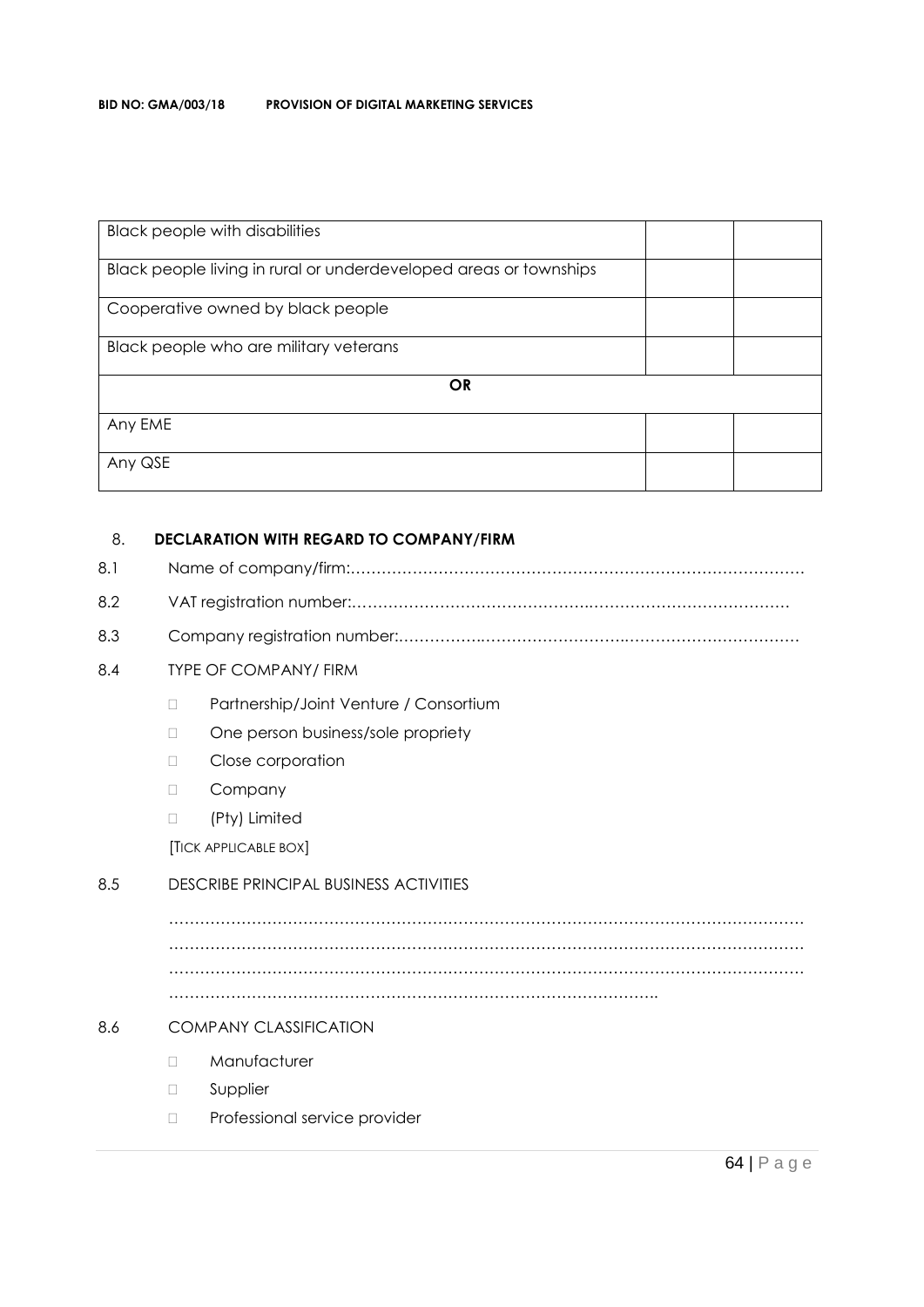□ Other service providers, e.g. transporter, etc.

#### [*TICK APPLICABLE BOX*]

- 8.7 Total number of years the company/firm has been in business:……………………………
- 8.8 I/we, the undersigned, who is / are duly authorised to do so on behalf of the company/firm, certify that the points claimed, based on the B-BBE status level of contributor indicated in paragraphs 1.4 and 6.1 of the foregoing certificate, qualifies the company/ firm for the preference(s) shown and I / we acknowledge that:
	- i) The information furnished is true and correct;
	- ii) The preference points claimed are in accordance with the General Conditions as indicated in paragraph 1 of this form;
	- iii) In the event of a contract being awarded as a result of points claimed as shown in paragraphs 1.4 and 6.1, the contractor may be required to furnish documentary proof to the satisfaction of the purchaser that the claims are correct;
	- iv) If the B-BBEE status level of contributor has been claimed or obtained on a fraudulent basis or any of the conditions of contract have not been fulfilled, the purchaser may, in addition to any other remedy it may have –
		- (a) disqualify the person from the bidding process;
		- (b) recover costs, losses or damages it has incurred or suffered as a result of that person's conduct;
		- (c) cancel the contract and claim any damages which it has suffered as a result of having to make less favourable arrangements due to such cancellation;
		- (d) recommend that the bidder or contractor, its shareholders and directors, or only the shareholders and directors who acted on a fraudulent basis, be restricted by the National Treasury from obtaining business from any organ of state for a period not exceeding 10 years, after the *audi alteram partem* (hear the other side) rule has been applied; and
		- (e) forward the matter for criminal prosecution.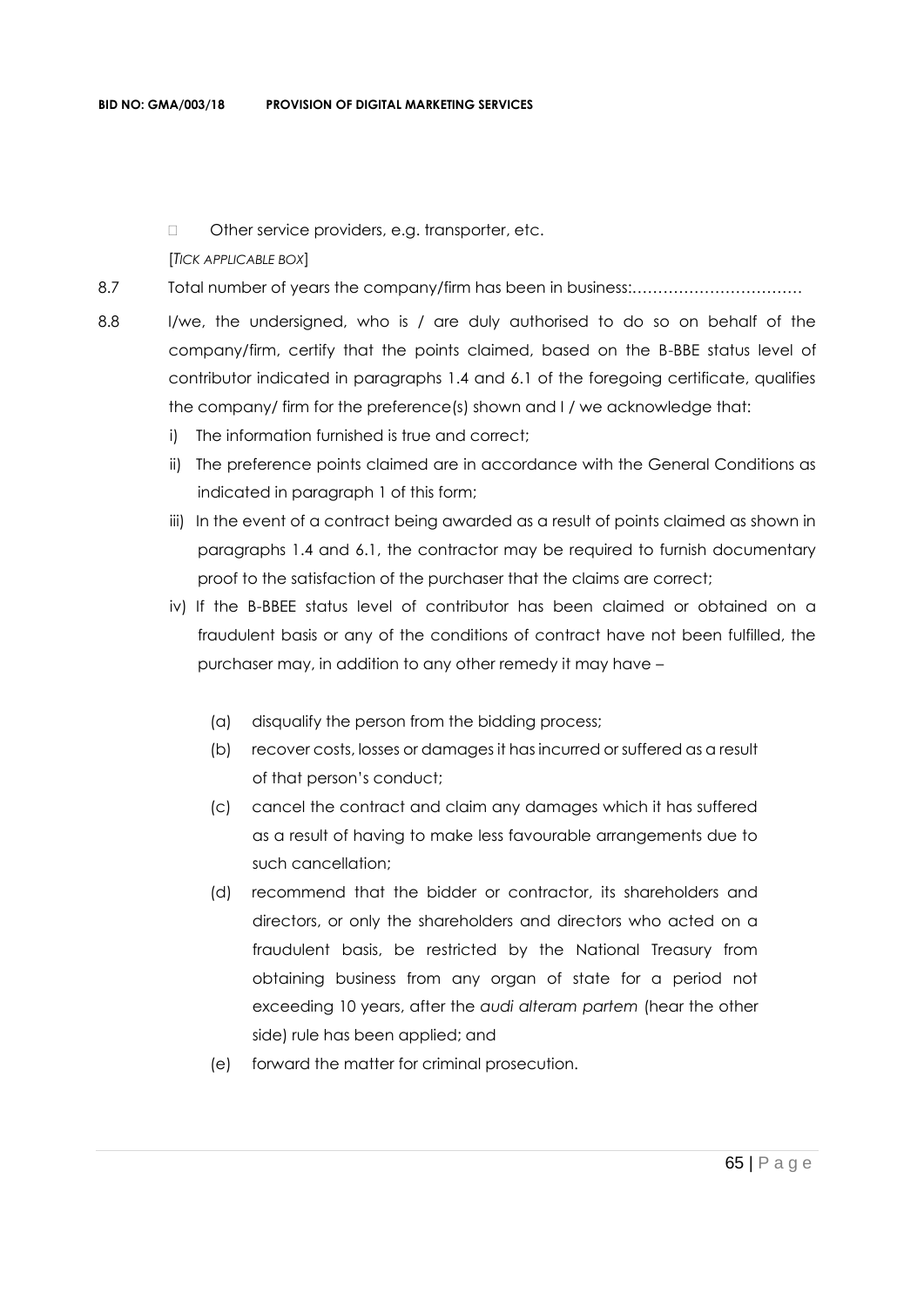| <b>WITNESSES</b>                         |  |  |  |  |  |
|------------------------------------------|--|--|--|--|--|
| <b>NAME OF BIDDER</b>                    |  |  |  |  |  |
| <b>IDENTITY NUMBER</b>                   |  |  |  |  |  |
| <b>POSITION</b>                          |  |  |  |  |  |
| <b>AUTHORISED SIGNATORIES OF BIDDERS</b> |  |  |  |  |  |
| <b>WITNESS 1</b>                         |  |  |  |  |  |
| <b>WITNESS 2</b>                         |  |  |  |  |  |
| <b>DATE</b>                              |  |  |  |  |  |
| <b>ADDRESS</b>                           |  |  |  |  |  |
|                                          |  |  |  |  |  |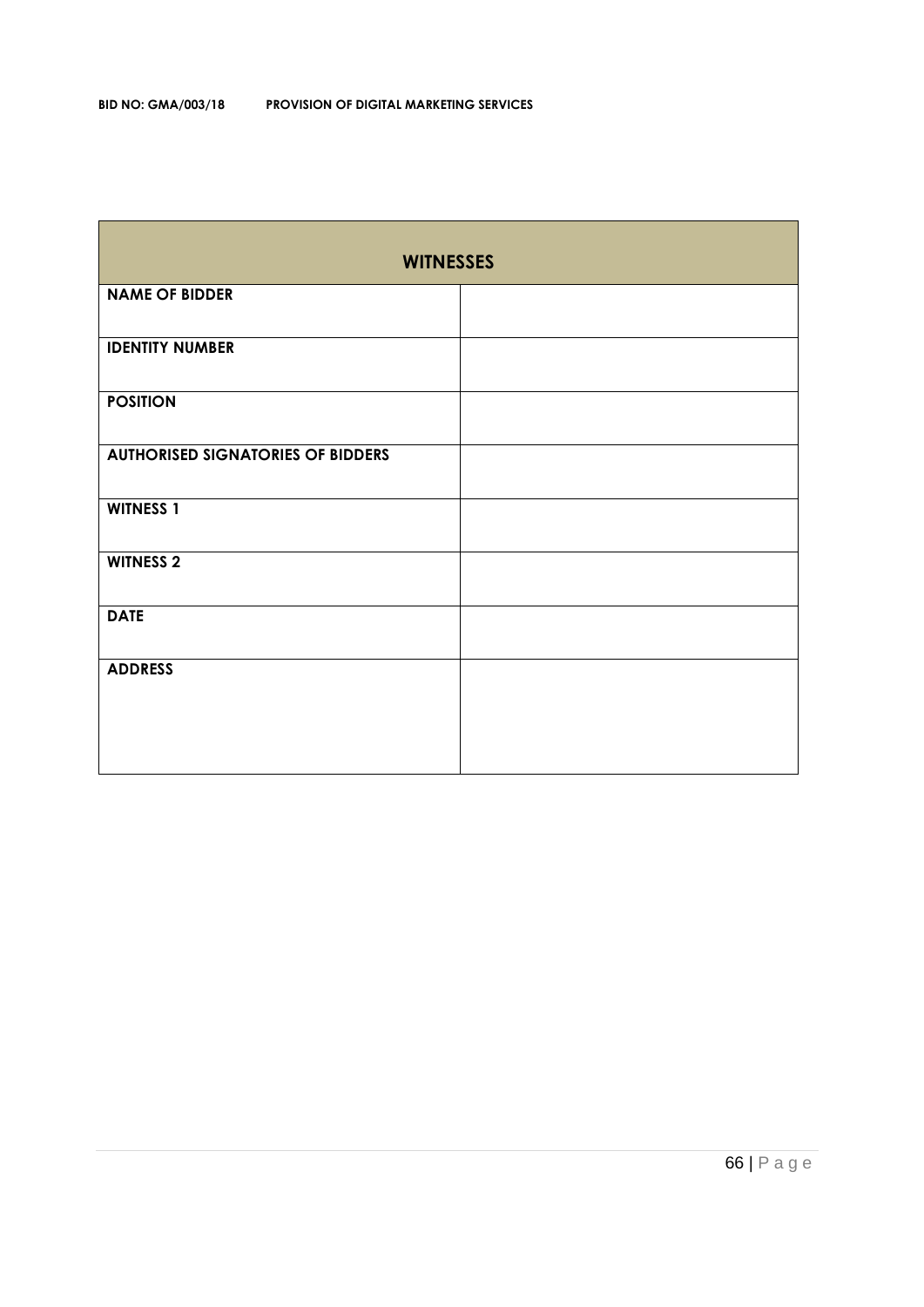## **SBD 8**

## **DECLARATION OF BIDDERS PAST SUPPLY CHAIN MANAGEMENT PRACTICES**

- 1 This declaration is used by GMA in ensuring that when goods and services are being procured, all reasonable steps are taken to combat the abuse of the supply chain management system.
- 2 The bid of any bidder may be disregarded if that bidder, or any of its directors have
	- a. abused the institution's supply chain management system;
	- b. committed fraud or any other improper conduct in relation to such system; or
	- c. failed to perform on any previous contract.

## **3 In order to give effect to the above, the following questionnaire must be completed and submitted with the bid.**

| NO.   | <b>QUESTION</b>                                                                     | <b>YES</b> | <b>NO</b> |  |  |
|-------|-------------------------------------------------------------------------------------|------------|-----------|--|--|
| 4.1   | Is the bidder or any of its directors listed on the National Treasury's Database of | Yes        | No.       |  |  |
|       | Restricted Suppliers as companies or persons prohibited from doing business with    |            |           |  |  |
|       | the public sector?                                                                  |            |           |  |  |
|       | (Companies or persons who are listed on this Database were informed in writing      |            |           |  |  |
|       | of this restriction by the Accounting Officer/Authority of the institution that     |            |           |  |  |
|       | imposed the restriction after the audi alteram partem rule was applied).            |            |           |  |  |
|       | The Database of Restricted Suppliers now resides on the National Treasury's         |            |           |  |  |
|       | website (www.treasury.gov.za) and can be accessed by clicking on its link at the    |            |           |  |  |
|       | bottom of the home page.                                                            |            |           |  |  |
| 4.1.1 | If so, furnish particulars:                                                         |            |           |  |  |
|       |                                                                                     |            |           |  |  |
|       |                                                                                     |            |           |  |  |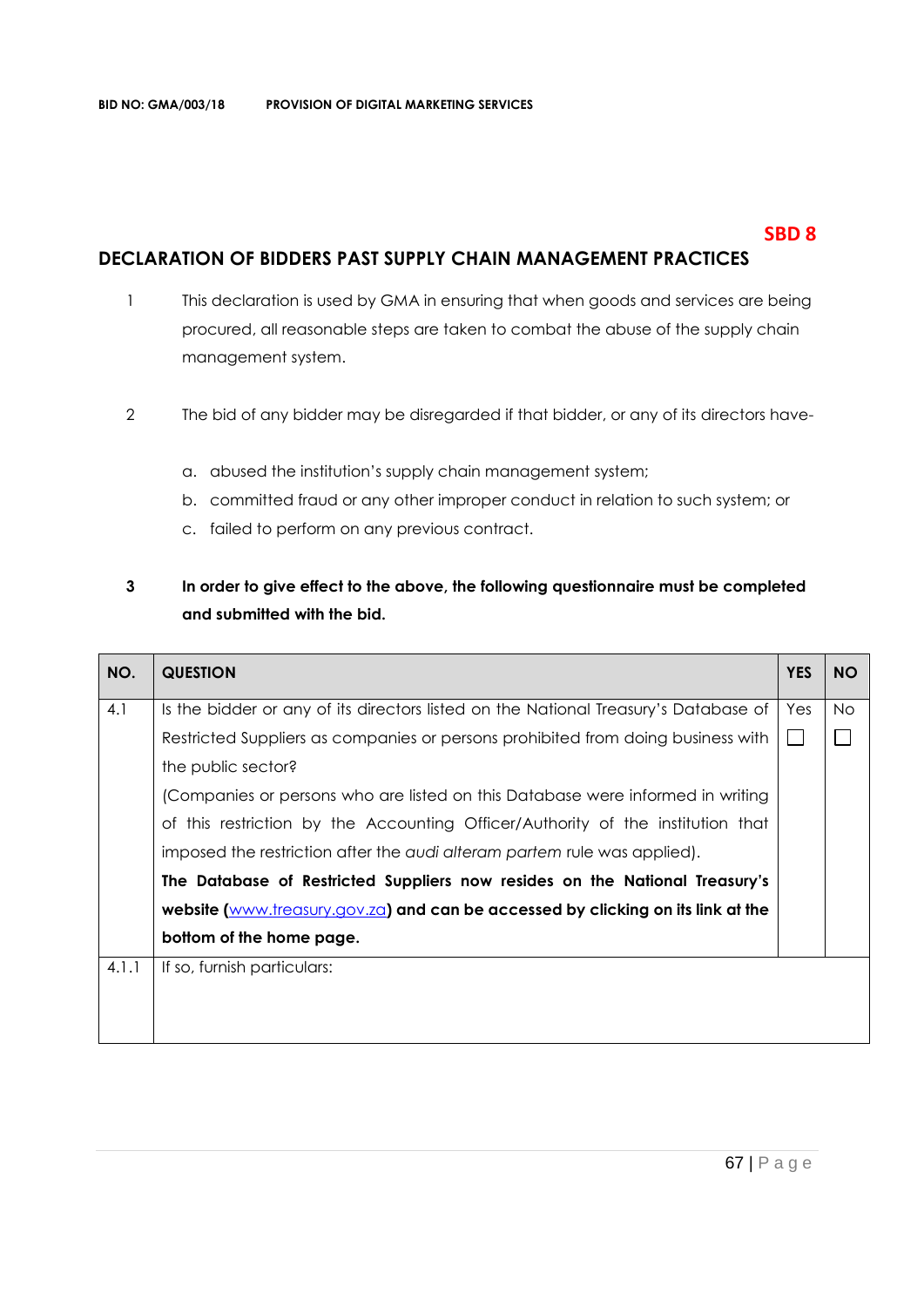| 4.2   | Is the bidder or any of its directors listed on the Register for Tender Defaulters in<br>terms of section 29 of the Prevention and Combating of Corrupt Activities Act (No<br>12 of 2004)?<br>The Register for Tender Defaulters can be accessed on the National Treasury's<br>website (www.treasury.gov.za) by clicking on its link at the bottom of the home<br>page. |  |
|-------|-------------------------------------------------------------------------------------------------------------------------------------------------------------------------------------------------------------------------------------------------------------------------------------------------------------------------------------------------------------------------|--|
|       |                                                                                                                                                                                                                                                                                                                                                                         |  |
| 4.2.1 | If so, furnish particulars:                                                                                                                                                                                                                                                                                                                                             |  |
| 4.3   | Was the bidder or any of its directors convicted by a court of law (including a                                                                                                                                                                                                                                                                                         |  |
|       | court outside of the Republic of South Africa) for fraud or corruption during the                                                                                                                                                                                                                                                                                       |  |
|       | past five years?                                                                                                                                                                                                                                                                                                                                                        |  |
| 4.3.1 | If so, furnish particulars:                                                                                                                                                                                                                                                                                                                                             |  |
| 4.4   | Was any contract between the bidder and any organ of state terminated                                                                                                                                                                                                                                                                                                   |  |
|       | during the past five years on account of failure to perform on or comply with the                                                                                                                                                                                                                                                                                       |  |
|       | contract?                                                                                                                                                                                                                                                                                                                                                               |  |
| 4.4.1 | If so, furnish particulars:                                                                                                                                                                                                                                                                                                                                             |  |

# **CERTIFICATION**

I, THE UNDERSIGNED (FULL NAME)……………………………………………………………

**CERTIFY THAT THE INFORMATION FURNISHED ON THIS DECLARATION FORM IS TRUE AND CORRECT.** 

**I HACCEPT THAT, IN ADDITION TO CANCELLATION OF A CONTRACT, ACTION MAY BE TAKEN** AGAINST ME SHOULD THIS DECLARATION PROVE TO BE FALSE.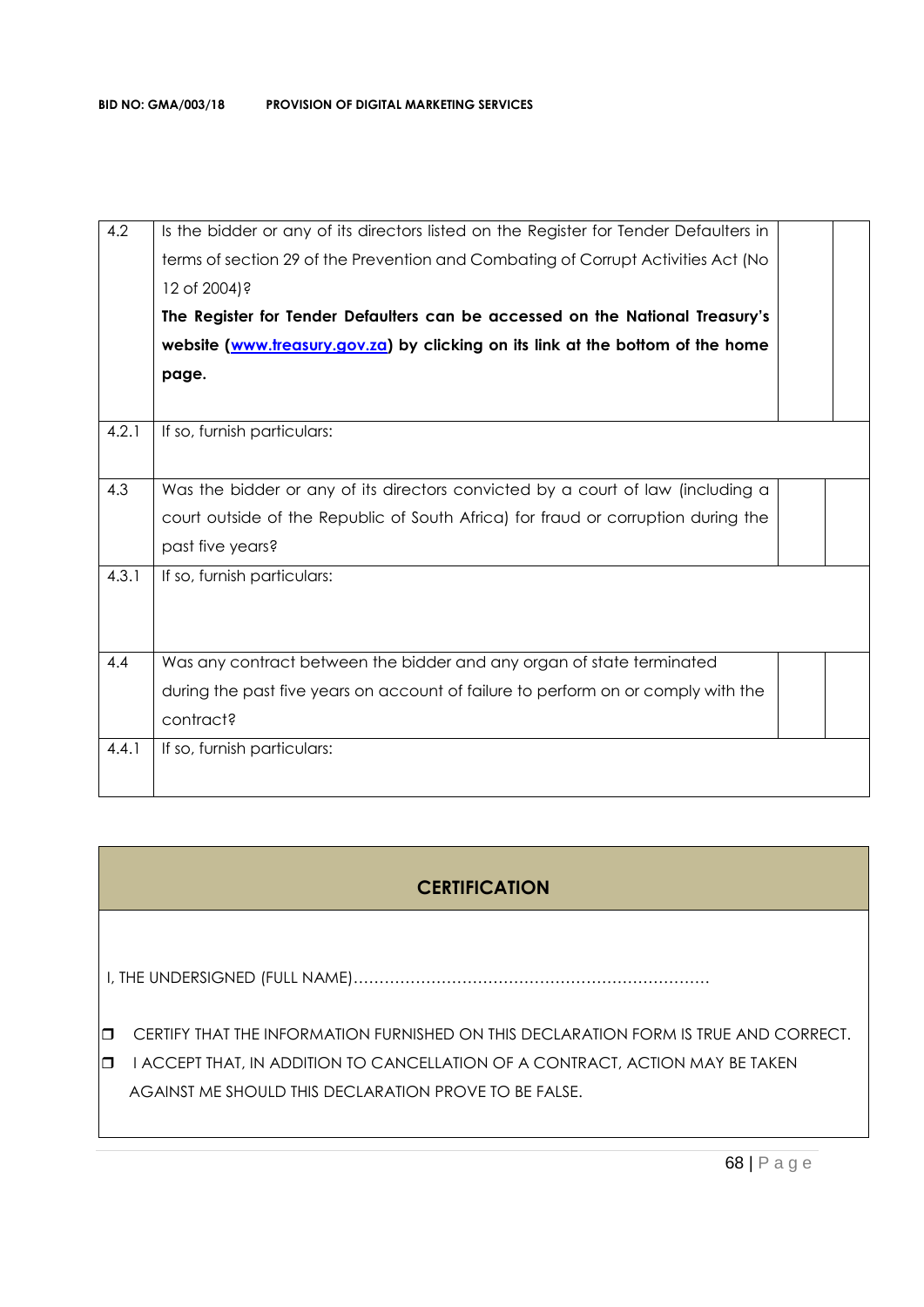#### **BID NO: GMA/003/18 PROVISION OF DIGITAL MARKETING SERVICES**

| <b>NAME OF THE BIDDER</b>   |  |
|-----------------------------|--|
| <b>POSITION</b>             |  |
| <b>AUTHORISED SIGNATORY</b> |  |
| <b>DATE</b>                 |  |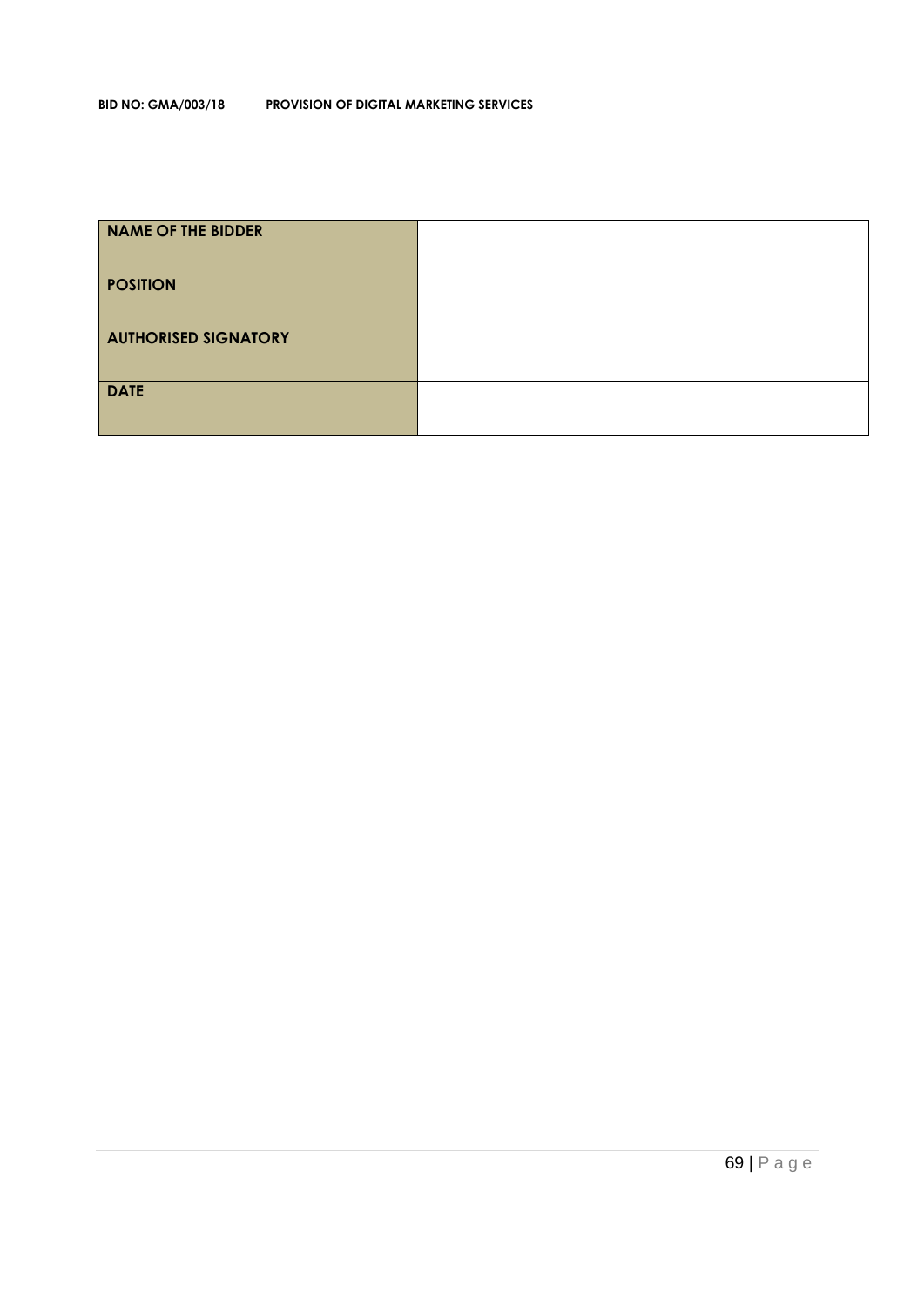## **CERTIFICATE OF INDEPENDENT BID DETERMINATION**

- 1. This Standard Bidding Document must form part of all bids<sup>1</sup> invited.
- 2. Section 4 (1) (b) (iii) of the Competition Act No. 89 of 1998, as amended, prohibits an agreement between, or concerted practice by, firms, or a decision by an association of firms, if it is between parties in a horizontal relationship and if it involves collusive bidding (or bid rigging).² Collusive bidding is a *per se* prohibition meaning that it cannot be justified under any grounds.
- 3. Treasury Regulation 16A9 prescribes that accounting officers and accounting authorities must take all reasonable steps to prevent abuse of the supply chain management system and authorizes accounting officers and accounting authorities to:
	- a. disregard the bid of any bidder if that bidder or any of its directors have abused the institution's supply chain management system and or committed fraud or any other improper conduct in relation to such system.
	- b. cancel a contract awarded to a supplier of goods and services if the supplier committed any corrupt or fraudulent act during the bidding process or the execution of that contract.
- 4. This SBD serves as a certificate of declaration that would be used by institutions to ensure that, when bids are considered, reasonable steps are taken to prevent any form of bidrigging.
- 5. In order to give effect to the above, the attached Certificate of Bid Determination (Annexure G) must be completed and submitted with the bid:

 $<sup>1</sup>$  Includes price quotations, advertised competitive bids, limited bids and proposals.</sup>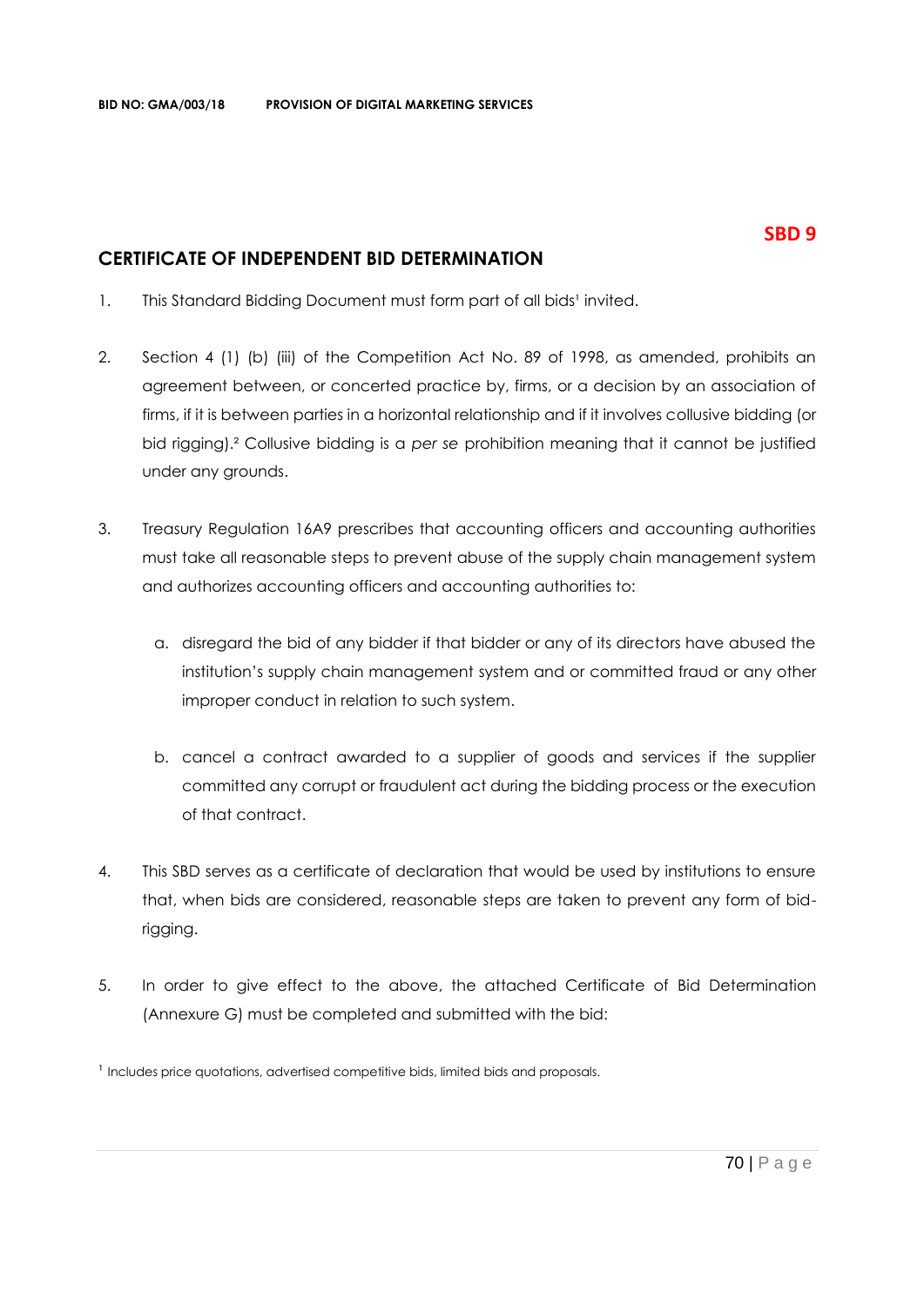#### **BID NO: GMA/003/18 PROVISION OF DIGITAL MARKETING SERVICES**

² Bid rigging (or collusive bidding) occurs when businesses, that would otherwise be expected to compete, secretly conspire to raise prices or lower the quality of goods and / or services for GMA which wish to acquire goods and / or services through a bidding process. Bid rigging is, therefore, an agreement between competitors not to compete.

<sup>3</sup> Joint venture or Consortium means an association of persons for the purpose of combining their expertise, property, capital, efforts, skill and knowledge in an activity for the execution of a contract.

I, the undersigned, in submitting the accompanying bid:

|                                                    | (Bid Number and Description) |
|----------------------------------------------------|------------------------------|
| In response to the invitation for the bid made by: |                              |
|                                                    | (Name of Institution)        |

do hereby make the following statements that I certify to be true and complete in every respect:

I certify, on behalf of: \_\_\_\_\_\_\_\_\_\_\_\_\_\_\_\_\_\_\_\_\_\_\_\_\_\_\_\_\_\_\_\_\_\_\_\_\_\_\_\_\_\_\_\_\_\_\_\_\_\_\_\_\_\_\_\_\_\_\_\_\_\_\_\_\_\_ that: (Name of Bidder)

- 1. I have read and I understand the contents of this Certificate;
- 2. I understand that the accompanying bid will be disqualified if this Certificate is found not to be true and complete in every respect;
- 3. I am authorised by the bidder to sign this Certificate, and to submit the accompanying bid, on behalf of the bidder;
- 4. Each person whose signature appears on the accompanying bid has been authorised by the bidder to determine the terms of, and to sign the bid, on behalf of the bidder;
- 5. For the purposes of this Certificate and the accompanying bid, I understand that the word "competitor" shall include any individual or organisation, other than the bidder, whether or not affiliated with the bidder, who:
	- (a) has been requested to submit a bid in response to this bid invitation;
	- (b) could potentially submit a bid in response to this bid invitation, based on their qualifications, abilities or experience; and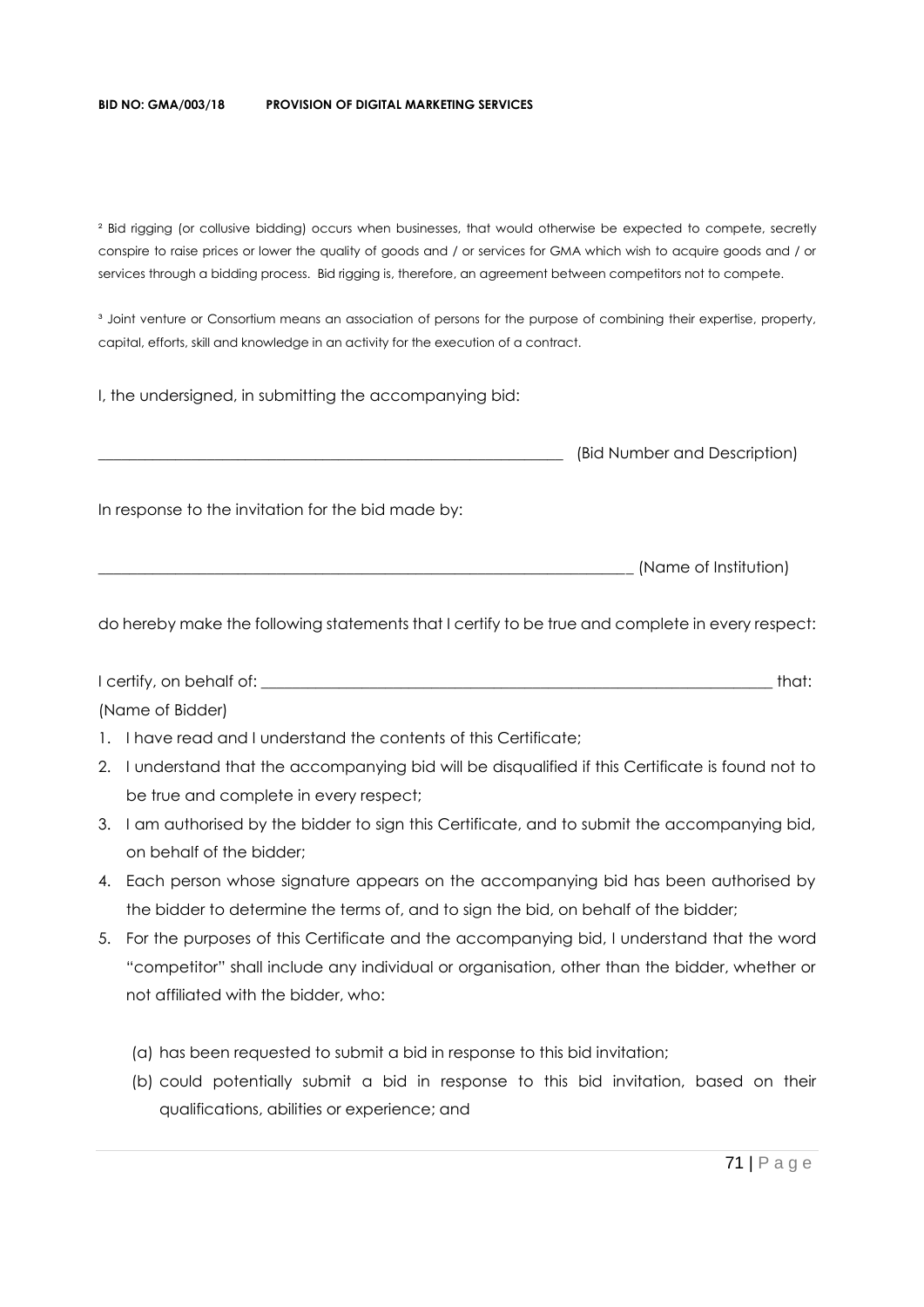- (c) provides the same goods and services as the bidder and/or is in the same line of business as the bidder.
- 6. The bidder has arrived at the accompanying bid independently from, and without consultation, communication, agreement or arrangement with any competitor. However communication between partners in a joint venture or consortium<sup>3</sup> will not be construed as collusive bidding.
- 7. In particular, without limiting the generality of paragraphs 6 above, there has been no consultation, communication, agreement or arrangement with any competitor regarding:
	- (a) prices;
	- (b) geographical area where product or service will be rendered (market allocation);
- (c) methods, factors or formulas used to calculate prices;
- (d) the intention or decision to submit or not to submit, a bid;
- (e) the submission of a bid which does not meet the specifications and conditions of the bid; or
- (f) bidding with the intention not to win the bid.
- 8. In addition, there have been no consultations, communications, agreements or arrangements with any competitor regarding the quality, quantity, specifications and conditions or delivery particulars of the products or services to which this bid invitation relates.
- 9. The terms of the accompanying bid have not been, and will not be, disclosed by the bidder, directly or indirectly, to any competitor, prior to the date and time of the official bid opening or of the awarding of the contract.
- 10. I am aware that, in addition and without prejudice to any other remedy provided to combat any restrictive practices related to bids and contracts, bids that are suspicious will be reported to the Competition Commission for investigation and possible imposition of administrative penalties in terms of section 59 of the Competition Act No 89 of 1998 and or may be reported to the National Prosecuting Authority (NPA) for criminal investigation and or may be restricted from conducting business with the public sector for a period not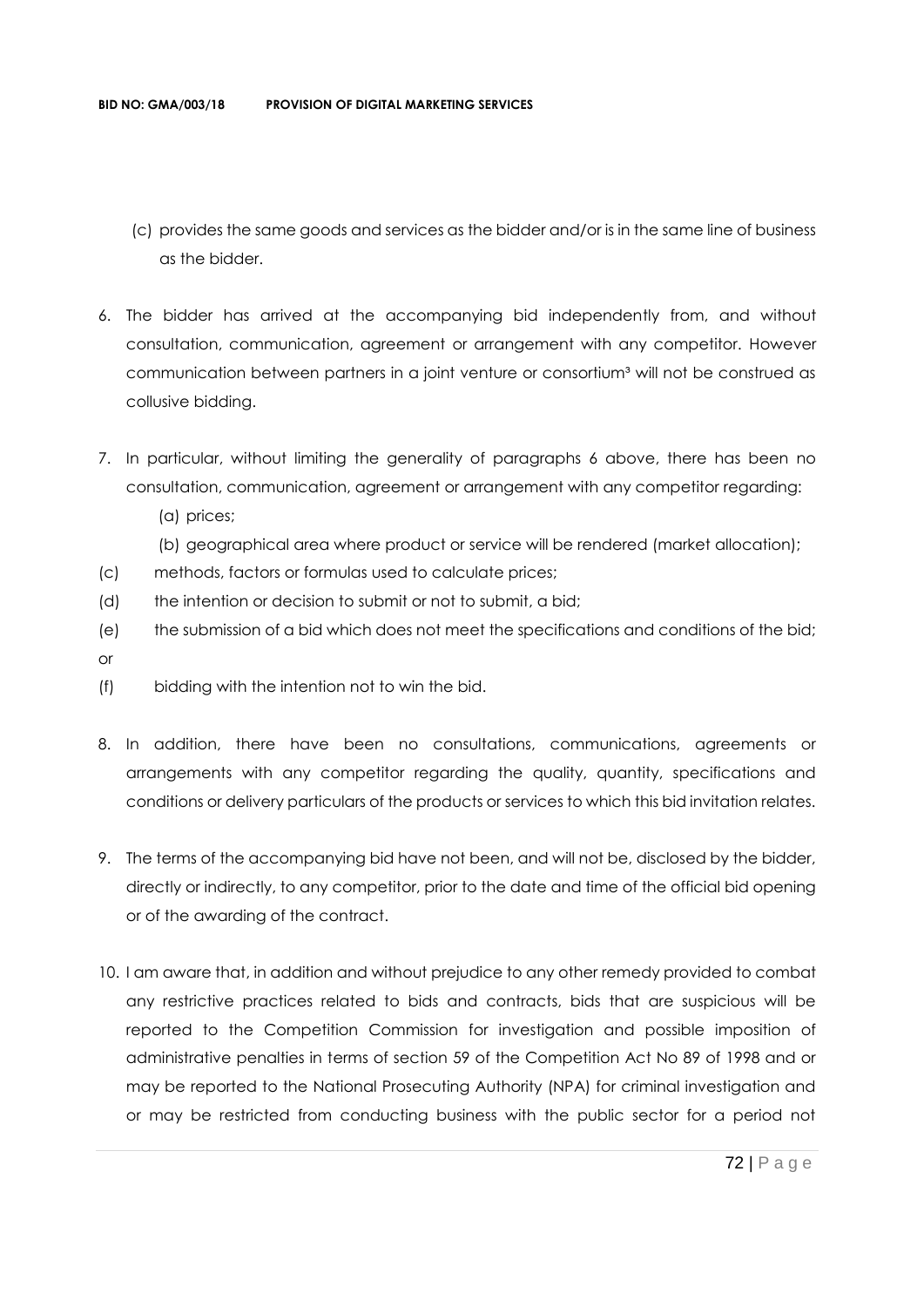exceeding ten (10) years in terms of the Prevention and Combating of Corrupt Activities Act No 12 of 2004 or any other applicable legislation.

| <b>NAME OF BIDDER</b>       |  |
|-----------------------------|--|
| <b>POSITION</b>             |  |
| <b>AUTHORISED SIGNATORY</b> |  |
| <b>DATE</b>                 |  |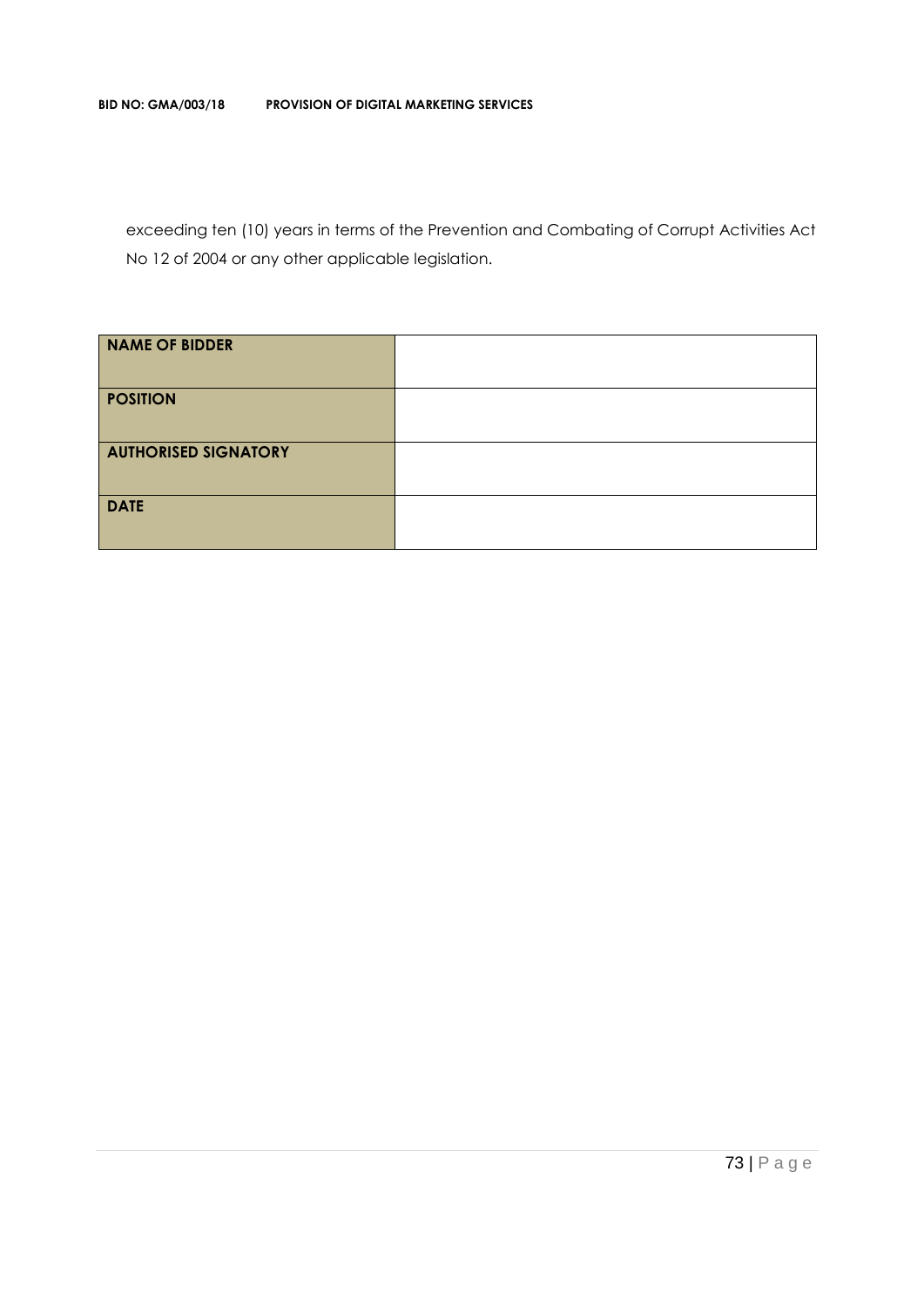# **SAFETY, HEALTH AND ENVIRONMENT**

# **REQUEST FOR INFORMATION**

# **1. SAFETY, HEALTH AND ENVIRONMENT**

| 1.1  | Do you have a Safety, Health and Environment<br>(SHE) policy statement?                                                                 | YES/NO<br>Please provide a copy of the policy<br>statement                                        |
|------|-----------------------------------------------------------------------------------------------------------------------------------------|---------------------------------------------------------------------------------------------------|
| 1.2  | Is your SHE programme aligned or certified to<br>comply with the OHSAS 18001 and ISO 14001<br>standards?                                | YES/NO<br>Please provide details                                                                  |
| 1.3  | Would you be prepared to have your SHE<br>standards audited or modified according to<br>requirements?                                   | YES/NO<br>Please give reasons if applicable                                                       |
| 1.5  | How do you record and classify<br>injuries<br>sustained during operations?                                                              | Please provide details                                                                            |
| 1.6  | How do you record and classify incidents both<br>safety and environmentally related?                                                    | Please provide details                                                                            |
| 1.9  | Does your company have any Health and<br>Safety agreements with any major unions?                                                       | Please provide details                                                                            |
| 1.10 | Is your company in good standing with a<br>Workman's Compensation Authority                                                             | Please provide a copy of the Letter<br>of Good Standing which includes<br>the registration number |
| 1.12 | Does your company employ a SHE/Q Manager<br>and who does he/she report to?                                                              | YES/NO<br>Please provide details of experience<br>and qualifications of this individual           |
| 1.13 | What ongoing training is conducted with regard<br>to SHE?                                                                               | Please provide details                                                                            |
| 1.14 | Does your company have an active Safety<br>Committee?                                                                                   | Please provide details                                                                            |
| 1.15 | How does your company<br>communicate<br>issues/targets to the employees regarding SHE?                                                  | Please provide details                                                                            |
| 1.16 | have<br>medical<br>Does your company<br>$\hbox{\tt\small d}$<br>surveillance programme in place?                                        | YES/NO<br>Please provide details,                                                                 |
| 1.17 | Have the management duties in terms of the<br>OHSA been assigned by written appointment to<br>specific individuals within your company? | YES/NO<br>Please<br>provide<br>details<br>оf<br>appointments in place.                            |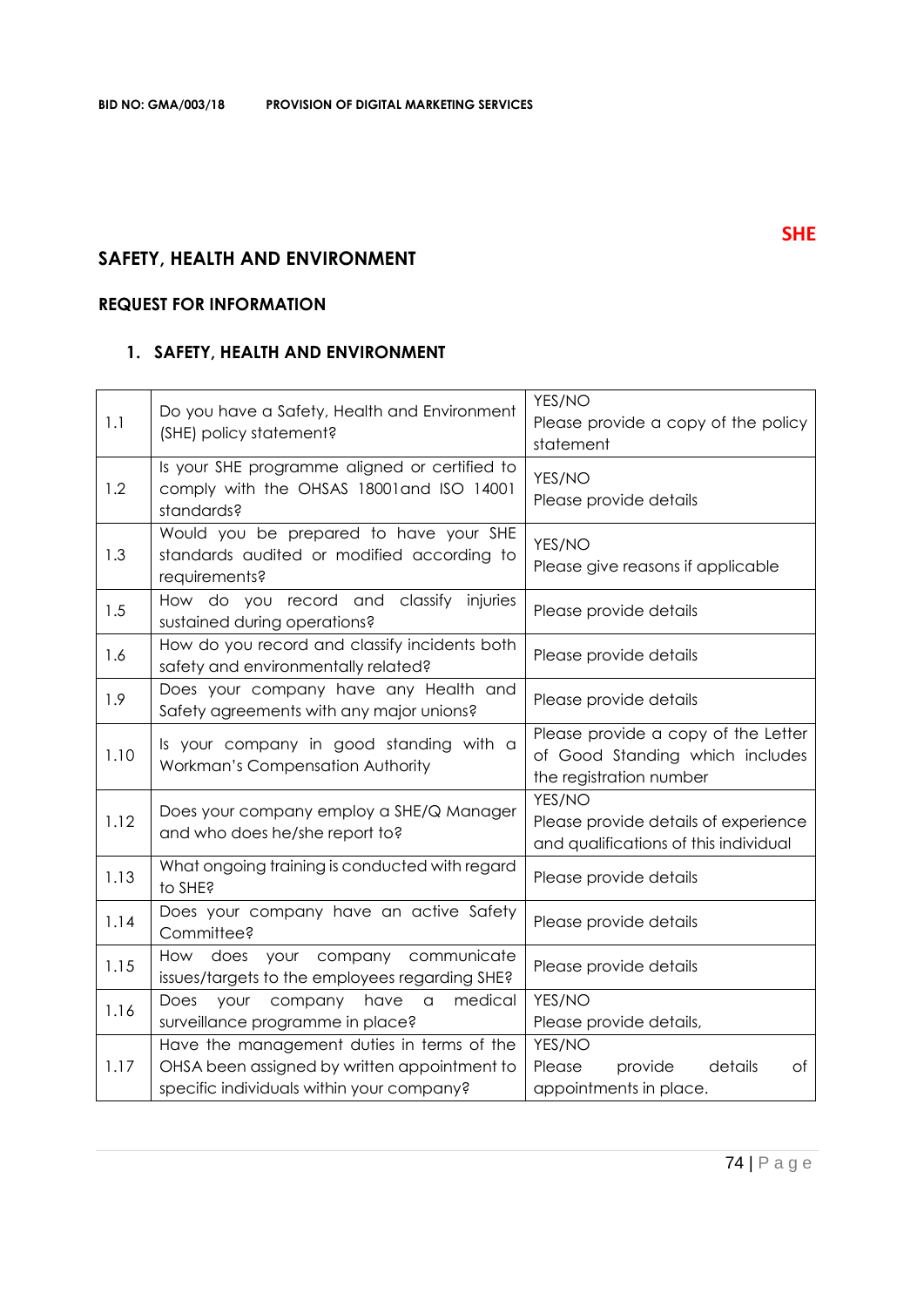# **2. TECHNICAL AND QUALITY ASSURANCE STANDARDS**

| Do you have a quality policy statement and |                                                             | YES/NO                                             |  |
|--------------------------------------------|-------------------------------------------------------------|----------------------------------------------------|--|
| 2.1<br>Quality manual?                     | Please provide a copy of the policy                         |                                                    |  |
|                                            | statement                                                   |                                                    |  |
| 2.2                                        | Is your Quality Management aligned or certified             | YES/NO                                             |  |
|                                            | to comply with the ISO 9001:2008?                           | Please provide details                             |  |
|                                            | Would you be prepared to have your Quality                  | YES/NO                                             |  |
| 2.3                                        | Management system audited or modified                       | Please give reasons if applicable                  |  |
|                                            | according to requirements?                                  |                                                    |  |
| 2.5                                        | How do you record and classify incidents and                |                                                    |  |
|                                            | non-conformances related to quality?                        | Please provide details                             |  |
|                                            |                                                             | YES/NO                                             |  |
| 2.6                                        | Does your company employ a Quality Manager                  | Please provide details of experience               |  |
|                                            | and who does he/she report to?                              | and qualifications of this individual              |  |
| 2.7                                        | What ongoing training is conducted with regard              | Please provide details                             |  |
|                                            | to Quality?                                                 |                                                    |  |
|                                            | Are you prepared to allow personnel to access               |                                                    |  |
| 2.10                                       | premises to perform<br>technical<br>$\alpha$<br><b>your</b> | YES/NO                                             |  |
|                                            | assessment of your capabilities?                            |                                                    |  |
| 2.11                                       | How many different inspection agencies have                 | Please provide details                             |  |
|                                            | visited your premises in the last 12 months                 |                                                    |  |
|                                            |                                                             | YES/NO                                             |  |
|                                            | Do you have dedicated quality management                    | provide<br>list<br>the<br>Please<br>Οf<br>$\alpha$ |  |
| 2.12                                       | resources and transparent processes to ensure               | dedicated<br>resources<br>and<br>a                 |  |
|                                            | quality in procured materials and equipment?                | description<br>the<br>of<br>quality                |  |
|                                            |                                                             | management processes.                              |  |

| NAME OF BIDDER              |  |
|-----------------------------|--|
| <b>POSITION</b>             |  |
| <b>AUTHORISED SIGNATORY</b> |  |
| <b>DATE</b>                 |  |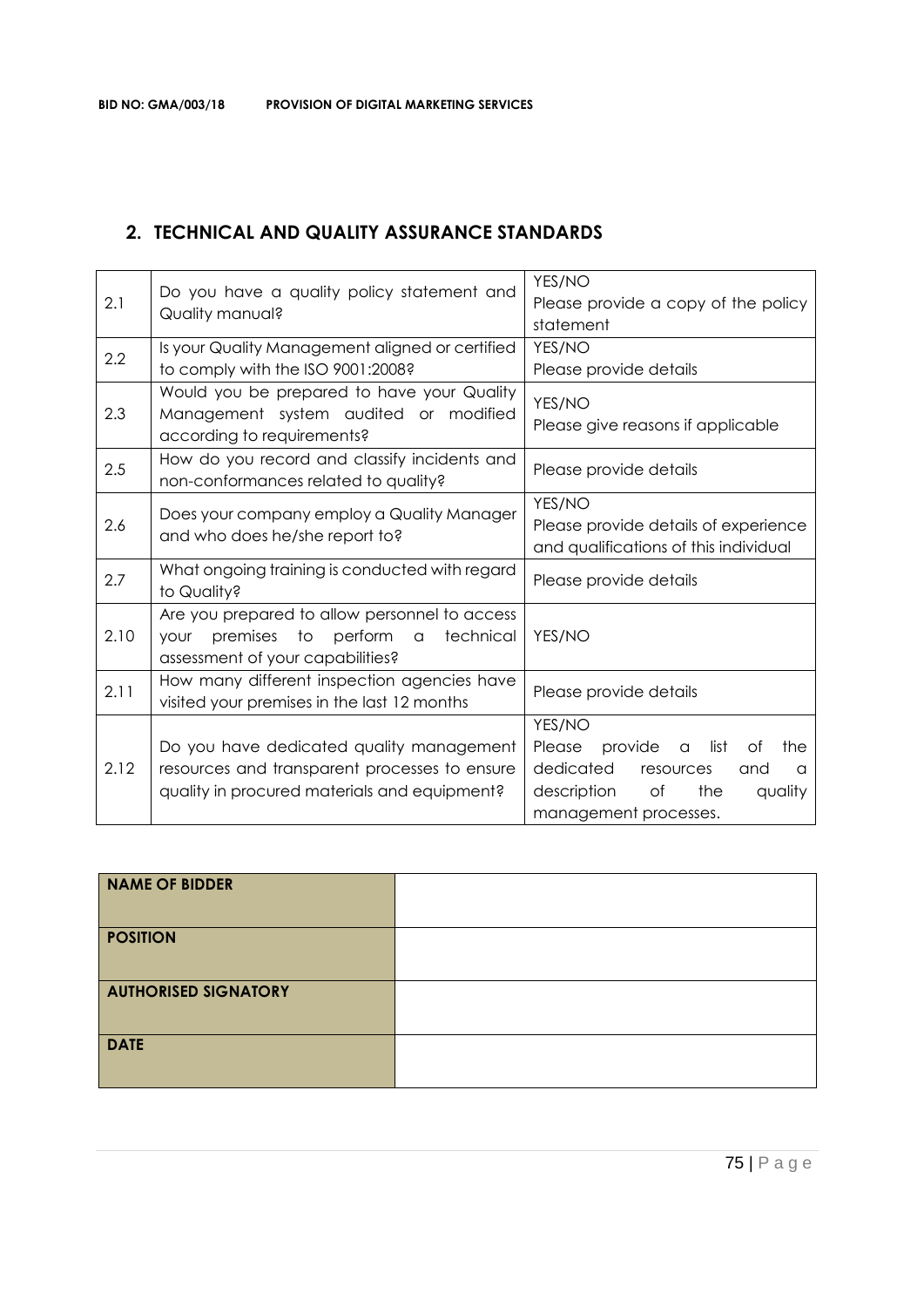**RFP - PART D**

# **SUPPLIER CODE OF CONDUCT**

**Document Number :** BCC/FIN/1010/7

**Version :** 001

**Date of approval:** 28 February 2018

**Effective date :** 01 April 2018

76 | P a g e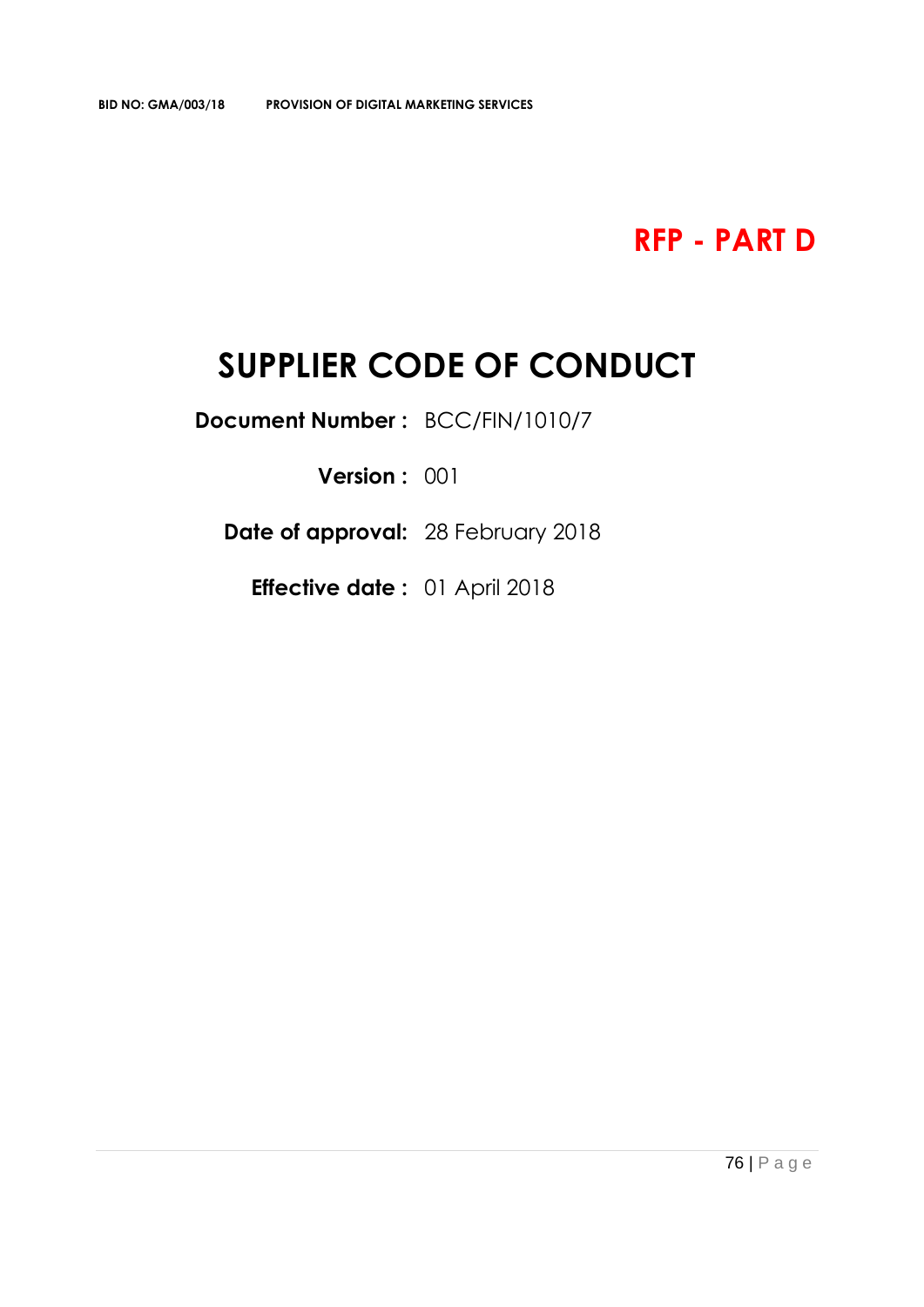# **1. ABBREVIATIONS, TERMINOLOGIES AND DEFINITIONS**

| <b>ABBREVIATIONS</b> | <b>DEFINITIONS</b>                                                     |
|----------------------|------------------------------------------------------------------------|
| <b>B-BBEE</b>        | Broad-Based Black Economic Empowerment Act No 53 of<br>2003 as amended |
| <b>CEO</b>           | <b>Chief Executive Officer</b>                                         |
| <b>CFO</b>           | <b>Chief Financial Officer</b>                                         |
| <b>GMA</b>           | Gautrain Management Agency                                             |
| <b>MANCO</b>         | <b>GMA Management Committee</b>                                        |
| <b>PFMA</b>          | Public Finance Management Act No. 1 of 1999 as amended                 |
| PPPFA                | Preferential Procurement Policy Framework Act No. 5 of 2000            |
| <b>SCM</b>           | Supply Chain Management                                                |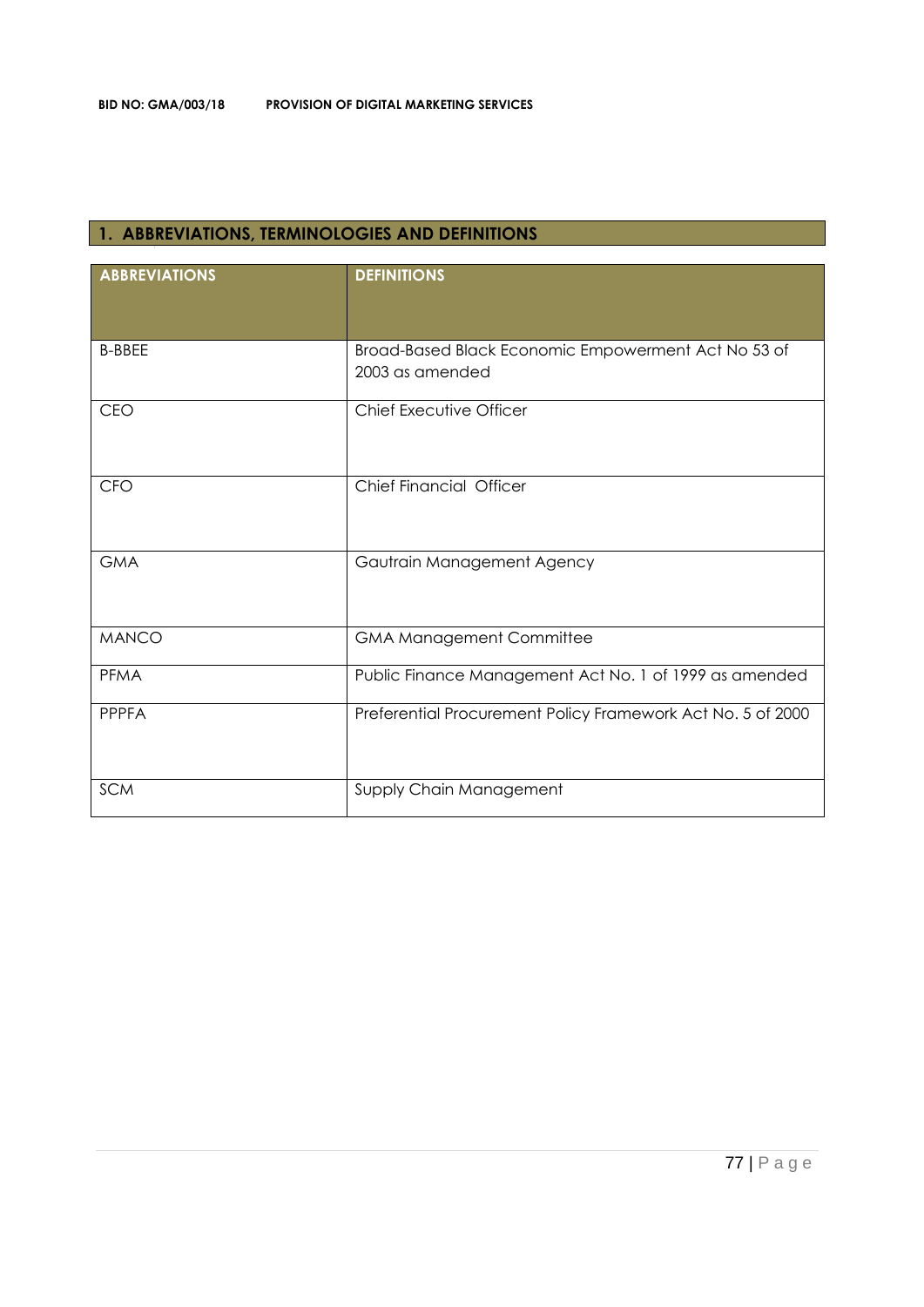| <b>TERMINOLOGIES</b>        | <b>DEFINITIONS</b>                                               |
|-----------------------------|------------------------------------------------------------------|
| <b>Brand Identity</b>       | Means the outward expression of a brand (which is the            |
|                             | Gautrain) which includes its name, trademark,                    |
|                             | communication and visual appearance.                             |
| Five Pillars of Procurement | Means the holding foundation of a procurement system             |
|                             | which are - fair, equitable, transparent, competitive and cost   |
|                             | effective as mentioned in the Constitution of the Republic of    |
|                             | South Africa, Act 108 of 1996, Section 217.                      |
| Purchase Order              | Means a legally binding document between a GMA and a             |
|                             | Supplier, detailing the items/services that GMA agrees to        |
|                             | purchase at a certain price point. It also outlines the delivery |
|                             | date and terms of payment.                                       |
| Suppliers                   | GMA suppliers and service providers, and their employees,        |
|                             | agents, and subcontractors, including prospective suppliers      |
|                             | and service providers, as well as their employees, agents, and   |
|                             | subcontractors. (Collectively referred to as "Suppliers").       |
| <b>Visual Elements</b>      | Means the logo and framework or architecture which specifies     |
|                             | how it is used.                                                  |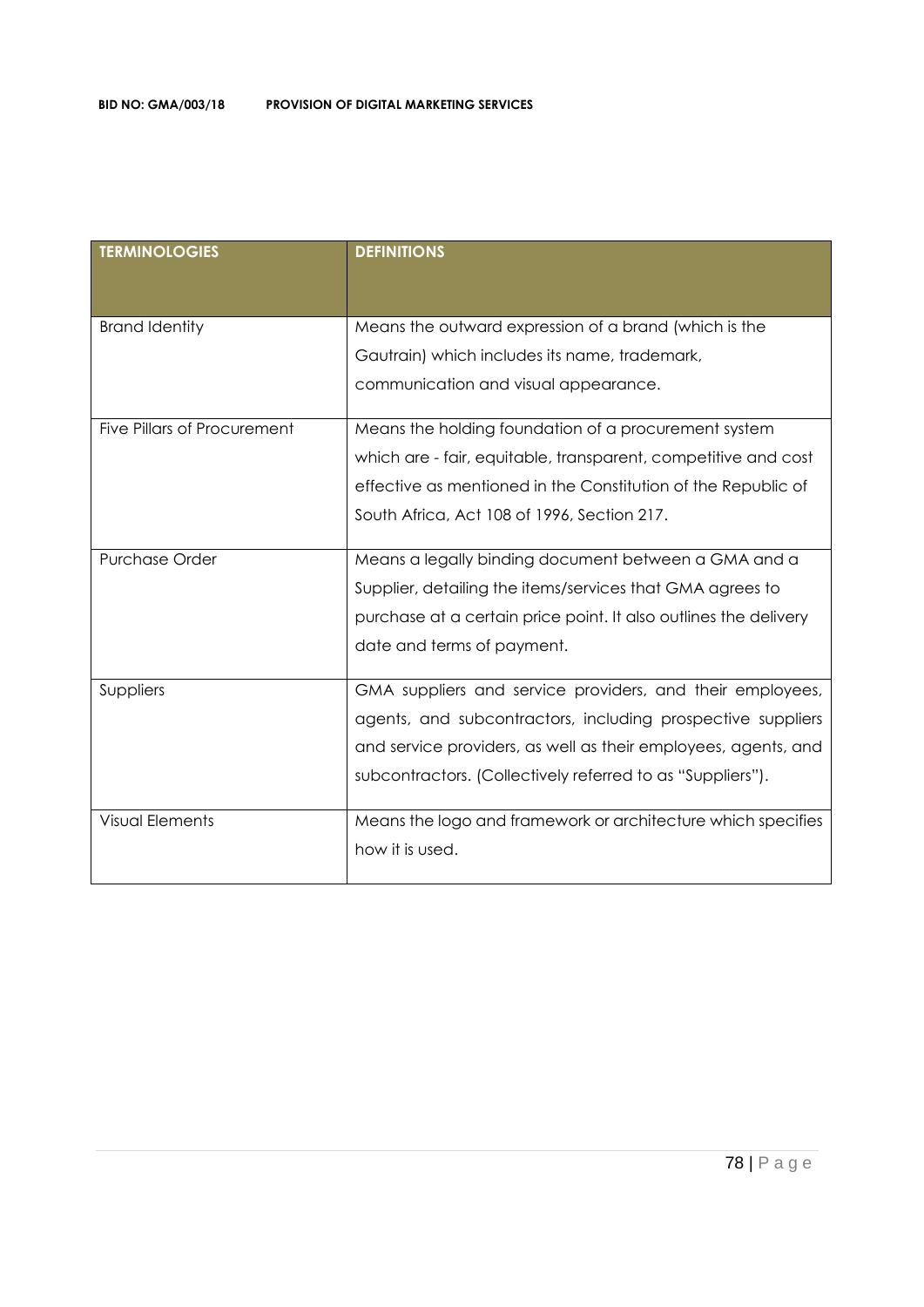## **2. PURPOSE OF SUPPLIER CODE OF CONDUCT**

The purpose of this code of conduct is to define behaviors and actions which GMA suppliers must commit to abide by during SCM processes, and, where applicable, the discharge of their contractual obligations towards the GMA.

# **3. APPLICABILITY/SCOPE**

This code of conduct is applicable to all GMA Suppliers.

# **4. PREAMBLE**

Whereas the GMA is committed to SCM processes that are fair, equitable, transparent, competitive, and cost effective, and to receiving value for money from all its Suppliers; the GMA desires to outline standards to which its Suppliers are required to adhere to. The GMA further expects its Suppliers to replicate these standards further down their supply chains.

# **5. INTRODUCTION**

The GMA aims to conducts its business in a manner that is fair, equitable, transparent, competitive and cost effective (five pillars) as underpinned by Section 217 of Constitution of the Republic of South Africa, and it core values. The five pillars are not only a prescription of standards of behavior, ethics and accountability but are a statement of GMA's commitment to a procurement system which would enable the emergence of sustainable small, medium and micro business and sustainable environment, consequently adding to the common wealth of GMA and its stakeholders.

This Code of Conduct captures the principles that the GMA expects its Suppliers to uphold. It contains globally aligned standards and guidance in each of the following areas:

• Ethics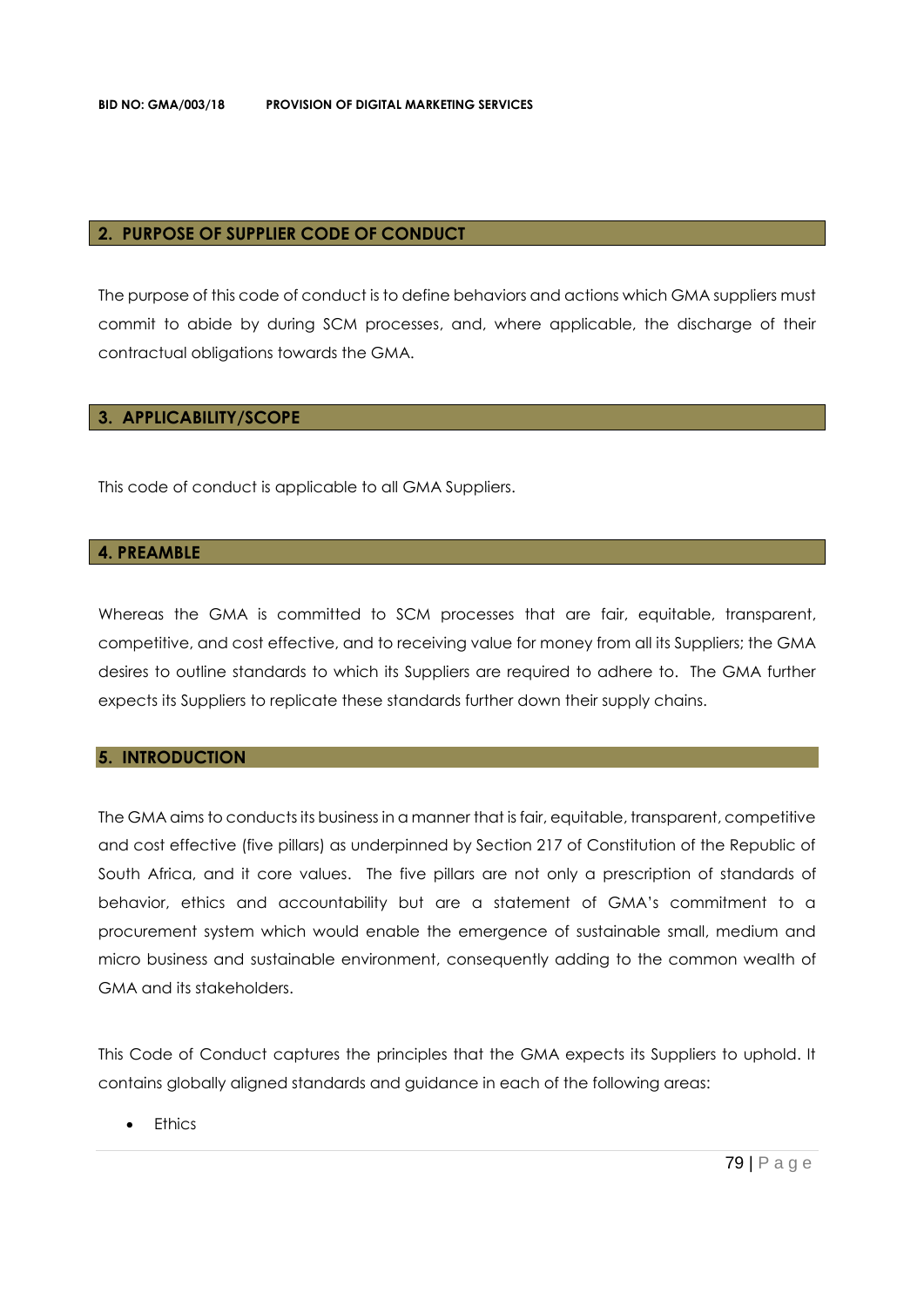- Labour
- Safety, Health, Environment and Quality; and
- Management Systems

#### **6. ETHICS**

Suppliers are expected to conduct their business in an ethical manner and act with integrity. Where unethical practice comes to light, a Supplier commits to taking appropriate action to report and remedy it. Ethical requirements include the following aspects without limitation:

#### **6.1. Business Integrity**

Suppliers are expected not to practice or tolerate any form of corruption, extortion, embezzlement, dishonesty, or unethical conduct of any kind. Consequently, Suppliers commit not offer or accept bribes or any other incentives that may nullify the Five Pillars of Procurement. A Supplier is expected not to donate, on behalf of the GMA, the GMA's employees/ agents/ board members, or offer or accept any gratification that may appear to be aimed at influencing a decision of the GMA or the GMA's current and potential business partners in the Supplier's favour. Suppliers are, furthermore, required to comply with all legal requirements applicable to them.

## **6.2. Conflict of Interest**

Suppliers must avoid potential or actual conflict of interest. Suppliers must not deal directly with any GMA employee whose spouse, domestic partner, or other family member or relative holds a significant financial interest in the Supplier. In the event of a Supplier becoming aware of the potential breach of the foregoing principle, during the course of negotiating the Supplier agreement or performing the Supplier's contractual obligations, the Supplier shall declare the conflict of interest to the GMA's management.,

#### **6.3. Fair Competition**

Suppliers shall not engage in collusive bidding, price fixing, price discrimination, or other unfair trade practices not in line with fair competition and in accordance with all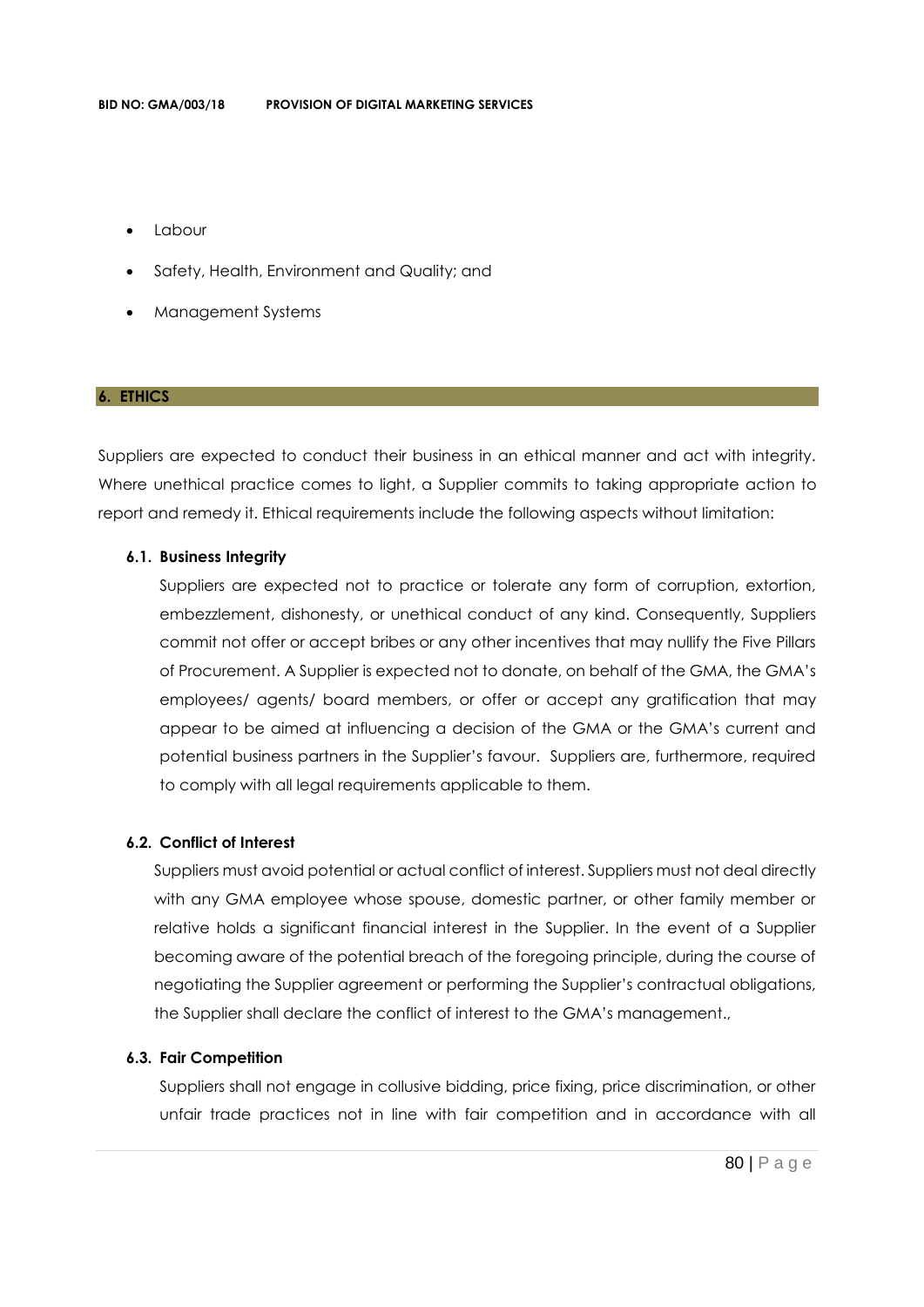applicable anti-competition laws that govern the jurisdiction in which it conducts business.

# **6.4. Privacy and Intellectual Property**

Suppliers must safeguard and maintain confidential and proprietary information or trade secrets of the GMA, and use such information only for the authorised purpose. Suppliers shall, to the foregoing end, implement measures aimed at restricting access to the GMA's confidential and proprietary information to persons requiring such access for the purpose of discharging the Supplier's obligations towards the GMA.

#### **6.5. Reputation Management**

Suppliers must acknowledge the importance and relevance of the Gautrain Brand Identity (the Brand) and visual identity. Suppliers shall, to the foregoing end, follow relevant GMA policies, procedures, directions and guidelines to ensure that the Brand and corporate visual elements is reflected positively and appropriately in order to maintain a good reputation of the GMA.

# **7. LABOUR AND HUMAN RIGHTS**

Suppliers are expected to give effect to the human rights of their employees and treat them with dignity and respect. This includes the following aspects without limitation:

#### **7.1. Diversity and Inclusion**

The GMA encourages Suppliers to provide an inclusive and supportive working environment and to exercise diversity when it comes to their employees as well as their decisions to select subcontractors. Suppliers are expected to act lawfully in this regard.

# **7.2. Child Labour Avoidance**

81 | P a g e The GMA does not subscribe to child labour. Suppliers must, therefore, comply with all minimum working age laws or regulations and not use child labour. Suppliers cannot employ anyone under the legal minimum working age for employment. The GMA only supports the development of legitimate workplace apprenticeship programs, for the educational benefit of young people, and will not do business with those who abuse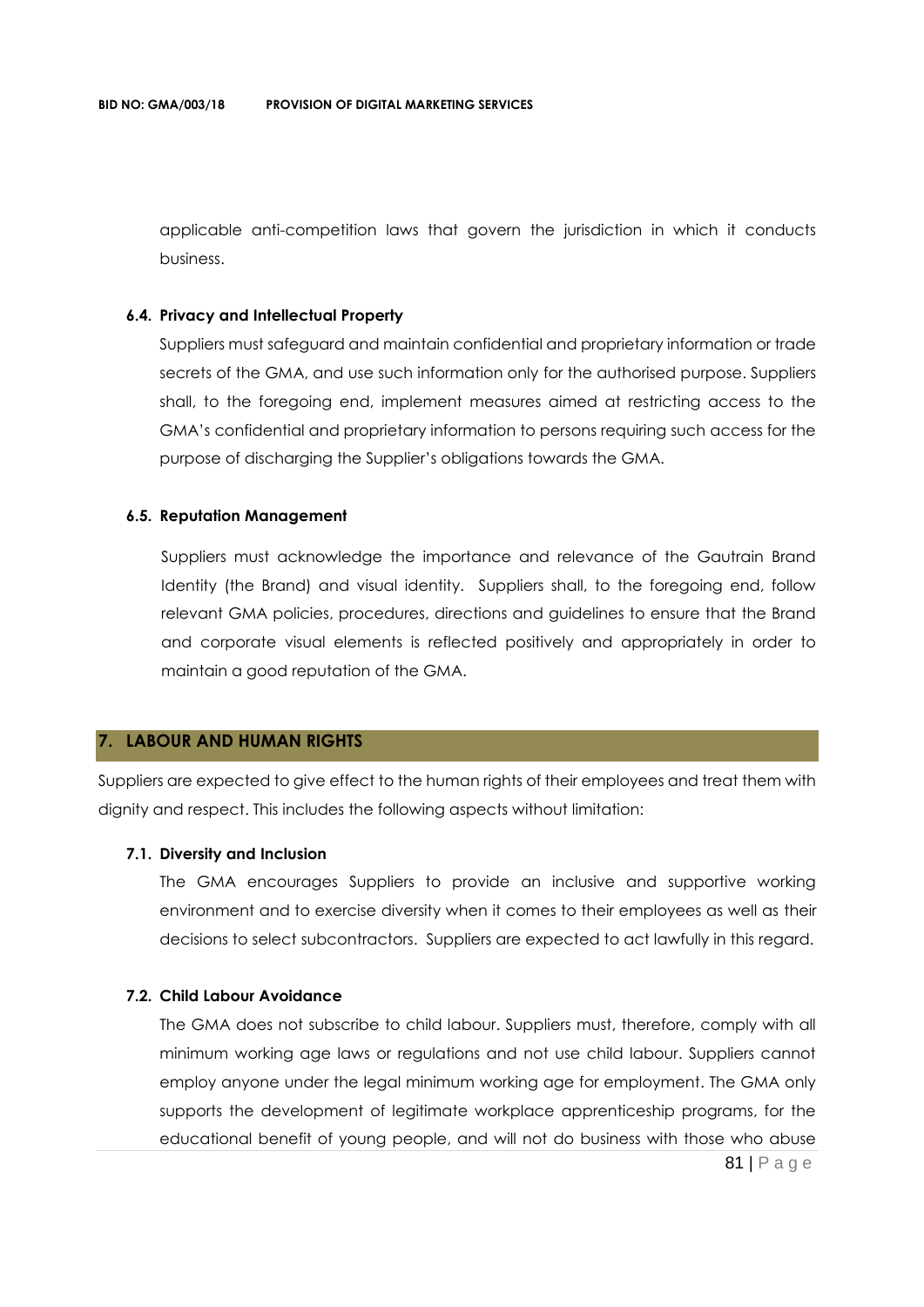such systems. Workers under the legal working age cannot perform hazardous work and may be restricted from night work, with consideration given to educational needs.

# **7.3. Freedom of Association**

Suppliers must comply with all applicable laws that pertain to freedom of association and collective bargaining and will not discriminate on the basis of affiliation or nonaffiliation. Suppliers will respect employees' rights to seek representation and will not disadvantage employees who act as workers' representatives.

### **7.4. Abuse/Harassment/Disciplinary Action**

While the GMA recognizes and respects cultural differences, Suppliers are required to provide their employees a workplace free of harsh and inhumane treatment, without any sexual harassment, sexual abuse, corporal punishment or torture, mental or physical coercion or verbal abuse of employees or threat of any such treatment. Suppliers must treat all employees with respect and dignity and comply with applicable legislation on disciplinary practices.

#### **7.5. Fair and Equal Treatment**

Suppliers' terms and conditions of employment, including hiring, training, working conditions, compensation, benefits, promotions, discipline, termination or retirement are based on the individual's qualifications, performance, skills and experience.

#### **7.6. Forced Labour**

Suppliers will employ all employees on a voluntary basis and do not use any prison, slave, bonded, forced labour or engage in any other forms of slavery or human trafficking.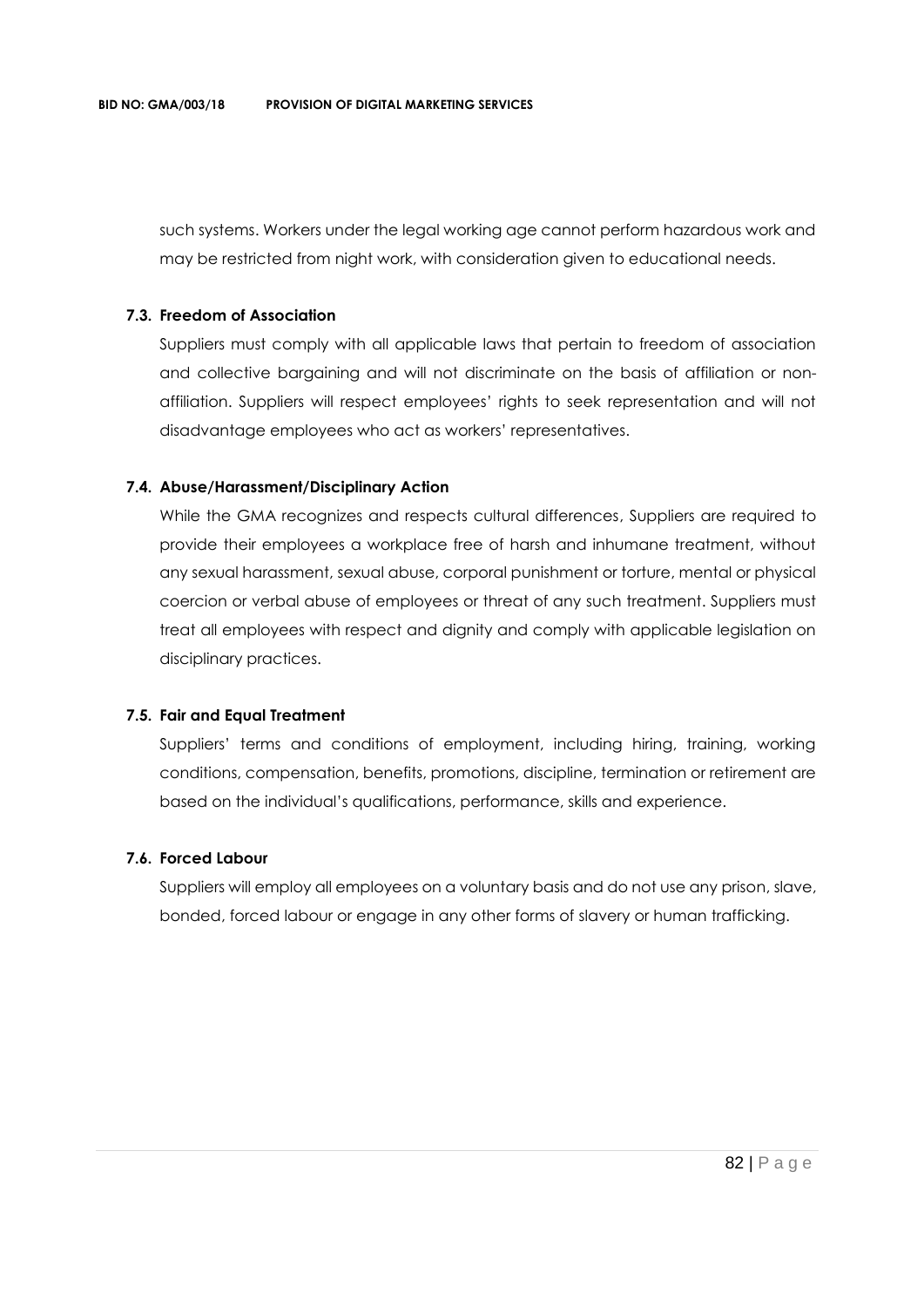## **7.7. Working Hours**

Suppliers commit to complying with all applicable laws regarding regular working hours, rest periods and overtime hours. Suppliers will not force employees to work overtime and employees will not be punished, penalised or dismissed for refusing to work overtime.

### **7.8. Compensation and Benefits**

Suppliers will fairly compensate all employees by providing wages and benefits in accordance with all applicable laws.

### **8. SAFETY, HEALTH, ENVIRONMENT AND QUALITY**

Suppliers are expected to provide a safe and healthy working environment and, if applicable, safe and healthy company living quarters, and to operate in an environmentally responsible and efficient manner. Suppliers will comply with all applicable laws and regulations pertaining to health, safety, environment and quality in the workplace. GMA recognizes its social responsibility to protect the environment and expects its Suppliers to share its commitment by responding to challenges posed by climate changes and working toward protecting the environment. Suppliers commit to continuously strive to improve performance in all these areas by integrating sound safety, health and quality management practices into all aspects of business without limitation:

#### **8.1. Occupational Health and Safety**

Suppliers will protect their employees from any chemical, biological and physical hazards and physically demanding tasks in the workplace as well as from risks associated with any infrastructure used by their employees. Suppliers will provide appropriate controls, safe working procedures and preventative maintenance and necessary technical protective measures to mitigate health and safety risks in the workplace.

#### **8.2. Product Safety**

Suppliers will make available material safety data sheets containing all necessary safetyrelevant information for all hazardous substances and will be provided to GMA and other parties in case of legitimate need.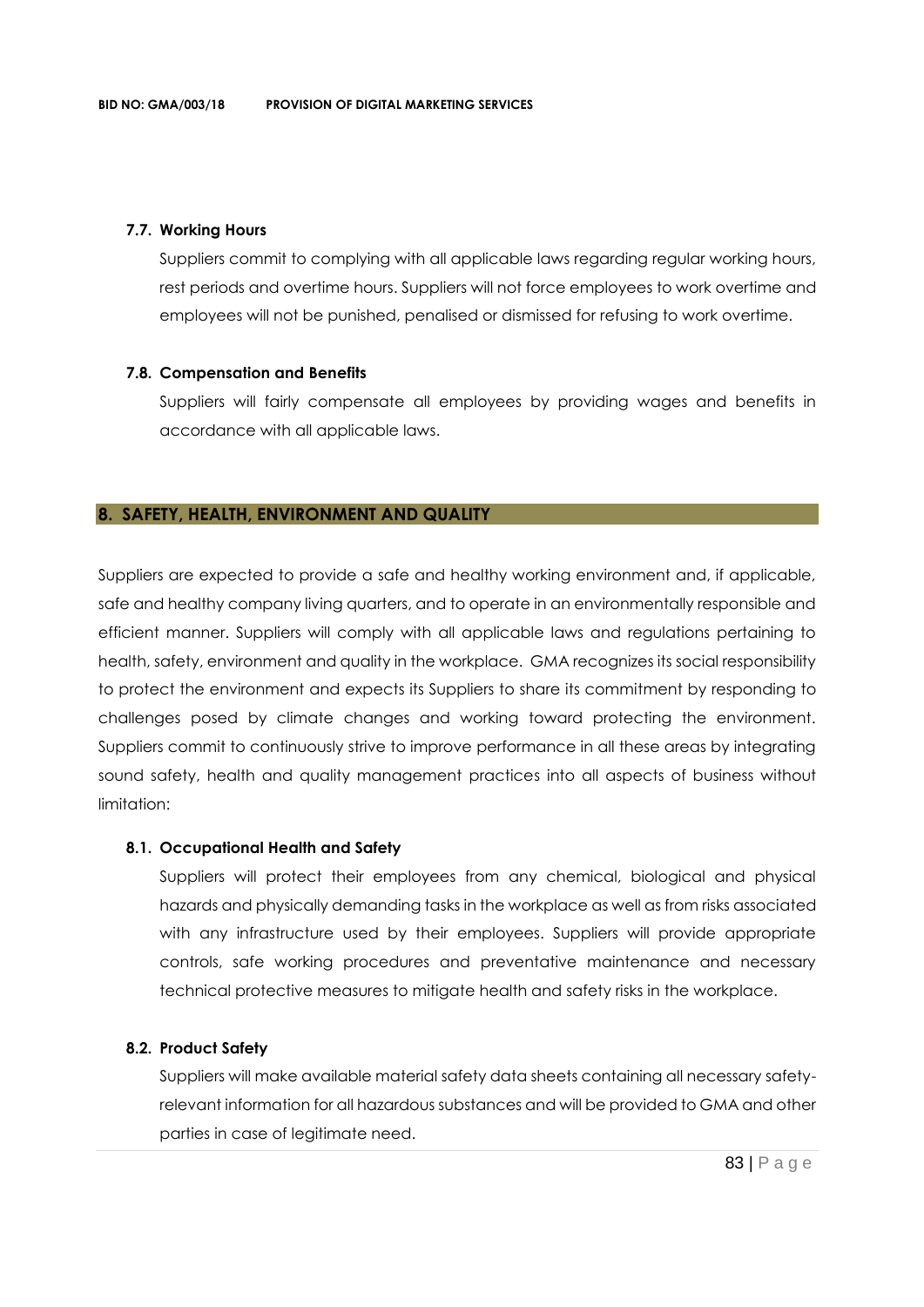## **8.3. Resource Conservation and Climate Protection/Waste and Emissions**

Suppliers will minimise or eliminate negative impact on the environment and climate at their source or by practices such as the modification of production, maintenance and facility processes, material substitution, conservation, recycling, material reutilisation, use of climate-friendly products, processes to reduce power consumption and greenhouse gas emissions. Suppliers will have systems in place to ensure safe handling, movement, storage, recycling, reuse and management of waste, air emissions and wastewater discharges. Suppliers will have systems in place to prevent or mitigate accidental spills and releases into the environment.

### **8.4. Quality Requirements**

Suppliers will meet generally recognised or contractually agreed quality requirements in order to provide goods and services that consistently meet GMA's needs, perform as warranted and are safe for their intended use.

# **9. MANAGEMENT SYSTEMS**

Suppliers are encouraged to fulfil the expectations set forth in this Supplier Code of Conduct by implementing management systems to facilitate compliance with all applicable laws and to promote continuous improvement and sustainability performance. Suppliers must communicate the principles set forth in this Supplier Code of Conduct to their employees and supply chains, and are expected to take disciplinary action against any of its employee or business partner, involved in discharging the Supplier's obligations towards the GMA, who acts contrary to the letter or spirit of this Code of Conduct.

Suppliers are expected to self-monitor and demonstrate their compliance with this Code of Conduct. Where non-compliance is detected, the GMA may, at its sole discretion:

• immediately remove from GMA premises, a Supplier who behaves in a manner that is inconsistent with this Code of Conduct or any GMA policy; or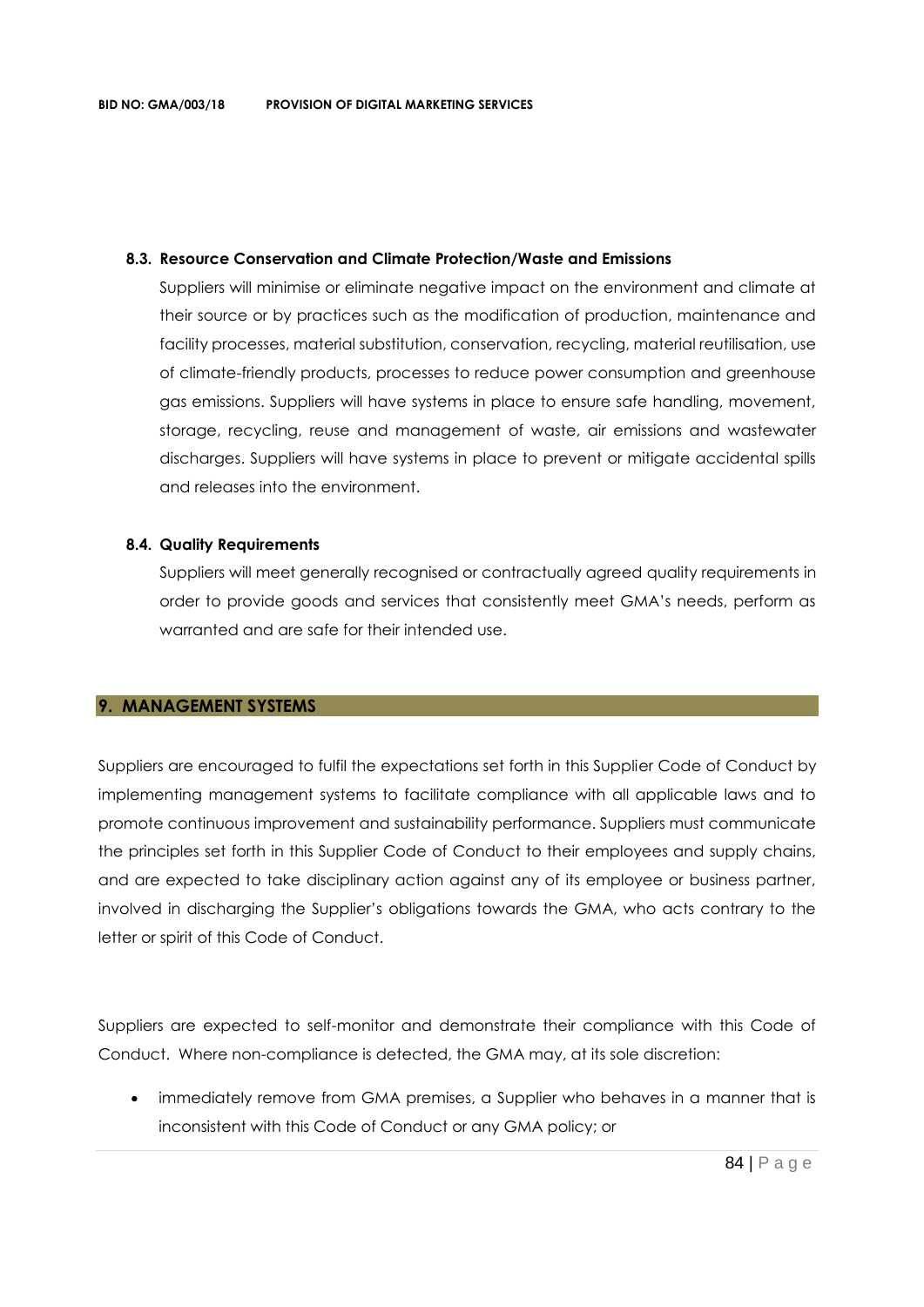- suspend any Purchase Order from the Supplier until satisfactory corrective action is implemented;
- terminate its relationship with the Supplier;
- facilitate the listing of the Supplier in the National Treasury Register of Restricted Suppliers or its equivalent; and/or
- report the Supplier to appropriate authorities or associations.

Suppliers are responsible for prompt reporting of actual or suspected fraud, corruption, theft, financial misconduct, dishonesty, or unethical conduct, relating to SCM processes in which they are involved, or the discharge of their contractual obligations towards the GMA, to the GMA's management, or the GMA's Fraud Hotline.

# **10. ROLES AND RESPONSIBILITIES**

| <b>Responsibility</b>        | <b>Designation</b>               | Level of Responsibility /<br><b>Accountability</b>                                                                                                                                                                                                                           |
|------------------------------|----------------------------------|------------------------------------------------------------------------------------------------------------------------------------------------------------------------------------------------------------------------------------------------------------------------------|
| <b>Accounting Officer</b>    | Chief Executive Officer<br>(CEO) | The Chief Executive Officer is<br>$\bullet$<br>responsible for articulating the<br>core values for the GMA.                                                                                                                                                                  |
| <b>Responsible Authority</b> | Chief Financial Officer<br>(CFO) | Responsible for communicating<br>٠<br>this code to the Suppliers and<br>providing guidance on the<br>management of exceptions to<br>this code.<br>Responsible for implementing<br>$\bullet$<br>suitable systems to support the<br>implementation of this code of<br>conduct. |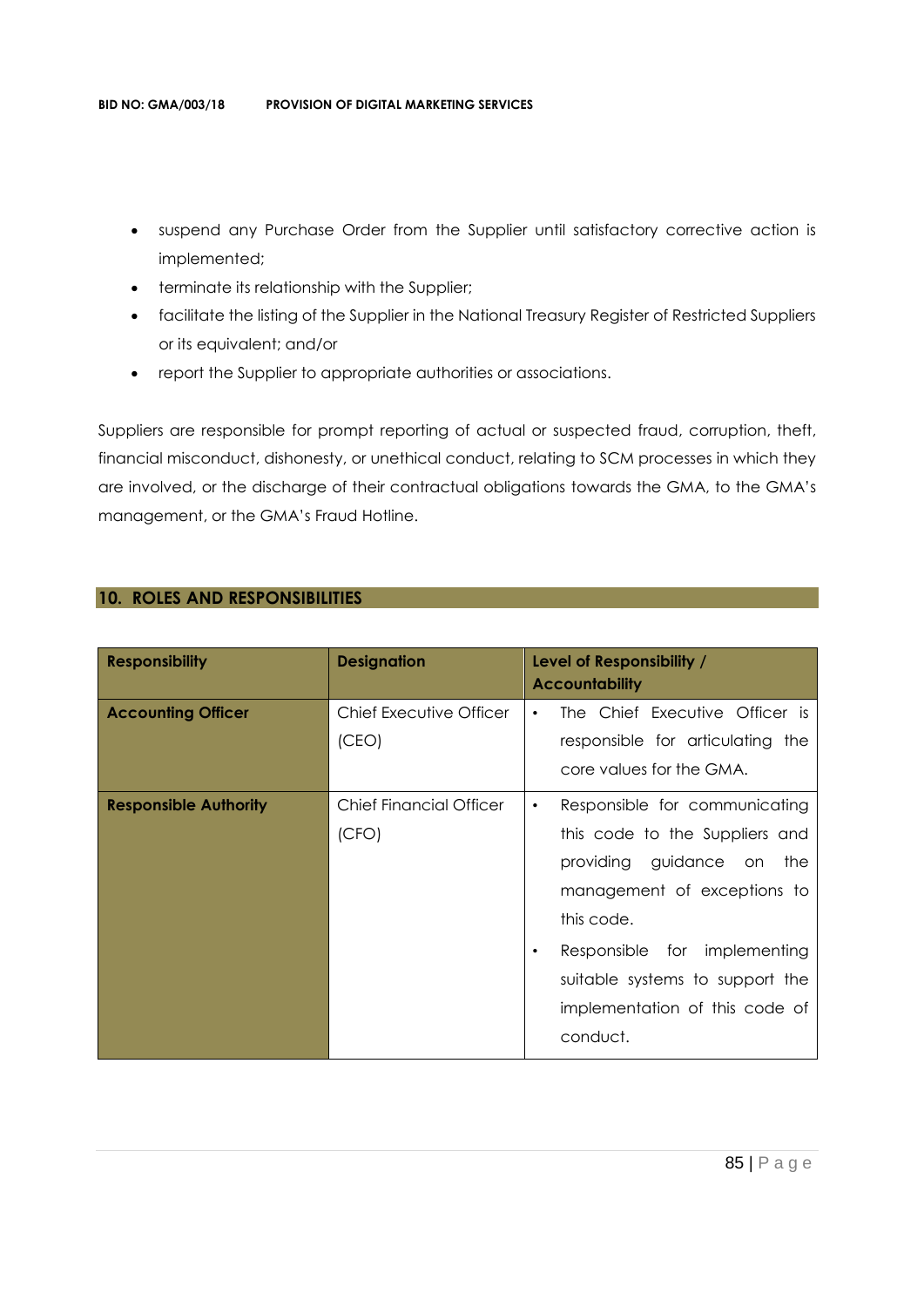| <b>Executing Authorities</b>                                  | All GMA employees<br>and Suppliers      | Responsible for upholding and<br>$\bullet$<br>putting into action this code of<br>conduct.<br>Responsible for ensuring<br>$\bullet$<br>compliance and reporting non-<br>compliance to this code of<br>conduct.                                                                |
|---------------------------------------------------------------|-----------------------------------------|-------------------------------------------------------------------------------------------------------------------------------------------------------------------------------------------------------------------------------------------------------------------------------|
| <b>Administrative/Revisions/A</b><br>mendments Responsibility | Executive Manager:<br><b>SCM</b>        | Responsible for the annual review<br>$\bullet$<br>of the code and/or amending of<br>the code as necessary.                                                                                                                                                                    |
| <b>Enquiries</b>                                              | <b>Chief Financial Officer</b><br>(CFO) | Responsible<br>the<br>for<br>overall<br>$\bullet$<br>and<br>management<br>implementation of GMA SCM<br>Proposed Corrections<br>policies.<br>amendments<br>and/or<br>to t<br>this<br>document must be forwarded to<br>the Executive Manager: SCM in<br>the Finance Department. |

# **11. RELATED DOCUMENTS**

Content of this Code of Conduct is informed by the following legal standards:

- i. The Constitution of the Republic of South Africa, act 108 of 1996, Section 217;
- ii. Occupational Health and Safety Act, 1993;
- iii. Public Finance Management Act (PFMA) of 1999;
- iv. Preferential Procurement Policy Framework Act (PPPFA) of 2000 and its related Regulations;
- v. Construction Industry Development Board Act of 2000 and its related Regulations;
- vi. Prevention and Combating of Corrupt Activities Act of 2004;
- vii. Gautrain Management Act of 2006;